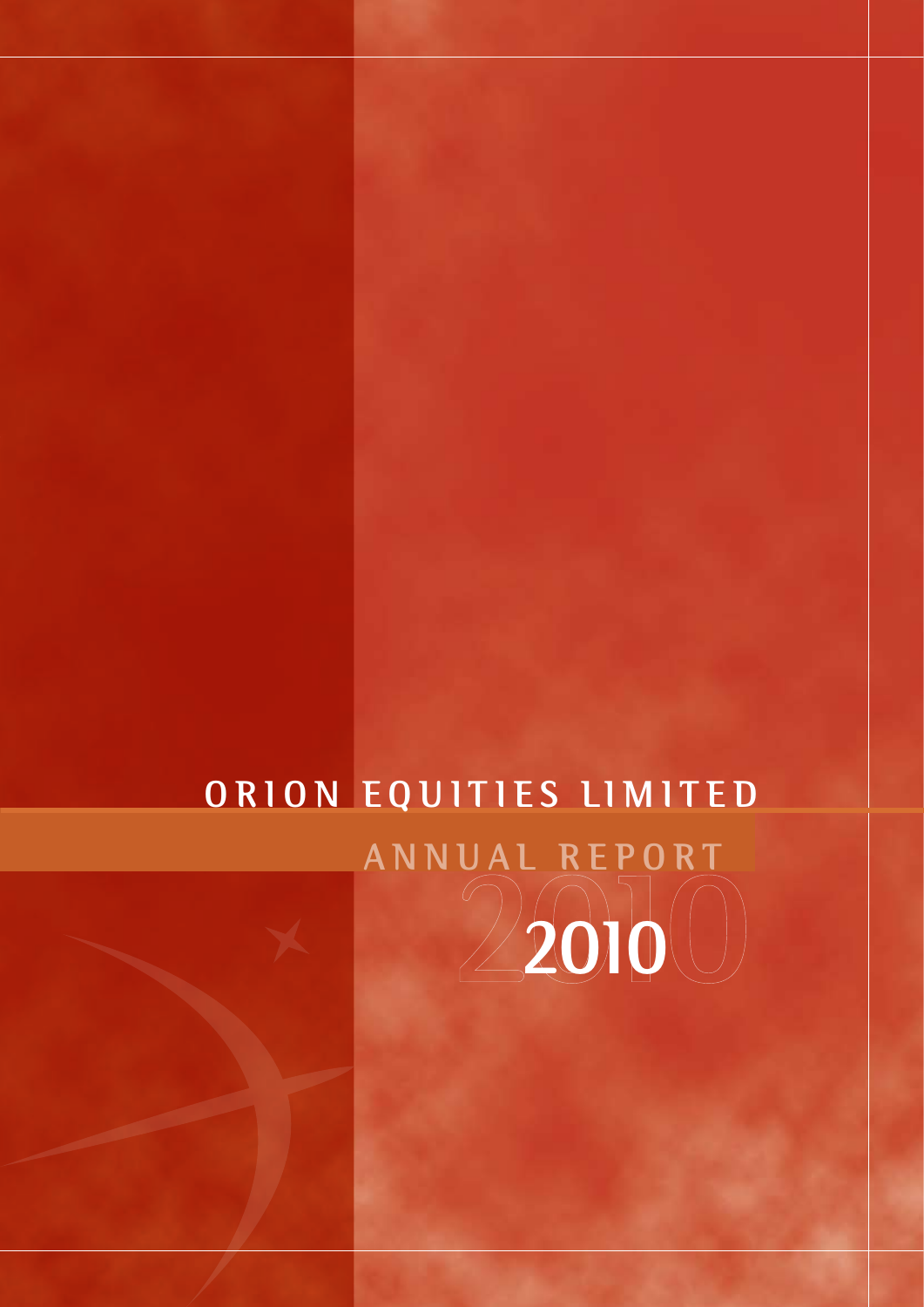| Company Profile                                                             | 1              | <b>BOARD</b>                                                                                                                       |
|-----------------------------------------------------------------------------|----------------|------------------------------------------------------------------------------------------------------------------------------------|
| The Board's Report                                                          | $\overline{2}$ | Farooq Khan<br>Execut<br>William Johnson<br>Exec                                                                                   |
| Directors' Report                                                           | 3              | Victor Ho<br>Exec<br>Non-Exec<br>Yaqoob Khan                                                                                       |
| Auditor's Independence Declaration                                          | 14             | <b>COMPANY SECRETARY</b><br>Victor Ho                                                                                              |
| Consolidated Statement of<br>Comprehensive Income                           | 15             |                                                                                                                                    |
| Consolidated Statement of<br><b>Financial Position</b>                      | 16             | <b>PRINCIPAL &amp; REGISTERED OFFICI</b><br>Level 14, The Forrest Centre<br>221 St Georges Terrace<br>Perth Western Australia 6000 |
| Consolidated Statement of<br>Changes in Equity                              | 17             | Telephone:                                                                                                                         |
| <b>Consolidated Statement of Cash Flows</b>                                 | 18             | Facsimile:<br>Email:<br>info@orioneg<br>Website:<br>www.orioneq                                                                    |
| Notes to Financial Statements                                               | 19             |                                                                                                                                    |
| Directors' Declaration                                                      | 45             | <b><i>SHARE REGISTRY</i></b>                                                                                                       |
| Independent Auditor's Report                                                | 46             | <b>Advanced Share Registry Servic</b><br>Suite 2, 150 Stirling Highway<br>Nedlands Western Australia 60                            |
| Corporate Governance                                                        | 49             | Telephone:<br>Facsimile:                                                                                                           |
| List of Share Investments                                                   | 58             | Email:<br>admin@advanceds<br>Website:<br>www.advanceds                                                                             |
| Additional ASX Information                                                  | 59             |                                                                                                                                    |
| www.orionequities.com.au                                                    |                |                                                                                                                                    |
| Visit our website for:<br><b>Latest News</b><br><b>Market Announcements</b> |                | <b>STOCK EXCHANGE</b><br>Australian Securities Exchange<br>Perth, Western Australia                                                |
| <b>Financial Reports</b><br>$\bullet$                                       |                | <b>ASX CODE</b><br><b>OEQ</b>                                                                                                      |
| Register your email with us to                                              |                | 0.1101700                                                                                                                          |

**EMAIL US NOW info@orionequities.com.au <br>
Website:** Website: www.bdo.com.au <br>
Website:

### **CONTENTS CORPORATE DIRECTORY**

| Company Profile                                      | $\mathbf{1}$   | <b>BOARD</b>                                                     |                                                        |
|------------------------------------------------------|----------------|------------------------------------------------------------------|--------------------------------------------------------|
|                                                      |                | Farooq Khan                                                      | <b>Executive Chairman</b>                              |
| The Board's Report                                   | $\overline{2}$ | William Johnson                                                  | <b>Executive Director</b>                              |
|                                                      |                | Victor Ho                                                        | <b>Executive Director</b>                              |
| Directors' Report                                    | 3              | Yaqoob Khan                                                      | Non-Executive Director                                 |
| Auditor's Independence Declaration                   | 14             | <b>COMPANY SECRETARY</b>                                         |                                                        |
|                                                      |                | Victor Ho                                                        |                                                        |
| Consolidated Statement of                            | 15             |                                                                  |                                                        |
| Comprehensive Income                                 |                | <b>PRINCIPAL &amp; REGISTERED OFFICE</b>                         |                                                        |
| Consolidated Statement of                            | 16             | Level 14, The Forrest Centre                                     |                                                        |
| <b>Financial Position</b>                            |                | 221 St Georges Terrace                                           |                                                        |
|                                                      |                | Perth Western Australia 6000                                     |                                                        |
| Consolidated Statement of                            | 17             |                                                                  |                                                        |
| Changes in Equity                                    |                | Telephone:<br>Facsimile:                                         | (08) 9214 9797<br>(08) 9322 1515                       |
| <b>Consolidated Statement of Cash Flows</b>          | 18             | Email:                                                           | info@orionequities.com.au                              |
|                                                      |                | Website:                                                         | www.orionequities.com.au                               |
| Notes to Financial Statements                        | 19             |                                                                  |                                                        |
| Directors' Declaration                               | 45             | <b>SHARE REGISTRY</b>                                            |                                                        |
|                                                      |                | <b>Advanced Share Registry Services</b>                          |                                                        |
| Independent Auditor's Report                         | 46             | Suite 2, 150 Stirling Highway<br>Nedlands Western Australia 6009 |                                                        |
| Corporate Governance                                 | 49             | Telephone:                                                       | (08) 9389 8033                                         |
|                                                      |                | Facsimile:                                                       | (08) 9389 7871                                         |
| List of Share Investments                            | 58             | Email:<br>Website:                                               | admin@advancedshare.com.au<br>www.advancedshare.com.au |
| <b>Additional ASX Information</b>                    | 59             |                                                                  |                                                        |
|                                                      |                |                                                                  |                                                        |
| www.orionequities.com.au                             |                | <b>STOCK EXCHANGE</b>                                            |                                                        |
| Visit our website for:                               |                | Australian Securities Exchange                                   |                                                        |
| <b>Latest News</b><br>$\bullet$                      |                | Perth, Western Australia                                         |                                                        |
| <b>Market Announcements</b><br>$\bullet$             |                |                                                                  |                                                        |
| <b>Financial Reports</b><br>$\bullet$                |                | <b>ASX CODE</b><br><b>OEQ</b>                                    |                                                        |
|                                                      |                |                                                                  |                                                        |
| Register your email with us to                       |                |                                                                  |                                                        |
| receive latest Company<br>announcements and releases |                | <b>AUDITOR</b>                                                   |                                                        |
|                                                      |                | BDO Audit (WA) Pty Ltd<br>38 Station Street                      |                                                        |
|                                                      |                | Subiaco, Western Australia 6008                                  |                                                        |
|                                                      |                | Telephone:                                                       | (08) 6382 4600                                         |
| email us now                                         |                | Facsimile:                                                       | (08) 6382 4601                                         |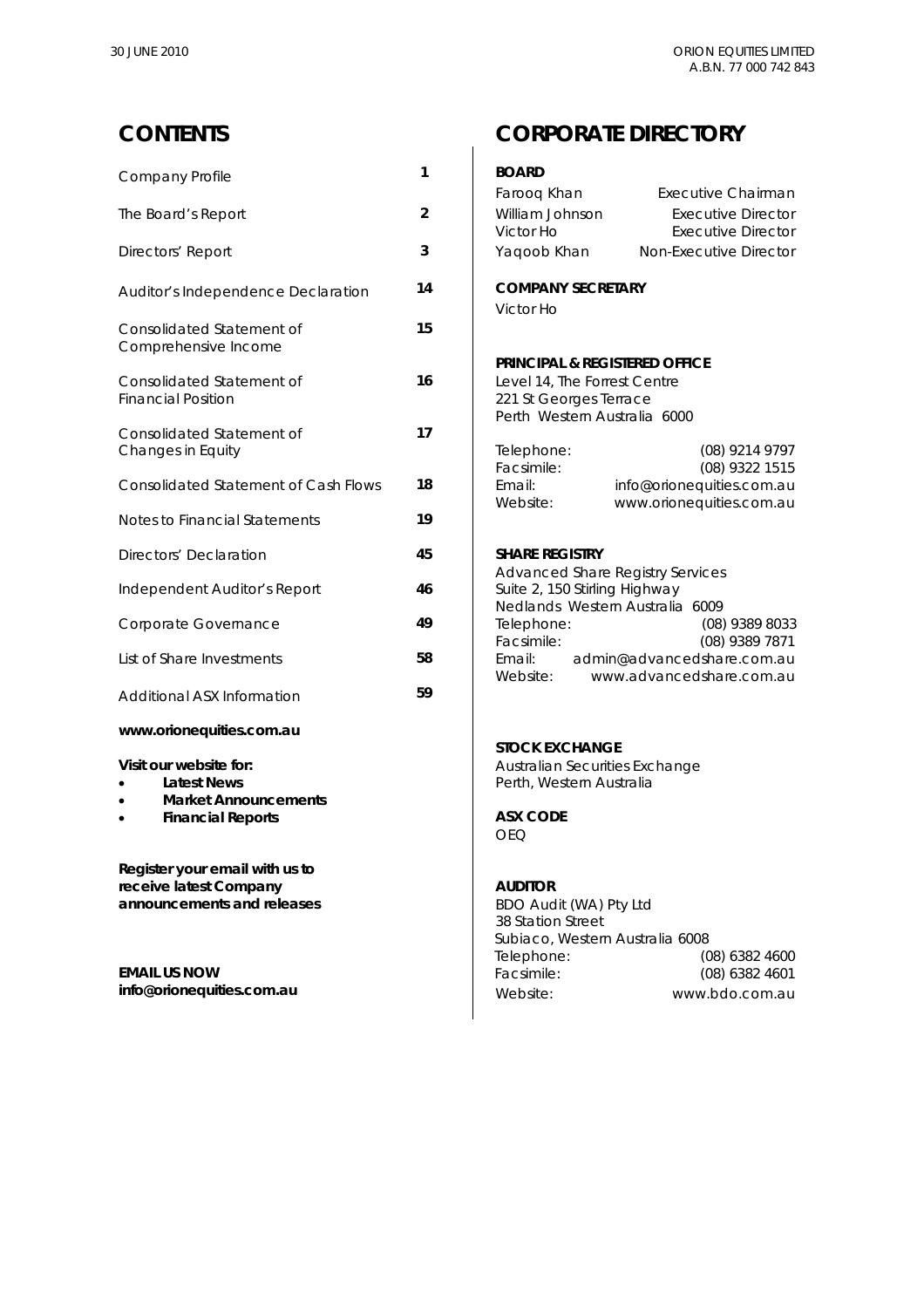## **COMPANY PROFILE**

Orion Equities Limited is an investment company listed on the Australian Securities Exchange (ASX) (under ASX Code: OEQ).

At 30 June 2010, OEQ had a market capitalisation of \$6.8 million (at \$0.38 per share), net assets of \$21 million (at \$1.135 after tax NTA backing per share), 17,814,389 fully paid ordinary shares on issue, and 694 shareholders on its share register (30 June 2009: \$7.7 million market capitalisation (at \$0.435 per share), net assets of \$20 million (at \$1.088 cents after tax NTA backing per share), 17,814,389 shares on issue, and 715 shareholders).



#### OEQ NTA Backing vs Share Price Performance

Source: IRESS

#### **ASSET WEIGHTING**

|                                          | % of Net Assets |
|------------------------------------------|-----------------|
|                                          | 2010            |
| Australian equities                      | 75%             |
| Agribusiness <sup>1</sup>                | 16%             |
| Property held for development and resale | 10%             |
| Net cash/other assets and provisions     | (1%)            |
| <b>TOTAL</b>                             | 100%            |

#### **MAJOR HOLDINGS IN SECURITIES PORTFOLIO**

| <b>Equities</b> |                                 | <b>Fair Value</b><br>\$'million | $%$ of<br><b>Net Assets</b> | <b>ASX</b><br>Code | <b>Industry Sector Exposures</b> |
|-----------------|---------------------------------|---------------------------------|-----------------------------|--------------------|----------------------------------|
|                 | <b>Strike Resources Limited</b> | 7.56                            | 35.82%                      | <b>SRK</b>         | <b>Materials</b>                 |
| 2.              | <b>Bentley Capital Limited</b>  | 4.62                            | 21.88%                      | <b>BEL</b>         | Diversified Financials           |
| 3.              | Alara Resources Limited         | 0.81                            | 3.85%                       | <b>AUQ</b>         | Energy/Materials                 |
| <b>TOTAL</b>    |                                 | 12.98                           | 61.54%                      |                    |                                  |

Note: The investment in Strike Resources Limited comprises listed shares and unlisted options.

#### **DIVIDEND HISTORY**

| Dividend Rate per share | <b>Record Date</b> | <b>Payment Date</b> | Franking             |
|-------------------------|--------------------|---------------------|----------------------|
| $0.5$ cent              | 19 September 2008  | 26 September 2008   | <b>Fully franked</b> |
| 1.5 cents               | 19 March 2008      | 28 March 2008       | Fully franked        |
| 2 cents                 | 17 September 2007  | 21 September 2007   | Fully franked        |
| 1.5 cents               | 8 March 2007       | 15 March 2007       | Fully franked        |
| 3.0 cents               | 12 October 2006    | 19 October 2006     | Fully franked        |
| $1.5$ cent              | 31 March 2006      | 7 April 2006        | Fully franked        |
| $1.5$ cent              | 30 September 2005  | 13 October 2005     | Fully franked        |
| 5 cents                 | 6 July 2004        | 9 July 2004         | 60% franked          |

 $\overline{a}$ 

<sup>1</sup> Agribusiness net assets include olive grove land, olive trees, water licence, buildings, plant and equipment and inventory (bulk and packaged oils)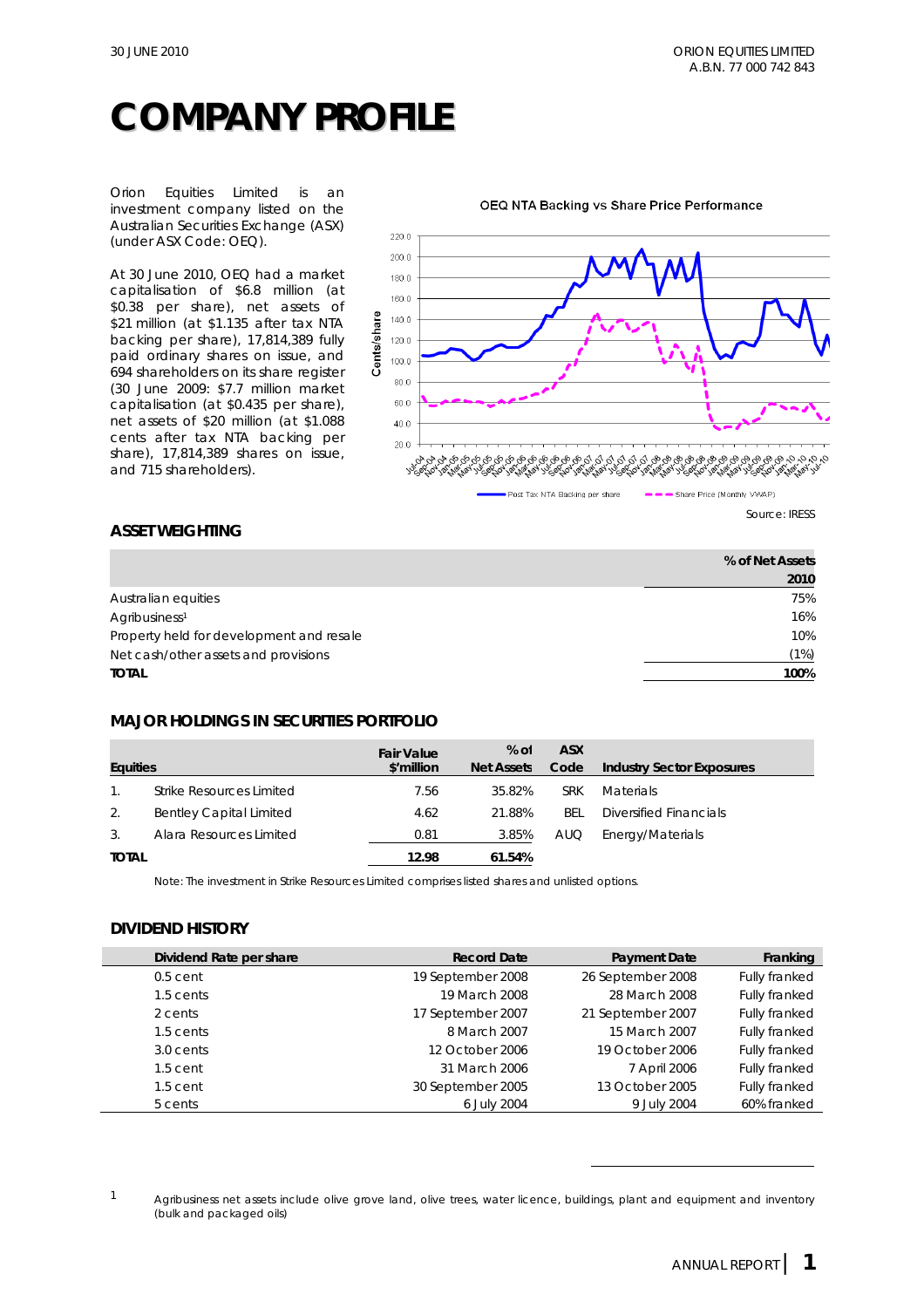## **THE BOARD'S REPORT**

The Board is pleased to report a consolidated after tax net profit of \$1.11 million for the financial year ended 30 June 2010.

Orion has a history of paying dividends, as illustrated by the Dividend History table in the Company Profile section at page 1 of this Annual Report.

However, the profitability of Orion has been effected by the recent global financial crisis (**GFC**) and this has impacted upon the ability of Orion to pay dividends. With the effects of the GFC appearing to have slowed or possibly passed, Orion is now placed to return to sustained profitability and the payment of dividends.

Whilst no dividend has been declared for the 2010 financial year, Orion hopes that sufficient profitability for the coming year will allow for the resumption in payment of dividends. The payment of such dividend cannot be guaranteed and will be driven by the performance of the major assets of Orion.

An outline of each of these major assets is described below:

#### **Strike Resources Limited (ASX Code: SRK)**

The value of Orion's holding in Strike appreciated by \$1,167,447 during the course of the year. Historically, the share and option holdings in Strike were predominantly earned through the sale of various mining assets to Strike. These assets were acquired and funded to the point of sale to Strike at a cost of approximately \$1.25 million.

They were subsequently on sold to Strike in tranches for a total consideration of \$19 million comprising 11,166,667 Strike shares and 3.5 million unlisted Strike options (with exercise prices of \$0.25 and \$0.35 per option). Orion has also acquired 2,024,135 additional Strike shares on-market and via the conversion of options at \$0.20 each.

The value of Strike share and option holdings of \$7.56 million (based on a Strike share price of \$0.50 as at 30 June 2010) indicates the generation of significant value for Orion shareholders The Company notes that Strike's closing share price as at 5 October 2010 was \$0.505.

#### **Alara Resources Limited (ASX Code: AUQ)**

The value of Orion's holding in Alara appreciated by \$307,981 during the course of the year. Historically, the share holding in Alara occurred through the sale of Orion's 25% interests in various uranium tenements to Alara in conjunction with Strike Resources Limited (who held the balance of 75% interest in the same).

These assets were acquired and funded to the point of sale to Strike previously at a cost of approximately \$0.05 million. Orion's residual 25% interest was freecarried by Strike thereafter.

Orion's interests in these uranium tenements were subsequently on-sold to Alara for vendor shares in the initial public offering (**IPO**) of Alara for a consideration of \$1,562,500 comprising 6,250,000 Alara shares. Orion has also acquired 3,082,744 additional Alara shares via the Alara IPO, on-market purchases and via an in-specie distribution from Strike Resources Limited.

The value of Alara share holdings of \$0.8 million (based on an Alara share price of \$0.087 as at 30 June 2010) indicates the generation of significant value for Orion shareholders. Alara's closing share price as at 6 October 2010 was \$0.28, valuing Orion's shareholding at \$2.6 million (up \$1.8 million from 30 June 2010).

#### **Bentley Capital Limited (ASX Code: BEL)**

Bentley is an investment company listed on the ASX. Orion holds 28.488% of the issued capital of Bentley with Queste Communications Ltd (the parent company of Orion) holding 2.417% of the issued capital of Bentley. Bentley has net assets of \$29.535 million (as at 30 June 2010) and returned an after tax net profit of \$3.102 million for the financial year. Bentley's asset weighting as at 30 June 2010 was 46% Australian equities and 54% net cash/ other assets.

Orion has been in receipt of significant dividend payments from Bentley, having received three fully franked dividends of 1 cent each in the past 12 months. This represents a grossed up dividend yield of 15.8% based on Bentley's volume weighted average share price of \$0.271 during this same period.

#### **Agribusiness Assets**

These assets relate to Orion's 143 hectare commercial olive grove operations located in Gingin, Western Australia together with the Dandaragan Estate Ultra Premium Olive Oil brand. The Dandaragan Estate Ultra premium brand was acquired to facilitate the transition of oil production from the grove from the wholesale market to the higher value retail market. During the year total income from the sale of bulk and premium olive oils was \$1,200,987 (2009: \$311,530) with total olive grove and oils operations costs (excluding revaluation and depreciation expenses) of \$1,023,130 (2009: \$581,009). It is noted that due to the timing of the annual harvest in approximately March - April of each year, there is some carry-over of costs (and oil inventories) from one financial year to the next.

#### **Other Property Assets**

This relates to Orion's property located in Mandurah, Western Australia. During the financial year Orion sought development approval for the subdivision of the property into 4 survey-strata title lots. This application was rejected by the Western Australian Planning Commission. Subsequently Orion undertook a sale process of the property by way of public auction, with such auction failing to attract any bids. Subsequent to the same Orion resolved to and is undertaking a renovation of this property for the rental market. Based on the foregoing and an independent valuation of the property, the asset was re-valued down to \$1,500,000.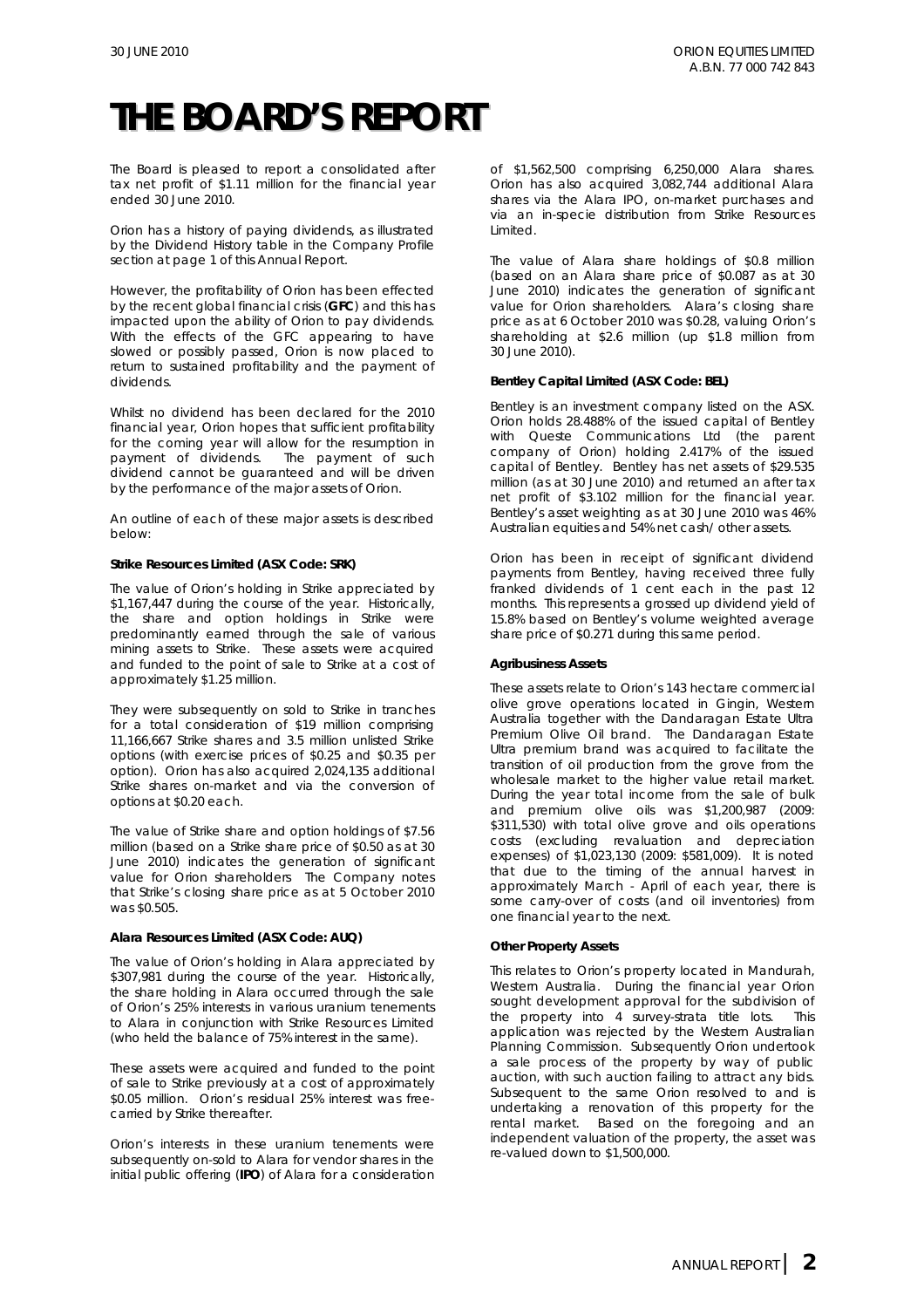The Directors present their report on Orion Equities Limited (**Company** or **OEQ**) and its controlled entities (the **Consolidated Entity** or **Orion**) for the year ended 30 June 2010 (**Balance Date**).

Orion Equities Limited is a public company limited by shares that was incorporated in New South Wales and has been listed on the Australian Securities Exchange (**ASX**) since November 1970 (ASX Code: OEQ).

#### **PRINCIPAL ACTIVITIES**

The principal activities of the Consolidated Entity during the financial year were the management of its investments, including investments in listed and unlisted securities, real estate held for development and resale, an olive grove and ultra premium 'Dandaragan Estate' Olive Oil operation.

#### **NET TANGIBLE ASSET BACKING (NTA)**

| <b>Consolidated Entity</b>                                                      | 2010       | 2009<br>S                |
|---------------------------------------------------------------------------------|------------|--------------------------|
| Net tangible assets (before tax)                                                | 20,211,659 | 19,821,261               |
| Pre-Tax NTA Backing per share                                                   | 1.135      | 1.113                    |
| Less deferred tax assets and tax liabilities<br>Net tangible assets (after tax) | 20,211,659 | (432, 433)<br>19,388,828 |
| Pre-Tax NTA Backing per share                                                   | 1.135      | 1.088                    |
| Based on total issued share capital                                             | 17.814.389 | 17.814.389               |

#### **FINANCIAL POSITION**

|                                                        | 2010        | 2009          |
|--------------------------------------------------------|-------------|---------------|
| <b>Consolidated Entity</b>                             |             | \$            |
| Cash                                                   | 397,531     | 242,157       |
| Financial assets at fair value through profit and loss | 8,519,072   | 7,883,921     |
| Investments in listed Associate entity                 | 7,331,989   | 6,851,981     |
| Inventory                                              | 2,119,400   | 3,292,147     |
| Receivables                                            | 132,187     | 67,024        |
| Resource projects                                      |             |               |
| Intangibles                                            | 884,683     | 623,121       |
| Other assets                                           | 2,154,290   | 2,624,473     |
| Deferred tax asset                                     | 2,090,691   | 1,288,723     |
| <b>Total Assets</b>                                    | 23,629,843  | 22,873,547    |
| Other payables and liabilities                         | (442, 810)  | (1, 140, 442) |
| Deferred tax liability                                 | (2,090,691) | (1, 721, 156) |
| <b>Net Assets</b>                                      | 21,096,342  | 20,011,949    |
| Issued capital                                         | 19,374,007  | 19,374,007    |
| Retained earnings/(Accumulated Losses)                 | 1,110,987   | (2, 419)      |
| Reserves                                               | 611,348     | 640,361       |
| <b>Total Equity</b>                                    | 21,096,342  | 20,011,949    |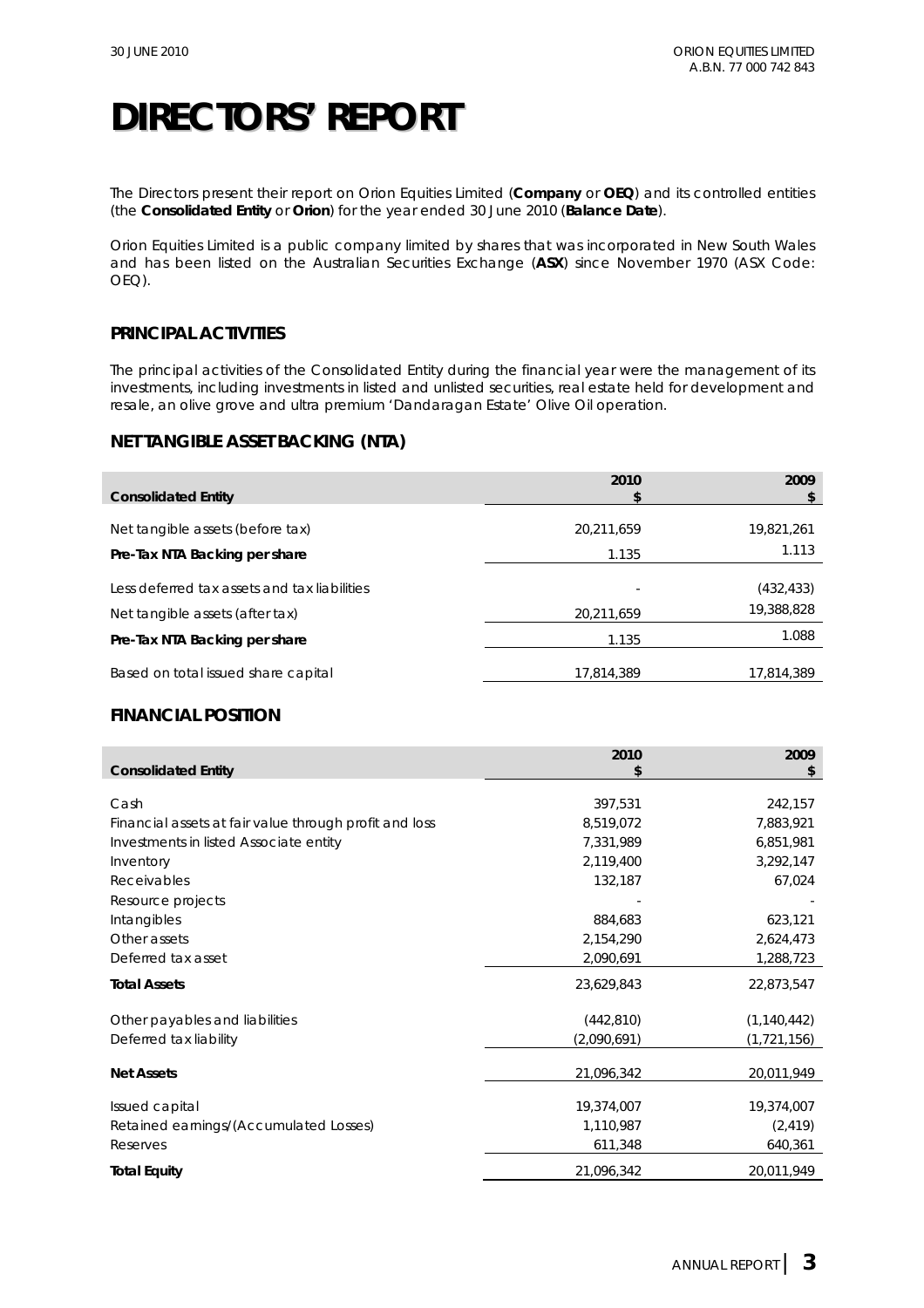### **OPERATING RESULTS**

| <b>Consolidated Entity</b>                   | 2010<br>\$  | 2009<br>S      |
|----------------------------------------------|-------------|----------------|
|                                              |             |                |
| Total revenues                               | 4.692.025   | 17,803,761     |
| Total expenses                               | (4,273,059) | (33,990,552)   |
| Profit/(Loss) before tax                     | 418,966     | (16, 186, 791) |
| Income tax benefit/(expense)                 | 694,440     | 4,078,315      |
| Profit/(Loss) from continuing operations     | 1.113.406   | (12, 108, 476) |
| Profit/(Loss) from discontinued operations   |             | 111,376        |
| Profit/(Loss) attributable to members of the |             |                |
| Company                                      | 1,113,406   | (11, 997, 100) |

Total revenues of \$4,692,025 (June 2009: \$17,803,761) include:

- (1) \$2,583,275 net change in fair value in securities (June 2009: \$nil);
- (2) \$1,200,987 income from olive grove operations (June 2009: \$311,530); and
- (3) \$890,284 share of Associate entity's profit (June 2009: \$2,283,013 loss).

Total expenses of \$4,273,059 (June 2009: \$33,990,552) include:

- (1) \$1,023,130 olive grove and oils operations (which does not include revaluation and depreciation expenses) (June 2009: \$581,009);
- (2) \$950,000 downwards revaluation of property held for development and resale (June 2009: \$1,200,000);
- (3) \$887,317 loss on sale of securities (June 2009: \$436,018 gain); and
- (4) \$539,042 personnel costs (including Directors' fees) (June 2009: \$685,247).

#### **EARNINGS PER SHARE**

| <b>Consolidated Entity</b>                                                                                                                          | 2010       | 2009       |
|-----------------------------------------------------------------------------------------------------------------------------------------------------|------------|------------|
| Basic and diluted earnings/(loss) per share (cents)                                                                                                 | 6.25       | (67.34)    |
| Weighted average number of ordinary shares<br>outstanding during the year used in the<br>calculation of basic and diluted earnings/(loss) per share | 17,814,389 | 17.814.389 |

#### **DIVIDENDS**

The Directors have not declared a dividend in respect of the financial year ended 30 June 2010.

#### **SECURITIES IN THE COMPANY**

At Balance Date and the date of this report, the Company had 17,814,389 shares on issue (30 June 2009: 17,814,389). The Company does not have other securities on issue at the date of this report.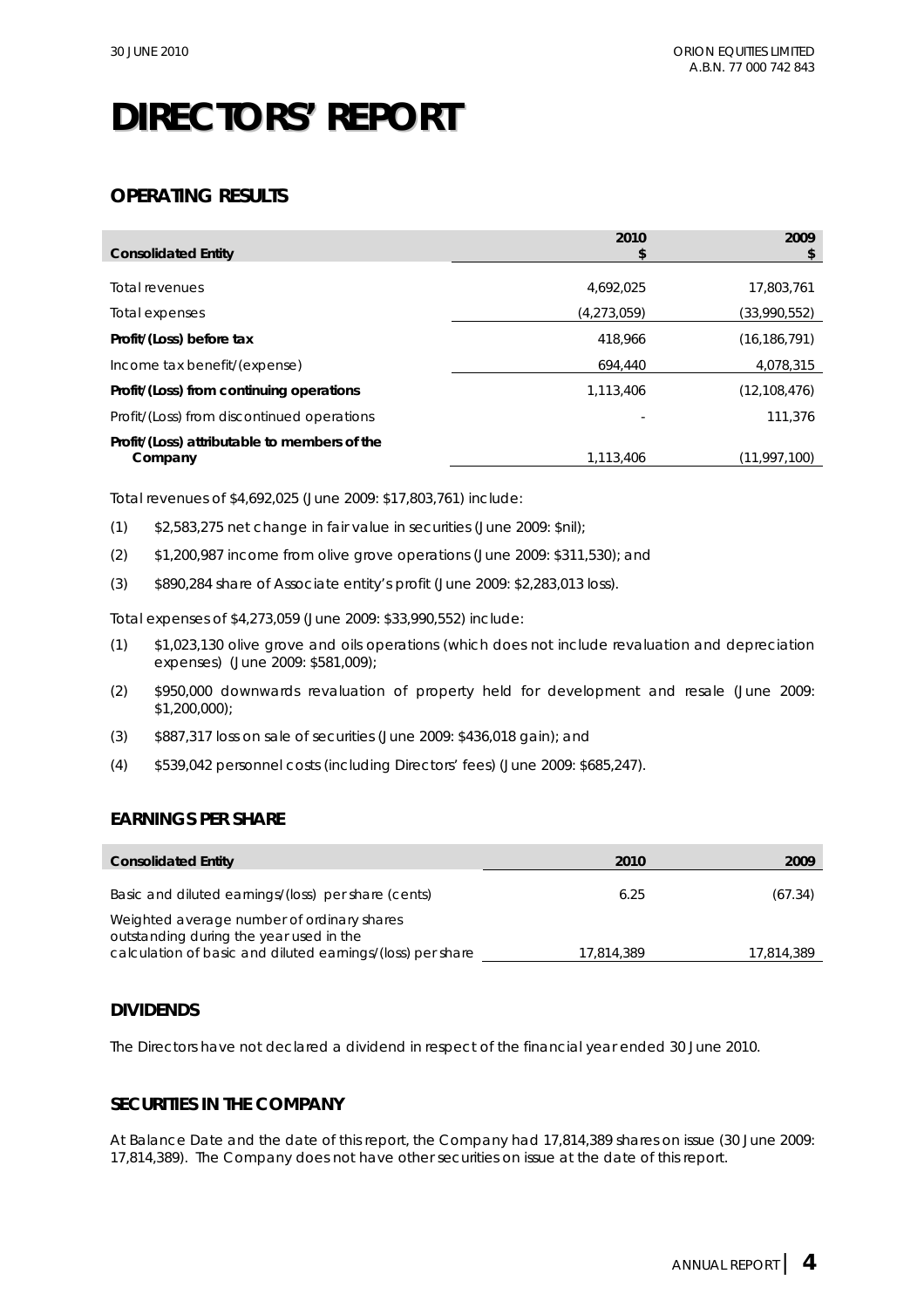#### **REVIEW OF OPERATIONS**

#### **(a) Portfolio Details As At 30 June 2010**

#### **Asset Weighting**

|                                                                        | % of Net Assets |      |
|------------------------------------------------------------------------|-----------------|------|
|                                                                        | 2010            | 2009 |
| Australian equities                                                    | 75%             | 79%  |
| Agribusiness <sup>1</sup>                                              | 16%             | 13%  |
| Property held for development and resale                               | 10%             | 16%  |
| Net tax liabilities (current year and deferred tax assets/liabilities) |                 | (9%) |
| Net cash/other assets and provisions                                   | (1%)            | 1%   |
| <b>TOTAL</b>                                                           | 100%            | 100% |

#### **Major Holdings in Securities Portfolio**

| <b>Equities</b> |                                 | Fair<br>Value | $%$ of<br>\$'million Net Assets | <b>ASX</b><br>Code | <b>Industry Sector</b><br><b>Exposures</b> |
|-----------------|---------------------------------|---------------|---------------------------------|--------------------|--------------------------------------------|
|                 | <b>Strike Resources Limited</b> | 7.56          | 35.82%                          | <b>SRK</b>         | <b>Materials</b>                           |
| 2.              | <b>Bentley Capital Limited</b>  | 4.62          | 21.88%                          | BEL                | Diversified Financials                     |
|                 | Alara Resources Limited         | 0.81          | 3.85%                           | <b>AUQ</b>         | Energy/Materials                           |
| <b>TOTAL</b>    |                                 | 12.98         | 61.54%                          |                    |                                            |

Note: The investment in Strike Resources Limited comprises the following securities:

|                                                     | <b>Fair Value</b><br>\$'million | % of Net<br><b>Assets</b> | <b>ASX</b><br>Code |                                                                                                                      |  |  |  |                                                                                                                  |
|-----------------------------------------------------|---------------------------------|---------------------------|--------------------|----------------------------------------------------------------------------------------------------------------------|--|--|--|------------------------------------------------------------------------------------------------------------------|
| (a) 13,190,802 shares                               | 6.60                            | 31%                       | <b>SRK</b>         |                                                                                                                      |  |  |  |                                                                                                                  |
| (b) $1,833,333$<br>unlisted \$0.178<br>(9 Feb 2011) | 0.57                            | 3%                        | Unlisted           | Fair value is based on a Black-Scholes options<br>following<br>valuation<br>model<br>applying<br>the<br>assumptions: |  |  |  |                                                                                                                  |
| Options<br>1,666,667                                | 0.39                            | 2%                        |                    | SRK's share price being \$0.50 (the last bid price as<br>(i)<br>at 30 June 2010).                                    |  |  |  |                                                                                                                  |
| (C)<br>unlisted \$0.278<br>(9 Feb 2011) Options     |                                 |                           |                    |                                                                                                                      |  |  |  | A risk free rate of return of 4.91% (based on the<br>(ii)<br>Bank Bills 180 day market rate as at 30 June 2010). |
|                                                     |                                 |                           |                    | (iii) An estimated future volatility of SRK's share price<br>$of 80\%$ .                                             |  |  |  |                                                                                                                  |
| Sub-total                                           | 7.56                            | 36%                       |                    |                                                                                                                      |  |  |  |                                                                                                                  |
|                                                     |                                 |                           |                    |                                                                                                                      |  |  |  |                                                                                                                  |

 $\overline{a}$ 

<sup>1</sup> Agribusiness net assets include olive grove land, olive trees, water licence, buildings, plant and equipment and inventory (bulk and packaged oils)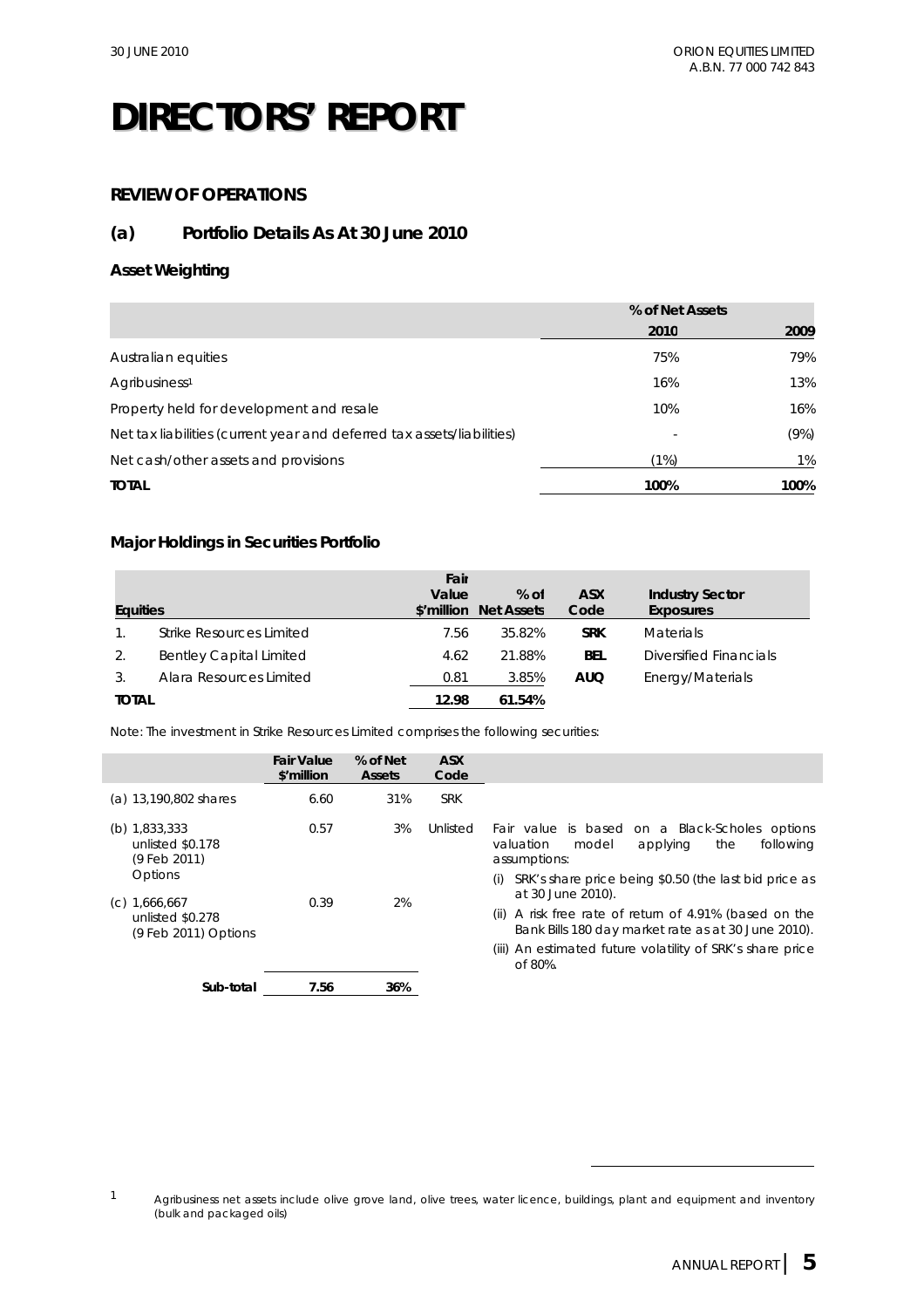#### **(b) Agribusiness**

The Company owns the ultra premium 'Dandaragan Estate' Extra Virgin Olive Oil business and a 143 hectare commercial olive grove located in Gingin, Western Australian (approximately 100 kilometres North of Perth) producing olive oil from approximately 64,500, 11 year old olive tree plantings.

A summary of olive grove operations during the 2010 financial year are as follows:

- (a) The 2010 harvesting season yielded ~400 tonnes of fruit from which ~81,000 litres of oils were extracted (2009: ~2,050 tonnes of fruit and ~272,000 litres of oils);
- (b) The reduction in tonnes processed reflects the biennial cycle of growth and production from olive trees whereby trees exhibit alternating years of high and low bearing fruit;
- (c) Olive grove operation expenses were \$1,023,130 (which does not include revaluation and depreciation expenses) (June 2009: \$581,009);
- (d) Inventory Bulk Oils of \$515,525 reflects the cost of harvesting and processing during the 2010 season incurred up to balance date (June 2009: \$701,478);
- (e) Inventory Packaged Oils of \$103,875 (June 2009: \$140,669).

#### **SIGNIFICANT CHANGES IN THE STATE OF AFFAIRS**

There were no significant changes in the state of affairs of the Consolidated Entity that occurred during the financial year not otherwise disclosed in this Directors' Report or the financial statements.

#### **FUTURE DEVELOPMENTS**

The Consolidated Entity intends to continue its investment activities in future years. The results of these investment activities depend upon the performance of the underlying companies and securities in which the Consolidated Entity invests. The investments' performance depends on many economic factors and also industry and company specific issues. In the opinion of the Directors, it is not possible or appropriate to make a prediction on the future course of markets, the performance of the Consolidated Entity's investments or the forecast of the likely results of the Consolidated Entity's activities.

The Consolidated Entity notes the Government's proposed Carbon Pollution Reduction Scheme (**CPRS**). As the CPRS has not yet been implemented, the Directors are unable to reliably quantify the potential future impact of both direct and indirect costs related to this scheme. As such any costs associated with the CPRS have not been taken into account when preparing budgets, forecasts and/or valuation models for measurement of recognised amounts.

#### **ENVIRONMENTAL REGULATION**

The Consolidated Entity notes the reporting requirements of both the *Energy Efficiency Opportunities Act 2006* (**EEOA**) and the *National Greenhouse and Energy Reporting Act 2007* (**NGERA**).The *Energy Efficiency Opportunities Act 2006* requires affected companies to assess its energy usage, including the identification, investigation and evaluation of energy saving opportunities, and to report publicly on the assessments undertaken, including what action the company intends to take as a result. The *National Greenhouse and Energy Reporting Act 2007* requires affected companies to report its annual greenhouse gas emissions and energy use.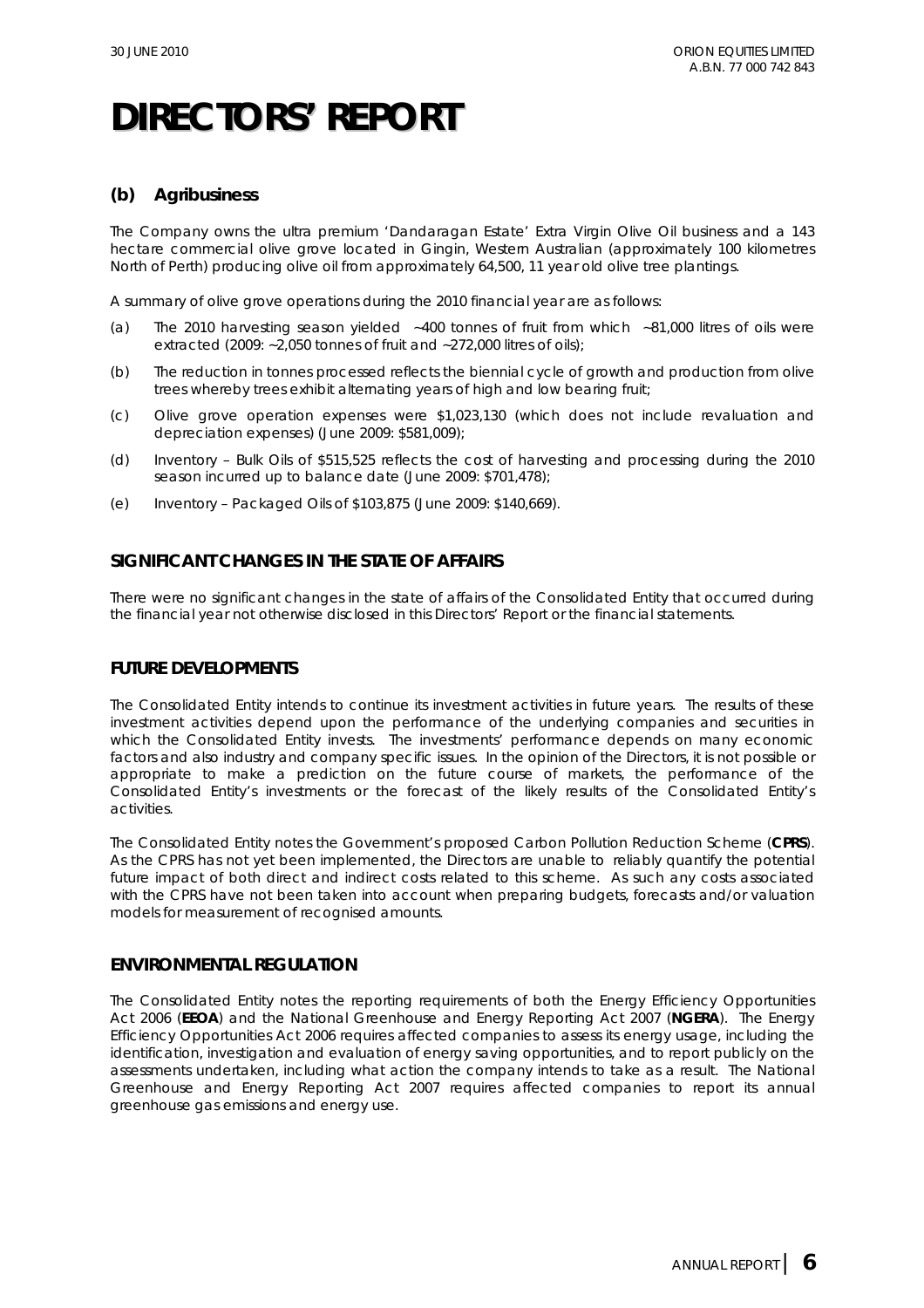The Consolidated Entity has determined that it does not operate a recognised facility requiring registration and reporting under the NGERA and in any event, it would fall under the threshold of greenhouse gas emissions required for registration and reporting. Similarly, the Consolidated Entity's energy consumption would fall under the threshold required for registration and reporting under the EEOA.

The Consolidated Entity is not otherwise subject to any particular or significant environmental regulation under either Commonwealth or State legislation. To the extent that any environmental regulations may have an incidental impact on the Consolidated Entity's operations, the Directors are not aware of any breach by the Consolidated Entity of those regulations.

#### **BOARD OF DIRECTORS**

Information concerning Directors in office during or since the financial year are:

| Faroog Khan                                                      | <b>Executive Chairman</b>                                                                                                                                                                                                                                                                                                                                                                                                                                                                                                         |
|------------------------------------------------------------------|-----------------------------------------------------------------------------------------------------------------------------------------------------------------------------------------------------------------------------------------------------------------------------------------------------------------------------------------------------------------------------------------------------------------------------------------------------------------------------------------------------------------------------------|
| Appointed                                                        | 23 October 2006                                                                                                                                                                                                                                                                                                                                                                                                                                                                                                                   |
| Qualifications                                                   | BJuris, LLB. (Western Australia)                                                                                                                                                                                                                                                                                                                                                                                                                                                                                                  |
| Experience                                                       | Mr Khan is a qualified lawyer having previously practised principally in the field of<br>corporate law. Mr Khan has extensive experience in the securities industry, capital<br>markets and the executive management of ASX listed companies. In particular, Mr<br>Khan has quided the establishment and growth of a number of public listed companies<br>in the investment, mining and financial services sector. He has considerable<br>experience in the fields of capital raisings, mergers and acquisitions and investments. |
| Relevant interest in shares                                      | 2,000 shares - directly<br>8,558,127 shares - indirectly2                                                                                                                                                                                                                                                                                                                                                                                                                                                                         |
| <b>Special Responsibilities</b>                                  | Chairman of the Company and the Investment Committee                                                                                                                                                                                                                                                                                                                                                                                                                                                                              |
| Other current directorships in<br>listed entities                | Current Executive Chairman and Managing Director of:<br>Queste Communications Ltd (QUE) (since 10 March 1998)<br>(1)                                                                                                                                                                                                                                                                                                                                                                                                              |
|                                                                  | Current Executive Chairman of:<br>(2)<br>Bentley Capital Limited (BEL) (director since 2 December 2003)                                                                                                                                                                                                                                                                                                                                                                                                                           |
|                                                                  | Current Executive Director of:<br>(3)<br>Alara Resources Limited (AUQ) (since 18 May 2007)                                                                                                                                                                                                                                                                                                                                                                                                                                        |
|                                                                  | Current Non-Executive Director of:<br>(4)<br>Strike Resources Limited (SRK) (since 9 September 1999)<br>(5)<br>ITS Capital Investments Limited (formerly Interstaff International Ltd) (ITS) (since<br>27 April 2006)                                                                                                                                                                                                                                                                                                             |
| Former directorships in other<br>listed entities in past 3 years | Scarborough Equities Limited (merged with BEL on 13 March 2009 and delisted)                                                                                                                                                                                                                                                                                                                                                                                                                                                      |

 $\overline{a}$ 

<sup>2</sup> Held by Queste Communications Ltd (**QUE**); Farooq Khan (and associated companies) have a deemed relevant interest in the OEQ shares in which QUE has a relevant interest by reason of having >20% voting power in QUE.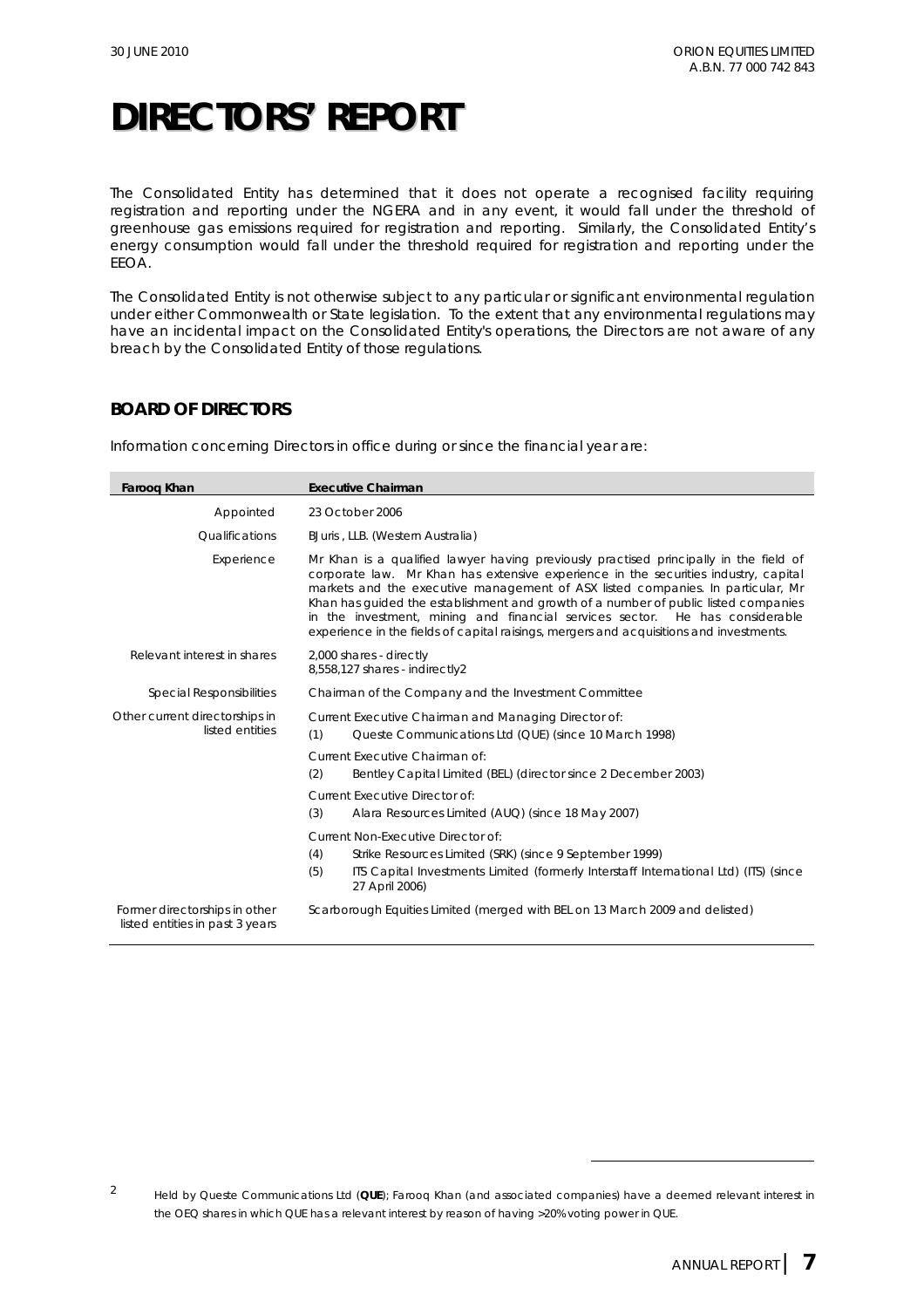| William M. Johnson                                               | <b>Executive Director</b>                                                                                                                                                                                                                                                                                                                                                                                                                                                                                                                                                                                                                                                                                                                                                                                                                                                                                                           |
|------------------------------------------------------------------|-------------------------------------------------------------------------------------------------------------------------------------------------------------------------------------------------------------------------------------------------------------------------------------------------------------------------------------------------------------------------------------------------------------------------------------------------------------------------------------------------------------------------------------------------------------------------------------------------------------------------------------------------------------------------------------------------------------------------------------------------------------------------------------------------------------------------------------------------------------------------------------------------------------------------------------|
| Appointed                                                        | 28 February 2003.                                                                                                                                                                                                                                                                                                                                                                                                                                                                                                                                                                                                                                                                                                                                                                                                                                                                                                                   |
| Qualifications                                                   | MA (Oxon), MBA                                                                                                                                                                                                                                                                                                                                                                                                                                                                                                                                                                                                                                                                                                                                                                                                                                                                                                                      |
| Experience                                                       | Mr Johnson commenced his career in resource exploration and has most recently held<br>senior management and executive roles in a number of public companies in Australia,<br>New Zealand and Asia. As Regional Director Asia Pacific for Telecom New Zealand Ltd,<br>Mr Johnson was responsible for identifying, evaluating and implementing investment<br>strategies that included start-up technology ventures, a technology focussed venture<br>capital fund and strategic investments and acquisitions in Asia and Australia. As<br>Executive Director, Mr Johnson is part of the Investment Committee of the Company<br>and has been actively involved in the strategic analysis of a diverse range of business<br>and investment opportunities and the execution of a number of corporate<br>transactions. Mr Johnson brings a considerable depth of experience in business<br>strategy and investment analysis and execution |
| Relevant interest in shares                                      | None                                                                                                                                                                                                                                                                                                                                                                                                                                                                                                                                                                                                                                                                                                                                                                                                                                                                                                                                |
| Special Responsibilities                                         | None                                                                                                                                                                                                                                                                                                                                                                                                                                                                                                                                                                                                                                                                                                                                                                                                                                                                                                                                |
| Other current directorships in<br>listed entities                | Current Executive Director of:<br>(1)<br>Bentley Capital Limited (BEL) (since 13 March 2009)                                                                                                                                                                                                                                                                                                                                                                                                                                                                                                                                                                                                                                                                                                                                                                                                                                        |
|                                                                  | Current Non-Executive Director of:<br>(2)<br>Strike Resources Limited (SRK) (since 14 July 2006)                                                                                                                                                                                                                                                                                                                                                                                                                                                                                                                                                                                                                                                                                                                                                                                                                                    |
| Former directorships in other<br>listed entities in past 3 years | (1)<br>Drillsearch Energy Limited (DLS) (24 October 2006 to 11 August 2008)<br>(2)<br>Scarborough Equities Limited (merged with BEL on 13 March 2009 and delisted)<br>(3)<br>Sofcom Limited (SOF) (18 October 2005 to 19 March 2008)                                                                                                                                                                                                                                                                                                                                                                                                                                                                                                                                                                                                                                                                                                |

| Victor P. H. Ho                                                             | <b>Executive Director and Company Secretary</b>                                                                                                                                                                                                                                                                                                                                                                                                                                                                                    |
|-----------------------------------------------------------------------------|------------------------------------------------------------------------------------------------------------------------------------------------------------------------------------------------------------------------------------------------------------------------------------------------------------------------------------------------------------------------------------------------------------------------------------------------------------------------------------------------------------------------------------|
| Appointed                                                                   | Executive Director since 4 July 2003; Company Secretary since 2 August 2000                                                                                                                                                                                                                                                                                                                                                                                                                                                        |
| <i><u><b>Oualifications</b></u></i>                                         | BCom, LLB (Western Australia)                                                                                                                                                                                                                                                                                                                                                                                                                                                                                                      |
| Experience                                                                  | Mr Ho has been in company secretarial/executive roles with a number of public listed<br>companies since 2000. Previously, Mr Ho had 9 years experience in the taxation<br>profession with the Australian Tax Office and in a specialist tax law firm. Mr Ho has<br>extensive experience in the structuring and execution of commercial and corporate<br>transactions, capital raisings, capital management matters, public company<br>administration, corporations law and stock exchange compliance and shareholder<br>relations. |
| Relevant interest in shares                                                 | <b>None</b>                                                                                                                                                                                                                                                                                                                                                                                                                                                                                                                        |
| Special Responsibilities                                                    | Member of Investment Committee                                                                                                                                                                                                                                                                                                                                                                                                                                                                                                     |
| Other positions held in listed<br>entities<br>Former directorships in other | Current Company Secretary of:<br>(1)<br>Queste Communications Ltd (QUE) (since 30 August 2000)<br>(2)<br>Bentley Capital Limited (BEL) (since 5 February 2004)<br>(3)<br>Alara Resources Limited (AUQ) (since 4 April 2007)<br>(1)<br>Strike Resources Limited (Secretary between 9 March 2000 and 30 April 2010 and                                                                                                                                                                                                               |
| listed entities in past 3 years                                             | Director between 12 October 2000 and 30 April 2010)<br>(2)<br>Scarborough Equities Limited (merged with BEL on 13 March 2009 and delisted)<br>(3)<br>Sofcom Limited (SOF) (Director between 3 July 2002 and 19 March 2008;<br>Secretary between 23 July 2003 and 19 March 2008)                                                                                                                                                                                                                                                    |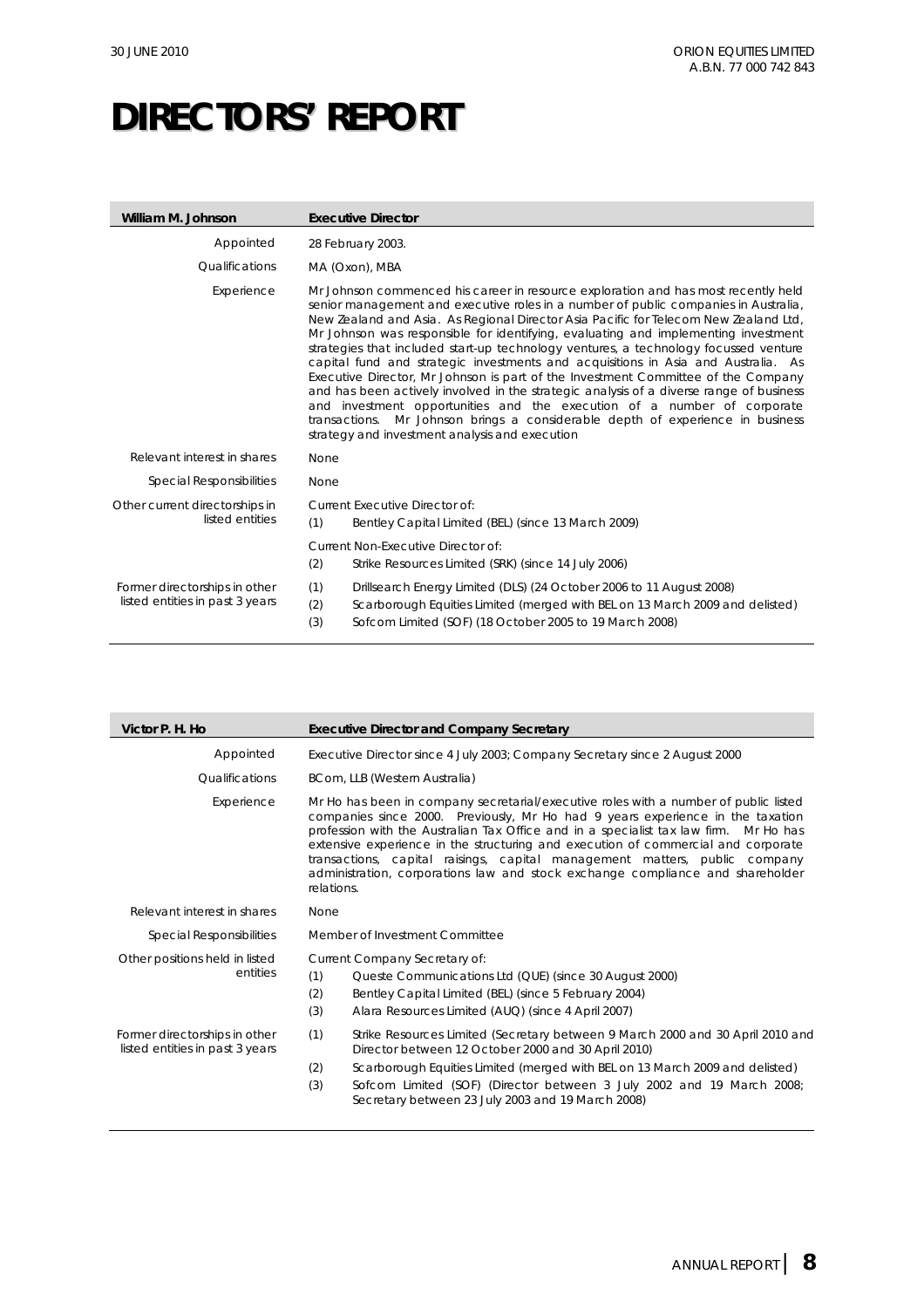| Yaqoob Khan                                                      | <b>Non-Executive Director</b>                                                                                                                                                                                                                                                                                                                                                                                                                 |
|------------------------------------------------------------------|-----------------------------------------------------------------------------------------------------------------------------------------------------------------------------------------------------------------------------------------------------------------------------------------------------------------------------------------------------------------------------------------------------------------------------------------------|
| Appointed                                                        | 5 November 1999                                                                                                                                                                                                                                                                                                                                                                                                                               |
| <i><u><b>Oualifications</b></u></i>                              | BCom (Western Australia), Master of Science in Industrial Administration (Carnegie<br>Mellon)                                                                                                                                                                                                                                                                                                                                                 |
| Experience                                                       | Mr Khan holds a Masters degree in Business and has worked as a senior executive<br>responsible for product marketing, costing systems and production management. Mr<br>Khan has been involved in the structuring and ASX listing of a number of public<br>companies and in subsequent executive management. Mr Khan brings considerable<br>international experience in corporate finance and the strategic analysis of listed<br>investments. |
| Relevant interest in shares                                      | <b>None</b>                                                                                                                                                                                                                                                                                                                                                                                                                                   |
| <b>Special Responsibilities</b>                                  | None                                                                                                                                                                                                                                                                                                                                                                                                                                          |
| Other current directorships in<br>listed entities                | Queste Communications Ltd (QUE) (since 10 March 1998)                                                                                                                                                                                                                                                                                                                                                                                         |
| Former directorships in other<br>listed entities in past 3 years | <b>None</b>                                                                                                                                                                                                                                                                                                                                                                                                                                   |

#### **DIRECTORS' MEETINGS**

The following table sets out the numbers of meetings of the Company's Directors held during the financial year (including Directors' circulatory resolutions), and the numbers of meetings attended by each Director of the Company, including meetings of the Investment Committee:

| Name of Director | <b>Meetings Attended</b> | <b>Maximum Possible Meetings</b> |
|------------------|--------------------------|----------------------------------|
| Faroog Khan      |                          |                                  |
| William Johnson  | 8                        |                                  |
| Victor Ho        |                          |                                  |
| Yagoob Khan      |                          |                                  |

#### **Board Committees**

During the financial year and as at the date of this Directors' Report, the Company did not have separate designated Audit or Remuneration Committees. In the opinion of the Directors, in view of the size of the Board and nature and scale of the Consolidated Entity's activities, matters typically dealt with by an Audit or Remuneration Committee are dealt with by the full Board.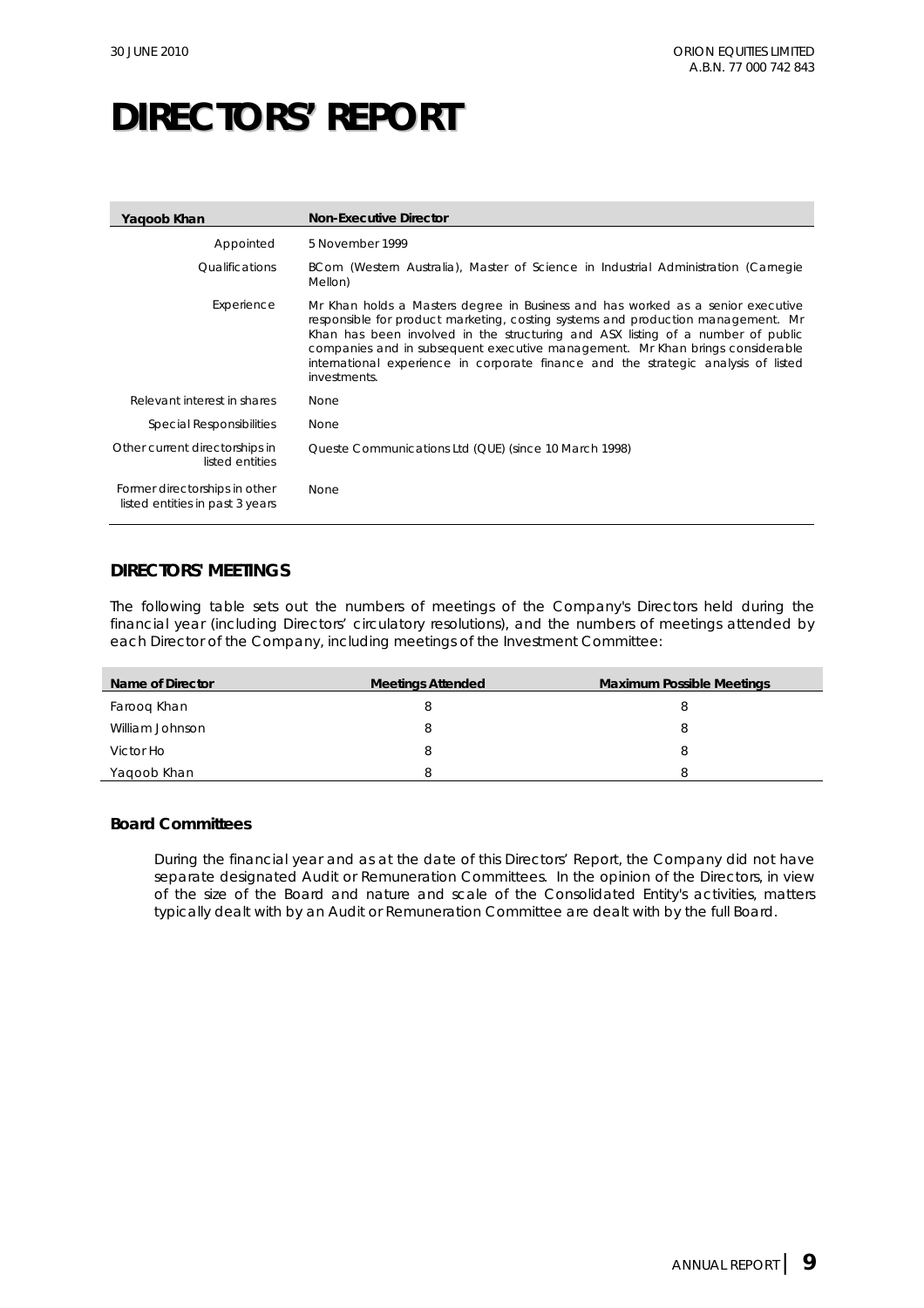#### **REMUNERATION REPORT (audited)**

This report details the nature and amount of remuneration for each Director and Company Executive (being a company secretary or senior manager) (**Key Management Personnel**) of the Consolidated Entity.

The information provided under headings (1) to (3) below has been audited as required under section 308(3)(c) of the *Corporations Act 2001*.

#### **(1) Remuneration Policy**

The Board determines the remuneration structure of all Key Management Personnel having regard to the Consolidated Entity's nature, scale and scope of operations and other relevant factors, including the frequency of Board meetings, length of service, particular experience and qualifications, market practice (including available data concerning remuneration paid by other listed companies in particular companies of comparable size and nature), the duties and accountability of Key Management Personnel and the objective of maintaining a balanced Board which has appropriate expertise and experience, at a reasonable cost to the Company.

**Fixed Cash Short Term Employment Benefits:** The Key Management Personnel of the Company are paid a fixed amount per annum plus applicable employer superannuation contributions. The Non-Executive Directors of the Company are paid a maximum aggregate base remuneration fixed by the Company at a shareholders meeting, to be divided as the Board determines appropriate.

The Board has determined current Key Management Personnel remuneration as follows:

- (a) Mr Farooq Khan (Executive Chairman) a base salary of \$250,000 per annum plus employer superannuation contributions (currently 9%);
- (b) Mr William Johnson (Executive Director) a base salary of \$75,000 per annum plus employer superannuation contributions (currently 9%);
- (c) Mr Victor Ho (Executive Director and Company Secretary) a base salary of \$75,000 per annum plus employer superannuation contributions (currently 9%); and
- (d) Mr Yaqoob Khan (Non-Executive Director) a base fee of \$25,000 per annum.

Key Management Personnel can also opt to "salary sacrifice" their cash fees/salary and have them paid wholly or partly as further employer superannuation contributions or benefits exempt from fringe benefits tax.

**Special Exertions and Reimbursements:** Pursuant to the Company's Constitution, each Director is entitled to receive:

- (a) Payment for the performance of extra services or the making of special exertions at the request of the Board and for the purposes of the Company.
- (b) Payment for reimbursement of all reasonable expenses (including traveling and accommodation expenses) incurred by a Director for the purpose of attending meetings of the Company or the Board, on the business of the Company, or in carrying out duties as a Director.

**Long Term Benefits:** Key Management Personnel have no right to termination payments save for payment of accrued annual leave and long service leave (other than Non-Executive Directors).

**Equity Based Benefits:** The Company does not presently have any equity (shares or options) based remuneration arrangements for any personnel pursuant to any executive or employee share or option plan or otherwise.

**Post Employment Benefits:** The Company does not presently provide retirement benefits to Key Management Personnel.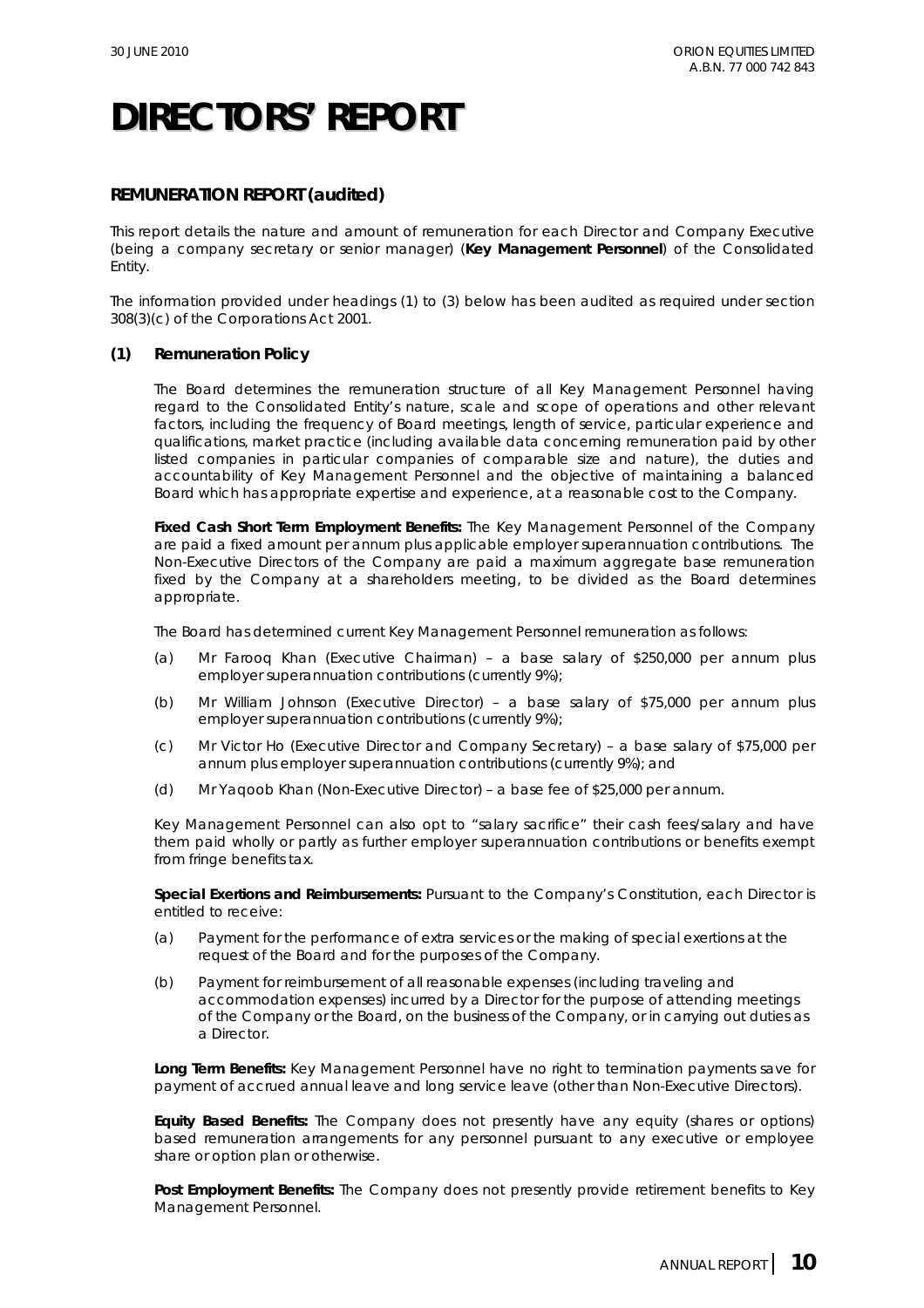**Performance Related Benefits/Variable Remuneration:** The Company does not presently provide short or long incentive/performance based benefits related to the Company's performance to Key Management Personnel, including payment of cash bonuses. The current remuneration of Key Management Personnel is fixed, is not dependent on the satisfaction of a performance condition and is unrelated to the Company's performance.

Service Agreements: The Company does not presently have formal service agreements or employment contracts with any Key Management Personnel.

**Financial Performance of Company:** There is no relationship between the Company's current remuneration policy and the Company's performance.

#### **(2) Details of Remuneration of Key Management Personnel**

Details of the nature and amount of each element of remuneration of each Key Management Personnel paid or payable by the Company during the financial year are as follows:

| 2010                           |                             | <b>Short-term Benefits</b>              |                     | Post<br>Employment<br><b>Benefits</b> | Other<br>Long-term<br><b>Benefits</b> | Equity<br><b>Based</b>     |         |
|--------------------------------|-----------------------------|-----------------------------------------|---------------------|---------------------------------------|---------------------------------------|----------------------------|---------|
| Key<br>Management<br>Personnel | Performance<br>related<br>% | Cash, salary<br>and<br>commissions<br>Ъ | Non-cash<br>benefit | Superannuation                        | Long<br>service<br>leave              | Shares &<br><b>Options</b> | Total   |
| Executive<br>Directors:        |                             |                                         |                     |                                       |                                       |                            |         |
| Faroog Khan                    |                             | 250,000                                 |                     | 22.500                                |                                       |                            | 272,500 |
| William Johnson                |                             | 100.962                                 |                     | 12,087                                |                                       | ۰                          | 113.049 |
| Victor Ho                      | ۰                           | 62,018                                  | ۰                   | 5,582                                 | ۰                                     | ۰.                         | 67,600  |
| Non-Executive<br>Director:     |                             |                                         |                     |                                       |                                       |                            |         |
| Yagoob Khan                    |                             | 25,000                                  |                     | ٠                                     |                                       |                            | 25,000  |

| 2009                           |                             | <b>Short-term Benefits</b>         |                          | Post<br>Employment<br><b>Benefits</b> | Other<br>Long-term<br><b>Benefits</b> | Equity<br><b>Based</b>     |         |
|--------------------------------|-----------------------------|------------------------------------|--------------------------|---------------------------------------|---------------------------------------|----------------------------|---------|
| Key<br>Management<br>Personnel | Performance<br>related<br>% | Cash, salary<br>and<br>commissions | Non-cash<br>benefit<br>S | Superannuation<br>S                   | Long<br>service<br>leave<br>S         | Shares &<br><b>Options</b> | Total   |
| Executive<br>Directors:        |                             |                                    |                          |                                       |                                       |                            |         |
| Faroog Khan                    |                             | 255,192                            |                          | 17.308                                |                                       |                            | 272,500 |
| William Johnson                |                             | 150,000                            |                          | 13.500                                |                                       |                            | 163,500 |
| Victor Ho                      | $\overline{\phantom{a}}$    | 60.000                             | $\sim$                   | 5.400                                 |                                       |                            | 65,400  |
| Non-Executive<br>Director:     |                             |                                    |                          |                                       |                                       |                            |         |
| Yagoob Khan                    | $\overline{\phantom{a}}$    | 25,000                             |                          | ۰.                                    |                                       |                            | 25,000  |

Victor Ho is also Company Secretary of the Company.

#### **(3) Other Benefits Provided to Key Management Personnel**

No Key Management Personnel has during or since the end of the 30 June 2010 financial year, received or become entitled to receive a benefit, other than a remuneration benefit as disclosed above, by reason of a contract made by the Company or a related entity with the Director or with a firm of which he is a member, or with a Company in which he has a substantial interest.

This concludes the audited remuneration report.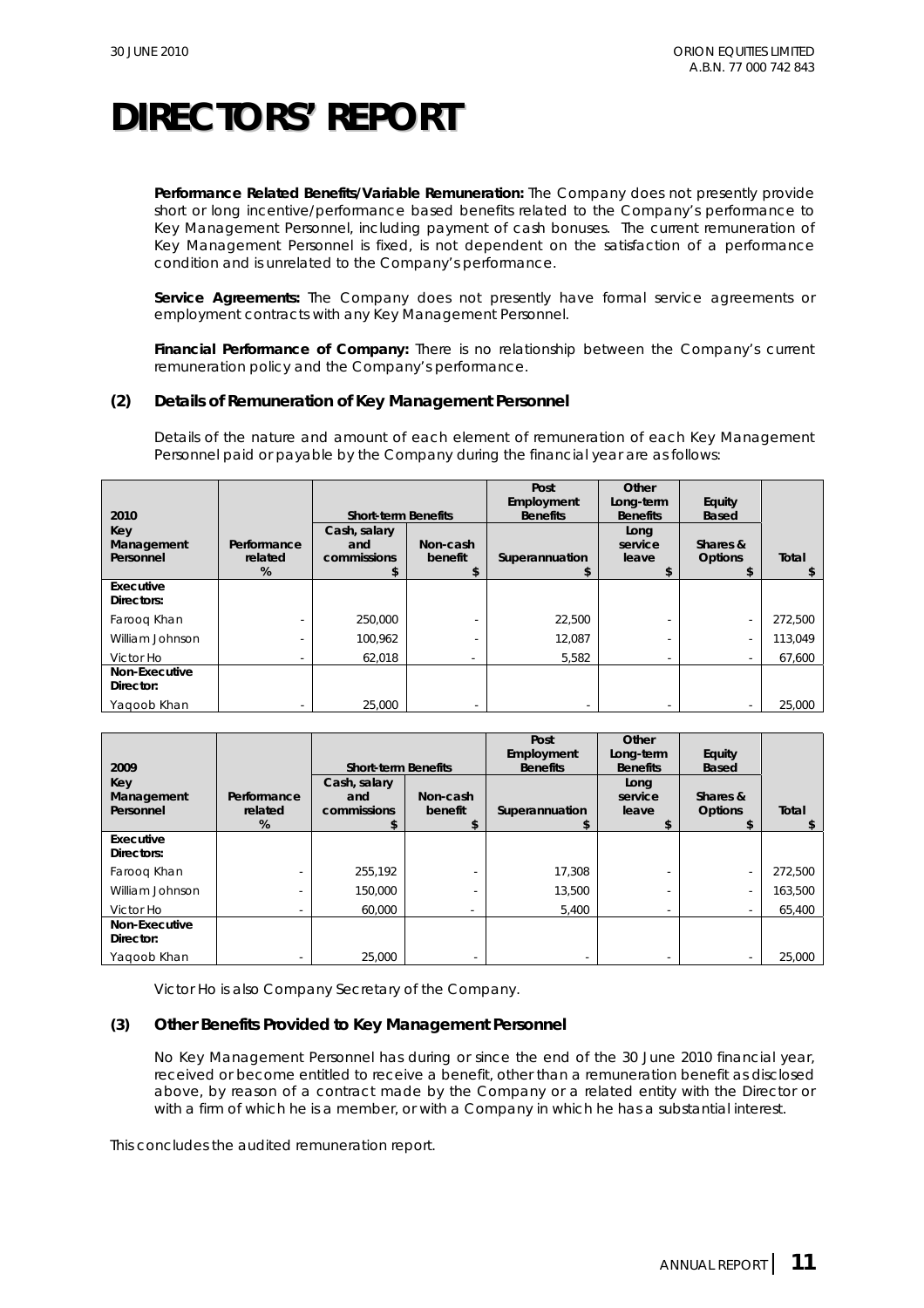#### **DIRECTORS' AND OFFICERS' INSURANCE**

The Company has not included details of the nature of the liabilities covered or the amount of premiums paid in respect of a Directors and Officers liability and legal expenses' insurance contract, as such disclosure is prohibited under the terms of the contract.

#### **DIRECTORS' DEEDS**

In addition to the rights of indemnity provided under the Company's Constitution (to the extent permitted by the Corporations Act), the Company has also entered into a deed with each of the Directors to regulate certain matters between the Company and each Director, both during the time the Director holds office and after the Director ceases to be an officer of the Company, including the following matters:

- (i) The Company's obligation to indemnify a Director for liabilities or legal costs incurred as an officer of the Company (to the extent permitted by the Corporations Act);
- (ii) Subject to the terms of the deed and the Corporations Act, the Company may advance monies to the Director to meet any costs or expenses of the Director incurred in circumstances relating to the indemnities provided under the deed and prior to the outcome of any legal proceedings brought against the Director; and

#### **LEGAL PROCEEDINGS ON BEHALF OF CONSOLIDATED ENTITY**

No person has applied for leave of a court to bring proceedings on behalf of the Consolidated Entity or intervene in any proceedings to which the Consolidated Entity is a party for the purpose of taking responsibility on behalf of the Consolidated Entity for all or any part of such proceedings. The Consolidated Entity was not a party to any such proceedings during and since the financial year.

#### **AUDITOR**

Details of the amounts paid or payable by the Company to the auditor (BDO Audit (WA) Pty Ltd), for audit and non-audit services provided during the financial year are set out below:

| <b>Audit &amp; Review Fees</b> | <b>Fees for Other Services</b> | Total  |
|--------------------------------|--------------------------------|--------|
| 29,280                         | 650.                           | 30.930 |

The Board is satisfied that the provision of non audit services by the auditor during the year is compatible with the general standard of independence for auditors imposed by the *Corporations Act 2001.* The Board is satisfied that the nature of the non-audit services disclosed above did not compromise the general principles relating to auditor independence as set out in the Institute of Chartered Accountants in Australia and APES 110 Code of Ethics for Professional Accountants, including reviewing or auditing the auditor's own work, acting in a management or decision making capacity for the Company, acting as advocate for the Company or jointly sharing economic risk and rewards.

BDO Audit (WA) Pty Ltd continues in office in accordance with section 327B of the *Corporations Act 2001*.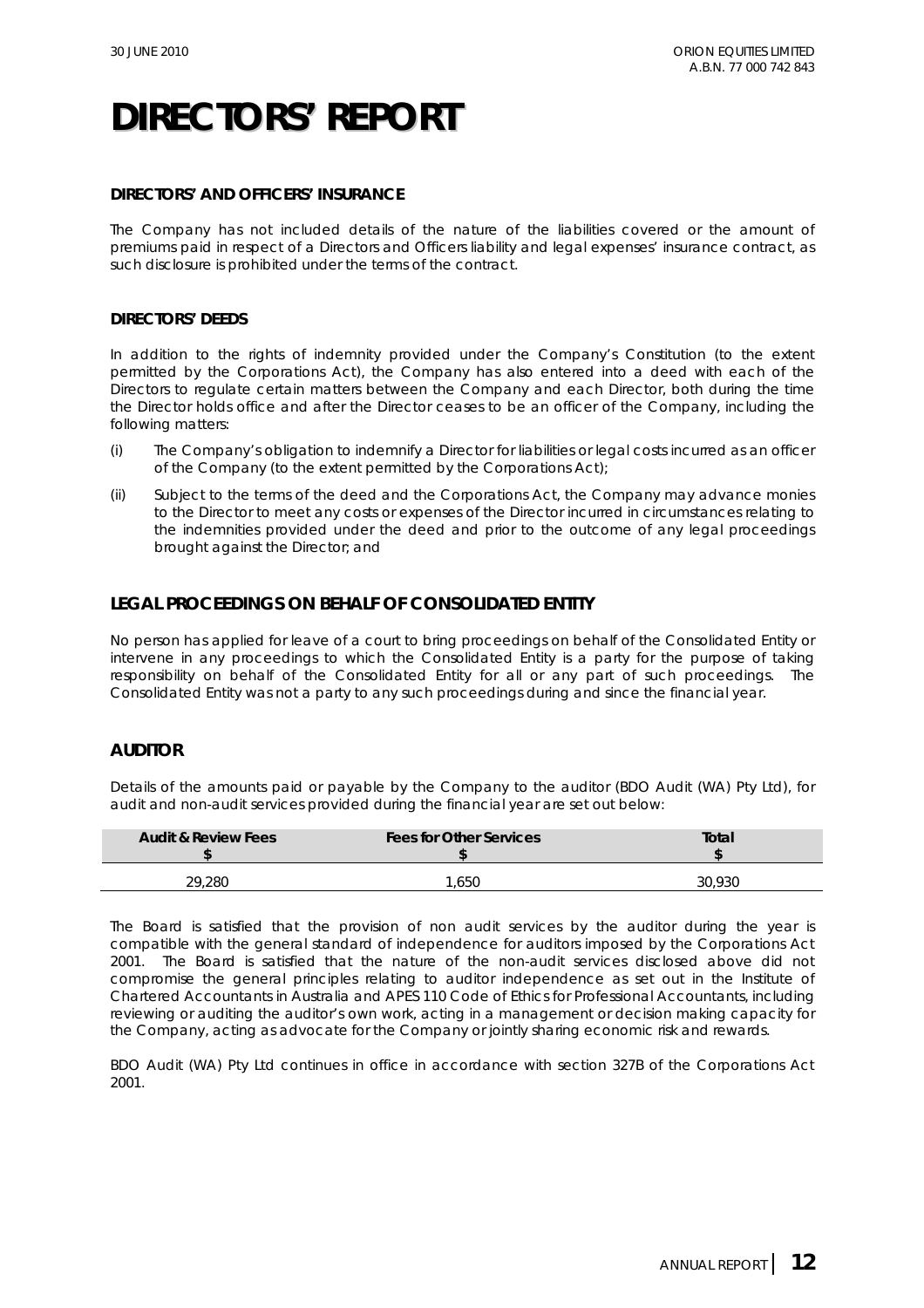#### **AUDITOR'S INDEPENDENCE DECLARATION**

A copy of the Auditor's Independence Declaration as required under section 307C of the *Corporations Act 2001* forms part of this Directors' Report and is set out on page 14. This relates to the Audit Report, where the Auditors state that they have issued an independence declaration.

#### **EVENTS SUBSEQUENT TO BALANCE DATE**

The Directors are not aware of any matters or circumstances at the date of this Directors' Report, other than those referred to in this Directors' Report (in particular, in Review of Operations) or the financial statements or notes thereto (in particular Subsequent Events Note 29), that have significantly affected or may significantly affect the operations, the results of operations or the state of affairs of the Company in subsequent financial years.

Signed for and on behalf of the Directors in accordance with a resolution of the Board,

**31 August 2010** 

**Farooq Khan William Johnson** Chairman Director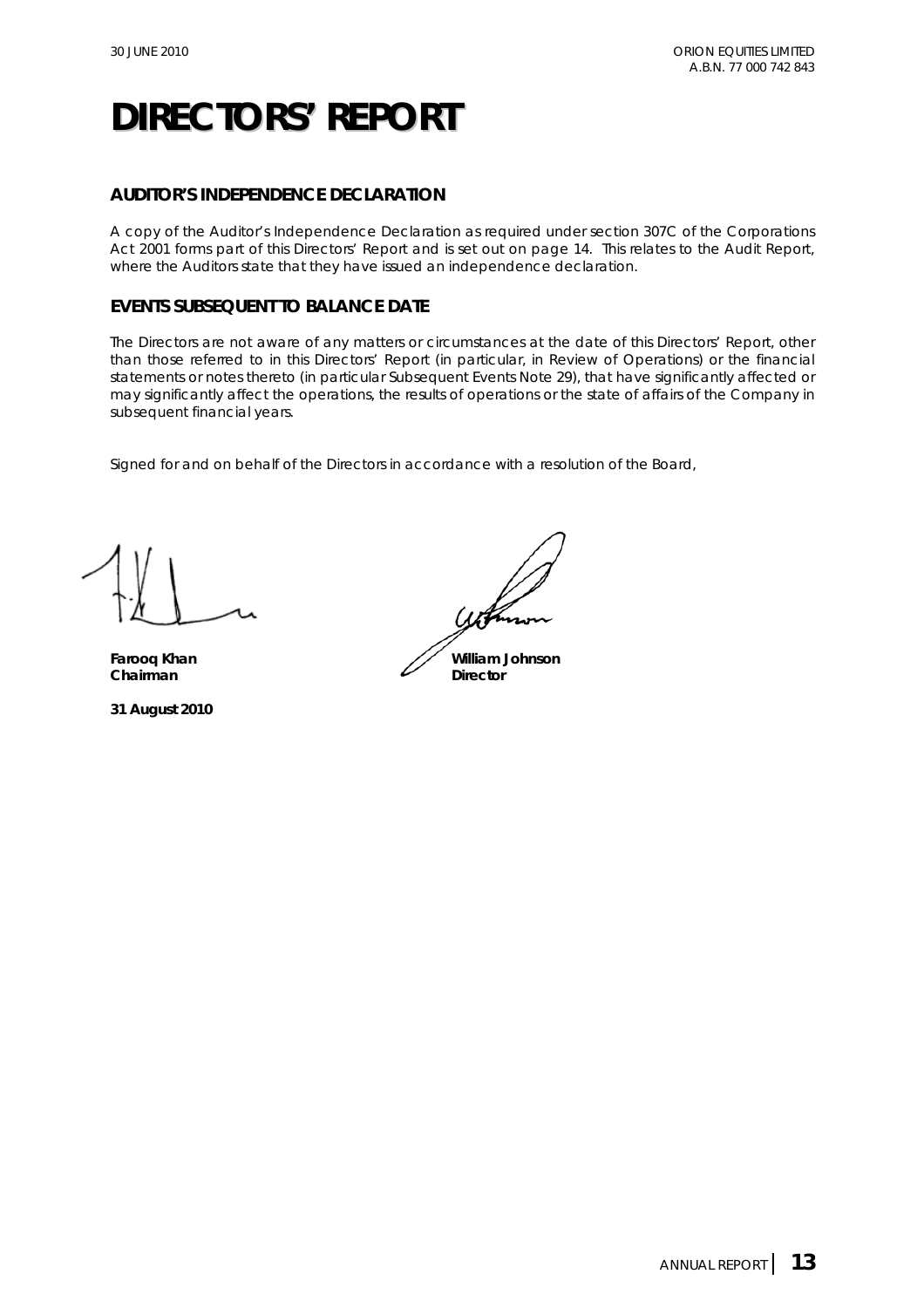

Tel: +8 6382 4600 Fax: +8 6382 4601 **www.bdo.com.au**  38 Station Street Subiaco, WA 6008 PO Box 700 West Perth WA 6872 Australia

31 August 2010

Board of Directors Orion Equities Limited Level 14, The Forrest Centre 221 St Georges Terrace Perth, Western Australia, 6000

Dear Sirs,

#### **DECLARATION OF INDEPENDENCE BY BRAD McVEIGH TO THE DIRECTORS OF ORION EQUITIES LIMITED**

As lead auditor of Orion Equities Limited for the year ended 30 June 2010, I declare that, to the best of my knowledge and belief, there have been no contraventions of:

- the auditor independence requirements of the Corporations Act 2001 in relation to the audit; and
- any applicable code of professional conduct in relation to the audit.

This declaration is in respect of Orion Equities Limited and the entities it controlled during the period.

 $\mathcal{B}$ *M*  $\mathcal{L}/\mathcal{L}$ 

**Brad McVeigh**  Director

Bpo

**BDO Audit (WA) Pty Ltd**  Perth, Western Australia

BDO Audit (WA) Pty Ltd ABN 79 112 284 787 is a member of a national association of independent entities which are all members of BDO (Australia) Ltd ABN 77 050 110 275, an Australian company limited by guarantee. BDO Audit (WA) Pty Ltd and BDO (Australia) Ltd are members of BDO International Ltd, a UK company limited<br>by guarantee, and form part of the international BDO network of Legislation (other than for the acts or omissions of financial services licensees) in each State or Territory other than Tasmania.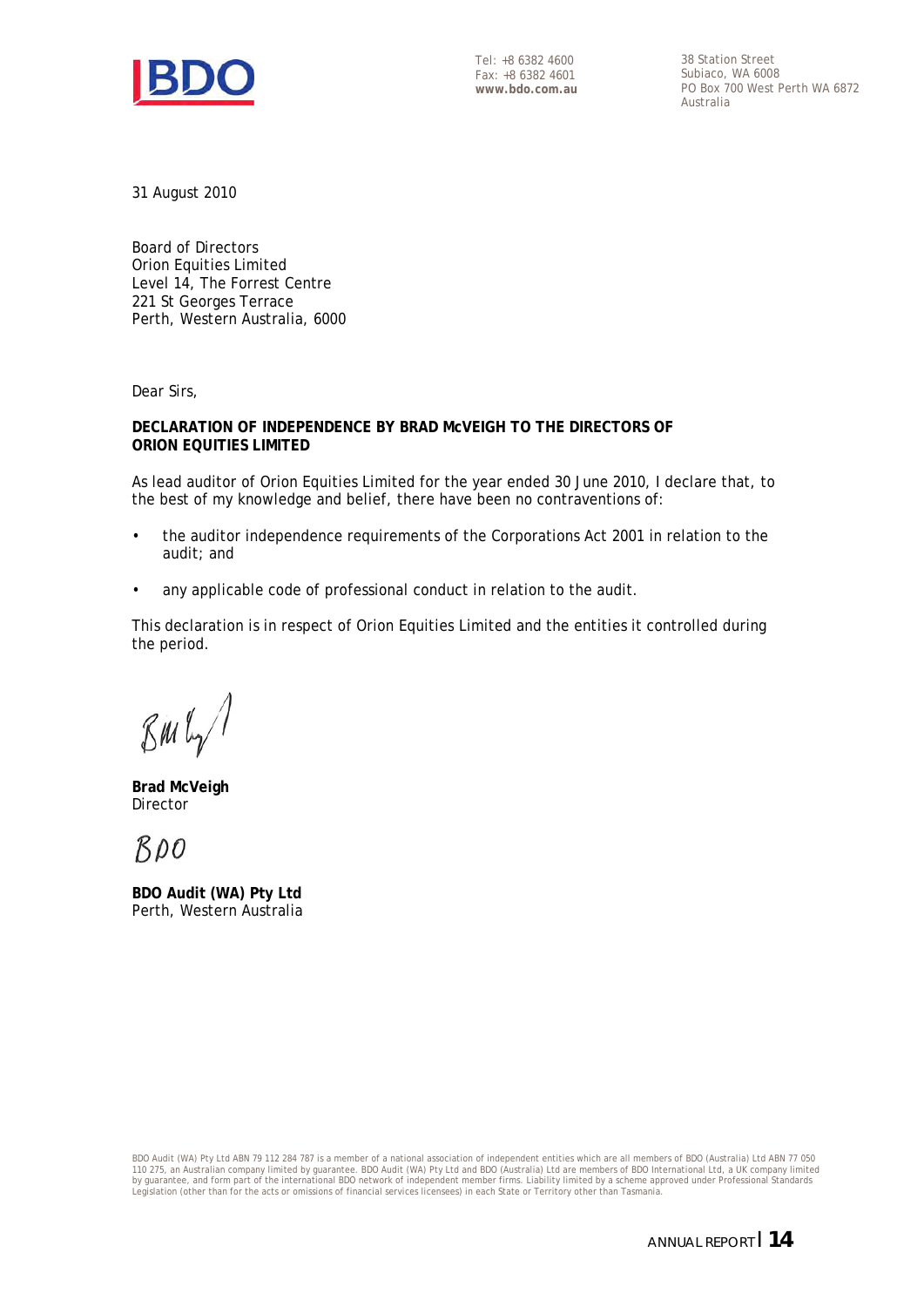### **CONSOLIDATED STATEMENT OF COMPREHENSIVE INCOME for the year ended 30 June 2010**

|                                                                                                                             |                | 2010       | 2009           |
|-----------------------------------------------------------------------------------------------------------------------------|----------------|------------|----------------|
|                                                                                                                             | <b>Note</b>    | \$         | \$             |
| Revenue from continuing operations                                                                                          | 3a             | 1,218,466  | 371,929        |
| Other income                                                                                                                |                |            |                |
| - Net gain from sale of subsidiaries                                                                                        |                |            | 16,961,679     |
| - Gains on sale of securities                                                                                               |                |            | 436,018        |
| - Net change in fair value in trading portfolio                                                                             |                | 2,583,275  |                |
| - Share of Associate entity's net profits                                                                                   | 15             | 890,284    |                |
| - Other                                                                                                                     |                |            | 34,135         |
|                                                                                                                             | 3a             | 4.692.025  | 17,803,761     |
| <b>Expenses</b>                                                                                                             | 3 <sub>c</sub> |            |                |
| Share of Associate entity's net losses                                                                                      |                |            | (2, 283, 013)  |
| Net change in fair value in trading portfolio                                                                               |                |            | (28, 457, 085) |
| Loss on sale of securities                                                                                                  |                | (887, 317) |                |
| Costs in relation to investments                                                                                            |                |            | (653)          |
| Cost of goods sold in relation to olive grove and oils operations                                                           |                | (910,006)  | (31,628)       |
| Depreciation expenses in relation to olive grove and oils operations                                                        |                | (123, 303) | (152,086)      |
| Other costs in relation to olive grove and oils operations                                                                  |                | (440, 704) | (737, 881)     |
| Impairment of property held for development and resale                                                                      |                | (950,000)  | (1,200,000)    |
| Other costs in relation to land operations                                                                                  |                | (130,080)  | (36, 735)      |
| Personnel                                                                                                                   |                | (539, 042) | (685, 247)     |
| Communications                                                                                                              |                | (19, 548)  | (20, 309)      |
| Occupancy                                                                                                                   |                | (56, 119)  | (70, 861)      |
| Corporate expenses                                                                                                          |                | (105, 499) | (133,940)      |
| Financing                                                                                                                   |                | (3, 847)   | (2,209)        |
| Borrowing cost                                                                                                              |                | (2, 729)   |                |
| Other depreciation expenses                                                                                                 |                | (2,991)    | (4, 405)       |
| Other administration expenses                                                                                               |                | (101, 874) | (174, 500)     |
| Profit/(loss) before income tax                                                                                             |                | 418,966    | (16, 186, 791) |
| Income tax benefit                                                                                                          | 4              | 694,440    | 4,078,315      |
| Profit/(loss) from continuing operations                                                                                    |                | 1,113,406  | (12, 108, 476) |
| Profit from discontinued operations                                                                                         | 6              |            | 111,376        |
| Profit/(loss) after income tax attributable to members of Orion Equities Limited                                            |                | 1,113,406  | (11,997,100)   |
|                                                                                                                             |                |            |                |
| Other comprehensive income                                                                                                  |                |            |                |
| Changes in revaluation of assets                                                                                            | 24             | (29, 013)  | 37,575         |
| Other comprehensive income, net of tax                                                                                      |                | (29, 013)  | 37,575         |
| Total comprehensive income for the year attributable<br>to members of Orion Equities Limited                                |                | 1,084,393  | (11, 959, 525) |
|                                                                                                                             |                |            |                |
| Basic and diluted earnings/(loss) per share (cents)                                                                         |                |            |                |
| Earnings/(loss) per share for loss from continuing operations attributable to the ordinary<br>equity holders of the Company |                |            |                |
| Basic and diluted earnings/(loss) per share                                                                                 | 9              | 6.3        | (68.0)         |
| Earnings/(loss) per share for loss attributable to the ordinary equity holders of the Company                               |                |            |                |
| Basic and diluted earnings/(loss) per share                                                                                 | 9              | 6.3        | (67.3)         |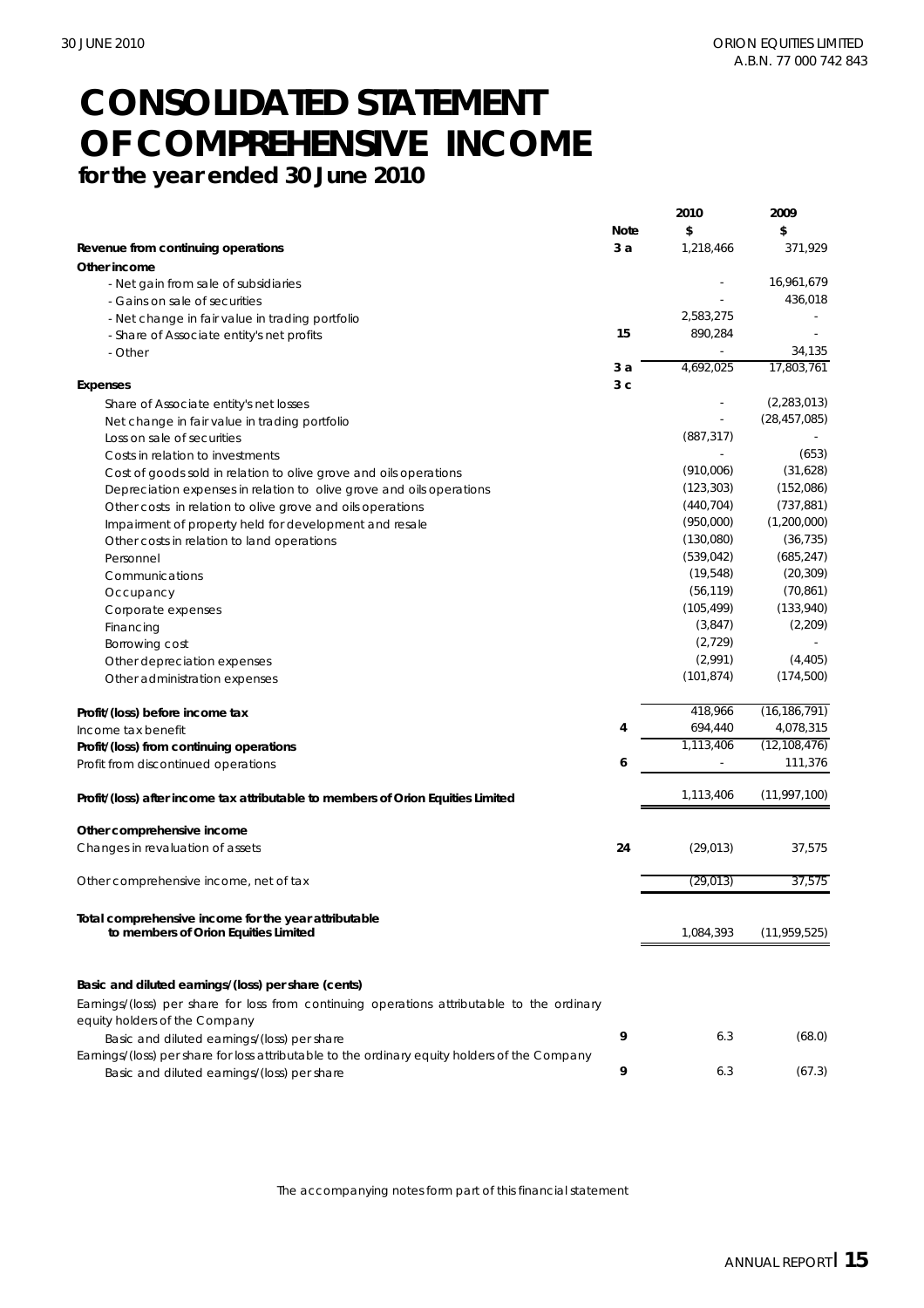### **CONSOLIDATED STATEMENT OF FINANCIAL POSITION as at 30 June 2010**

|                                                             |             | 2010       | 2009       |
|-------------------------------------------------------------|-------------|------------|------------|
|                                                             | <b>Note</b> | \$         | \$         |
| <b>CURRENT ASSETS</b>                                       |             |            |            |
| Cash and cash equivalents                                   | 10          | 397,531    | 242,157    |
| Financial assets held at fair value through profit and loss | 11          | 8,519,072  | 7,883,921  |
| Trade and other receivables                                 | 12          | 99,364     | 34,201     |
| Inventories - Olive Oils                                    | 13          | 619,400    | 842,147    |
| Other current assets                                        | 14          |            | 5,294      |
| <b>TOTAL CURRENT ASSETS</b>                                 |             | 9,635,367  | 9,007,720  |
| <b>NON CURRENT ASSETS</b>                                   |             |            |            |
| Trade and other receivables                                 | 12          | 32,823     | 32,823     |
| Inventories - Land                                          | 13          | 1,500,000  | 2,450,000  |
| Investments accounted for using the equity method           | 15          | 7,331,989  | 6,851,981  |
| Property, plant and equipment                               | 16          | 2,088,790  | 2,226,099  |
| Olive trees                                                 | 17          | 65,500     | 393,080    |
| Intangible assets                                           | 18          | 884,683    | 623,121    |
| Resource projects                                           | 19          |            |            |
| Deferred tax asset                                          | 22          | 2,090,691  | 1,288,723  |
| TOTAL NON CURRENT ASSETS                                    |             | 13,994,476 | 13,865,827 |
| <b>TOTAL ASSETS</b>                                         |             | 23,629,843 | 22,873,547 |
| <b>CURRENT LIABILITIES</b>                                  |             |            |            |
| Trade and other payables                                    | 20          | 361,416    | 1,068,675  |
| Provisions                                                  | 21          | 81,394     | 71,767     |
| <b>TOTAL CURRENT LIABILITIES</b>                            |             | 442,810    | 1,140,442  |
| <b>NON CURRENT LIABILITIES</b>                              |             |            |            |
| Deferred tax liabilities                                    | 22          | 2,090,691  | 1,721,156  |
| TOTAL NON CURRENT LIABILITIES                               |             | 2,090,691  | 1,721,156  |
| <b>TOTAL LIABILITIES</b>                                    |             | 2,533,501  | 2,861,598  |
| <b>NET ASSETS</b>                                           |             | 21,096,342 | 20,011,949 |
| <b>EQUITY</b>                                               |             |            |            |
| Issued capital                                              | 23          | 19,374,007 | 19,374,007 |
| Reserves                                                    | 24          | 611,348    | 640,361    |
| Retained earnings/(Accumulated losses)                      |             | 1,110,987  | (2, 419)   |
| <b>TOTAL EQUITY</b>                                         |             | 21,096,342 | 20,011,949 |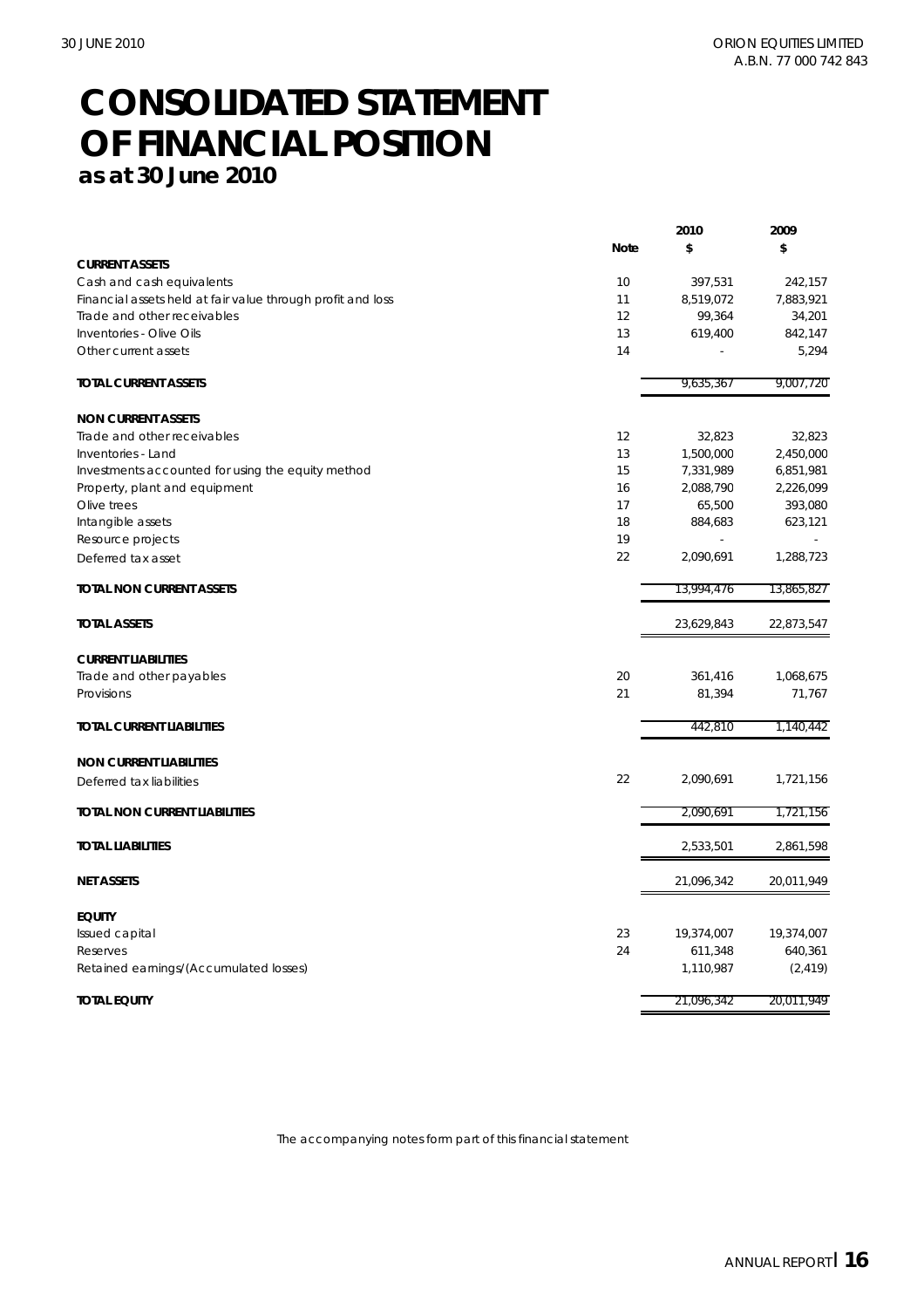### **CONSOLIDATED STATEMENT OF CHANGES IN EQUITY for the year ended 30 June 2010**

| - -                                                                     | <b>Note</b> | <b>Issued</b>               |                           | Retained<br>earnings/<br>(Accumulated |                           |
|-------------------------------------------------------------------------|-------------|-----------------------------|---------------------------|---------------------------------------|---------------------------|
| At 1 July 2008                                                          |             | Capital<br>\$<br>19,374,007 | Reserves<br>\$<br>602,786 | Losses)<br>\$<br>12,083,753           | Total<br>\$<br>32,060,546 |
| Total comprehensive income for the year                                 |             |                             | 37,575                    | (11,997,100)                          | (11, 959, 525)            |
| Transactions with owners in their capacity as owners:<br>Dividends paid | 8           |                             |                           | (89,072)                              | (89,072)                  |
| At 30 June 2009                                                         |             | 19,374,007                  | 640,361                   | (2,419)                               | 20,011,949                |
| At 1 July 2009                                                          |             | 19,374,007                  | 640,361                   | (2, 419)                              | 20,011,949                |
| Total comprehensive income for the year                                 |             |                             | (29, 013)                 | 1,113,406                             | 1,084,393                 |
| At 30 June 2010                                                         |             | 19,374,007                  | 611,348                   | 1,110,987                             | 21,096,342                |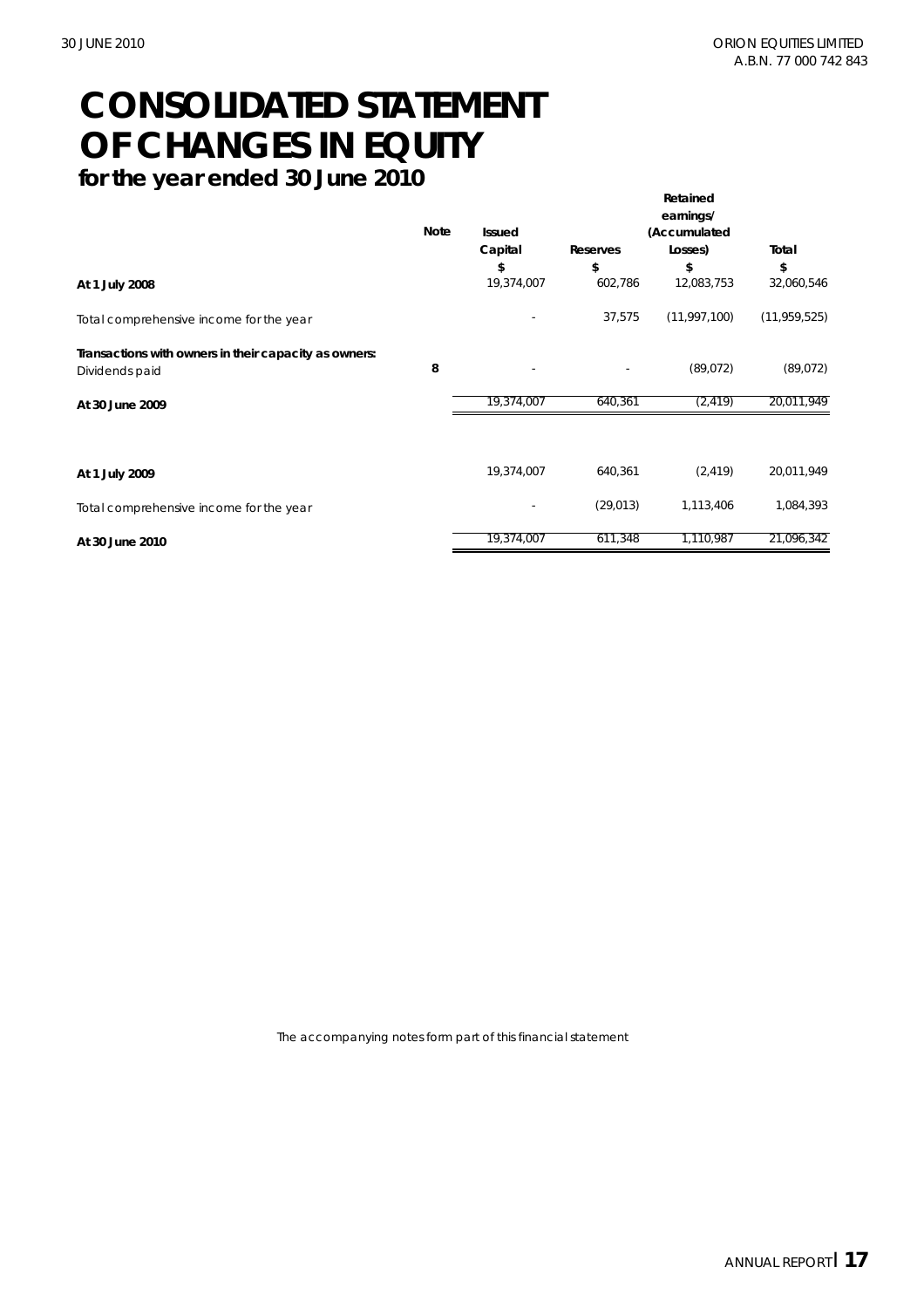### **CONSOLIDATED STATEMENT OF CASH FLOWS for the year ended 30 June 2010**

|                                                               | <b>Note</b>     | 2010        | 2009        |
|---------------------------------------------------------------|-----------------|-------------|-------------|
| <b>CASH FLOWS FROM OPERATING ACTIVITIES</b>                   |                 | \$          | \$          |
| Receipts from customers                                       |                 | 1,200,987   | 345,665     |
| Sale proceeds from trading portfolio                          |                 | 1,059,608   | 1,141,704   |
| Payments for trading portfolio                                |                 |             | (264, 740)  |
| Payments to suppliers and employees                           |                 | (2,510,745) | (1,861,759) |
| Payments for exploration and evaluation                       |                 |             | (19, 224)   |
| Interest received                                             |                 | 14,729      | 23,064      |
| Interest paid                                                 |                 | (2, 517)    |             |
| Income tax refund                                             |                 |             | 414,768     |
| Dividends received                                            |                 | 413,026     | 34,024      |
| NET CASH INFLOW/(OUTFLOW) FROM OPERATING ACTIVITIES           | 10 <sub>b</sub> | 175,088     | (186, 498)  |
| <b>CASH FLOWS FROM INVESTING ACTIVITIES</b>                   |                 |             |             |
| Payments for plant and equipment                              |                 | (19, 714)   |             |
| NET CASH OUTFLOW FROM INVESTING ACTIVITIES                    |                 | (19, 714)   |             |
| <b>CASH FLOWS FROM FINANCING ACTIVITIES</b><br>Dividends paid |                 |             | (89, 126)   |
| <b>NET CASH OUTFLOW FROM FINANCING ACTIVITIES</b>             |                 | ٠           | (89, 126)   |
| NET INCREASE/(DECREASE) IN CASH HELD                          |                 | 155,374     | (275, 624)  |
| Cash at beginning of the financial year                       |                 | 242,157     | 517,781     |
| CASH AT THE END OF THE FINANCIAL YEAR                         | 10              | 397,531     | 242,157     |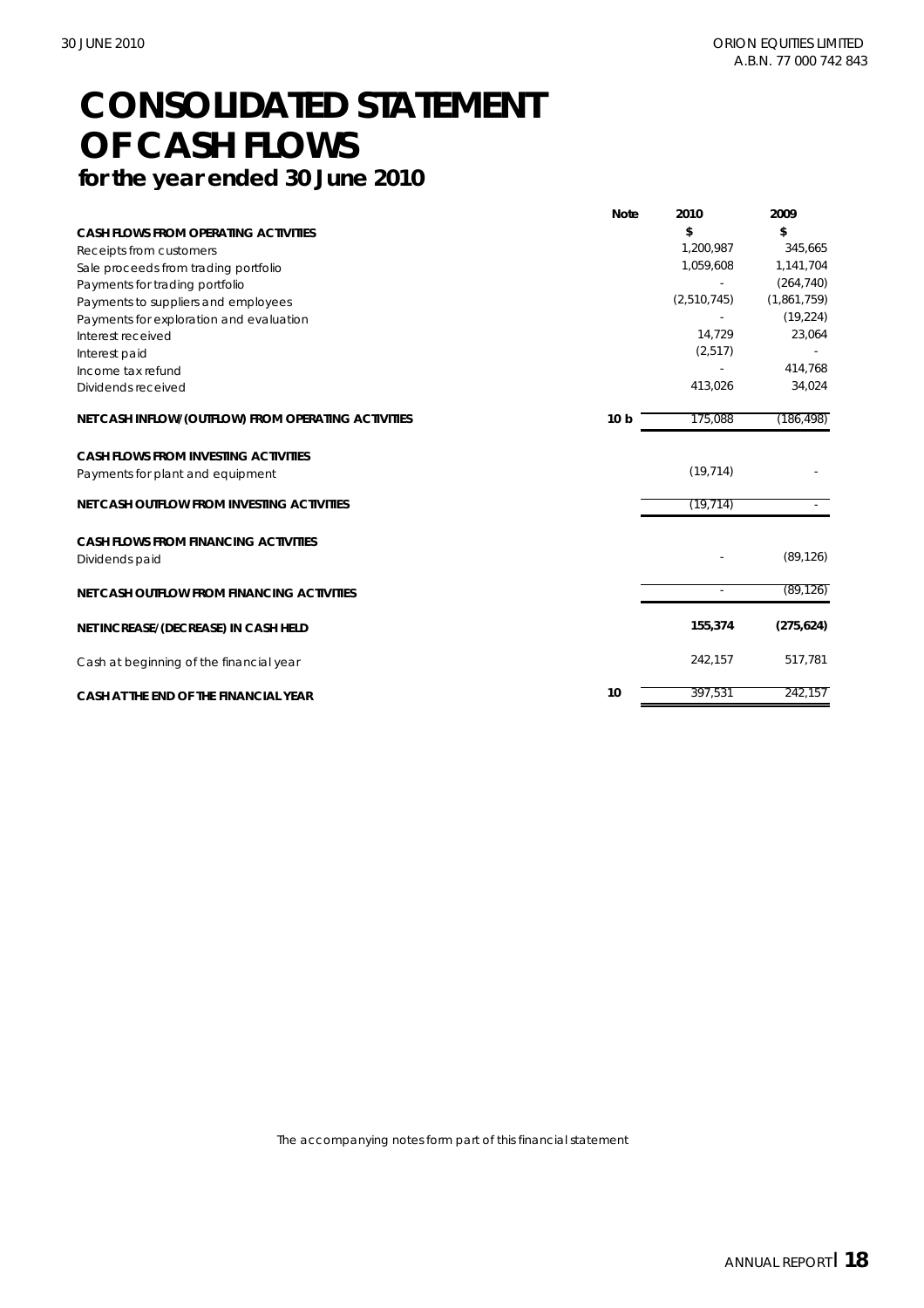#### **1. SUMMARY OF ACCOUNTING POLICIES**

#### **STATEMENT OF SIGNIFICANT ACCOUNTING POLICIES**

The principal accounting policies adopted in the preparation of these financial statements are set out below. These policies have been consistently applied to all the years presented, unless otherwise stated

The financial report includes the financial statements for the Consolidated Entity consisting of Orion Equities Limited and its subsidiaries. Orion Equities Limited is a company limited by shares, incorporated in Western Australia, Australia and whose shares are publicly traded on the Australian Securities Exchange (**ASX**).

#### **1.1. Basis of preparation**

These general purpose financial statements have been prepared in accordance with Australian Accounting Standards, other authoritative pronouncements of the Australian Accounting Standards Board, Urgent Issues Group Interpretations and the *Corporations Act 2001.* 

#### *Compliance with IFRS*

The consolidated financial statements of the Consolidated Entity, Orion Equities Limited, also comply with International Financial Reporting Standards (IFRS) as issued by the International Accounting Standards Board (IASB).

#### *Reporting Basis and Conventions*

The financial report has been prepared on an accruals basis and is based on historical costs modified by the revaluation of selected non-current assets, and financial assets and financial liabilities for which the fair value basis of accounting has been applied.

#### **AASB 101:** *Presentation of Financial Statements*

The Consolidated Entity has applied the revised AASB 101 *Presentation of Financial Statements* which became effective on 1 January 2009. The revised standard requires the separate presentation of a statement of comprehensive income and a statement of changes in equity. All nonowner changes in equity must now be presented in the statement of comprehensive income. As a consequence, the Consolidated Entity had to change the presentation of its financial statements. Comparative information has been re-presented so that it is also in conformity with the revised standard.

#### **Early adoption of** *AASB9: Financial Instruments*

AASB 9 specifies the basis for classifying and measuring financial assets. Classification is determined based on the Consolidated Entity's business model and the contractual cash flow characteristics of the financial assets. Financial assets will be classified as either amortised cost or fair value. AASB 9 replaces the classification and measurement requirements relating to financial assets in *AASB 139 Financial Instruments: Recognition and measurement* (AASB 139).

A financial asset is measured at amortised cost if the following conditions are met:

 the objective of the Consolidated Entity's business model in relation to those instruments is to hold the asset to collect the contractual cash flows; and

 the contractual cash flows give rise, on specified dates, to cash flows that are solely payments of principal and interest on the principal outstanding.

If these criteria are not met then the financial asset must be classified as fair value through profit or loss except as discussed below. Alternatively, similar to the requirements in AASB 139, the Consolidated Entity may irrevocably elect at inception to classify a financial asset as fair value through profit or loss to reduce an accounting mismatch.

Amortised cost is still measured using the effective interest rate method and amortised cost assets must be assessed for impairment losses. There are no changes to the measurement method for fair value through profit or loss from the requirements in AASB 139.

Under AASB 9 only equity instruments that are not held for trading are able to be classified as fair value through other comprehensive income rather than fair value through profit or loss. On disposal, in contrast to AASB 139, the cumulative gains or losses recognised in equity over the period the Consolidated Entity held the equity instrument are transferred directly to retained earnings and are not permitted to be recognised in profit or loss. Equity instruments fair valued through other comprehensive income are no longer required to be assessed for impairment.

The change in accounting policy was applied retrospectively only to those financial assets that the Consolidated Entity held at the date of initial application of AASB 9 (7 December 2009) or acquired subsequent to that date. Financial instruments disposed of prior to 7 December 2009 were accounted for under AASB 139. In accordance with the transitional provisions of AASB 9, the classification of financial assets that the Consolidated Entity held at the date of initial application was determined based on conditions that existed at that date.

#### **Consolidated Financial Statements Reporting**

Pursuant to the *Corporations Amendment (Corporate Reporting Reform) Bill 2010* (which was passed on 24 June 2010 and received Royal Assent on 28 June 2010), the reporting of the Company's financial statements are no longer required. However, there is still a requirement to present the Company's key financial information in the notes to the financial statements (Refer to Note 2 in this regard)

The following is a summary of the material accounting policies adopted by the Consolidated Entity in the preparation of the financial report. The accounting policies have been consistently applied, unless otherwise stated.

#### **1.2. Principles of Consolidation**

The consolidated financial statements incorporate the assets and liabilities of the subsidiaries of Orion Equities Limited as at 30 June 2010 and the results of its subsidiaries for the year then ended. Orion Equities Limited and its subsidiary are referred to in this financial report as the Consolidated Entity.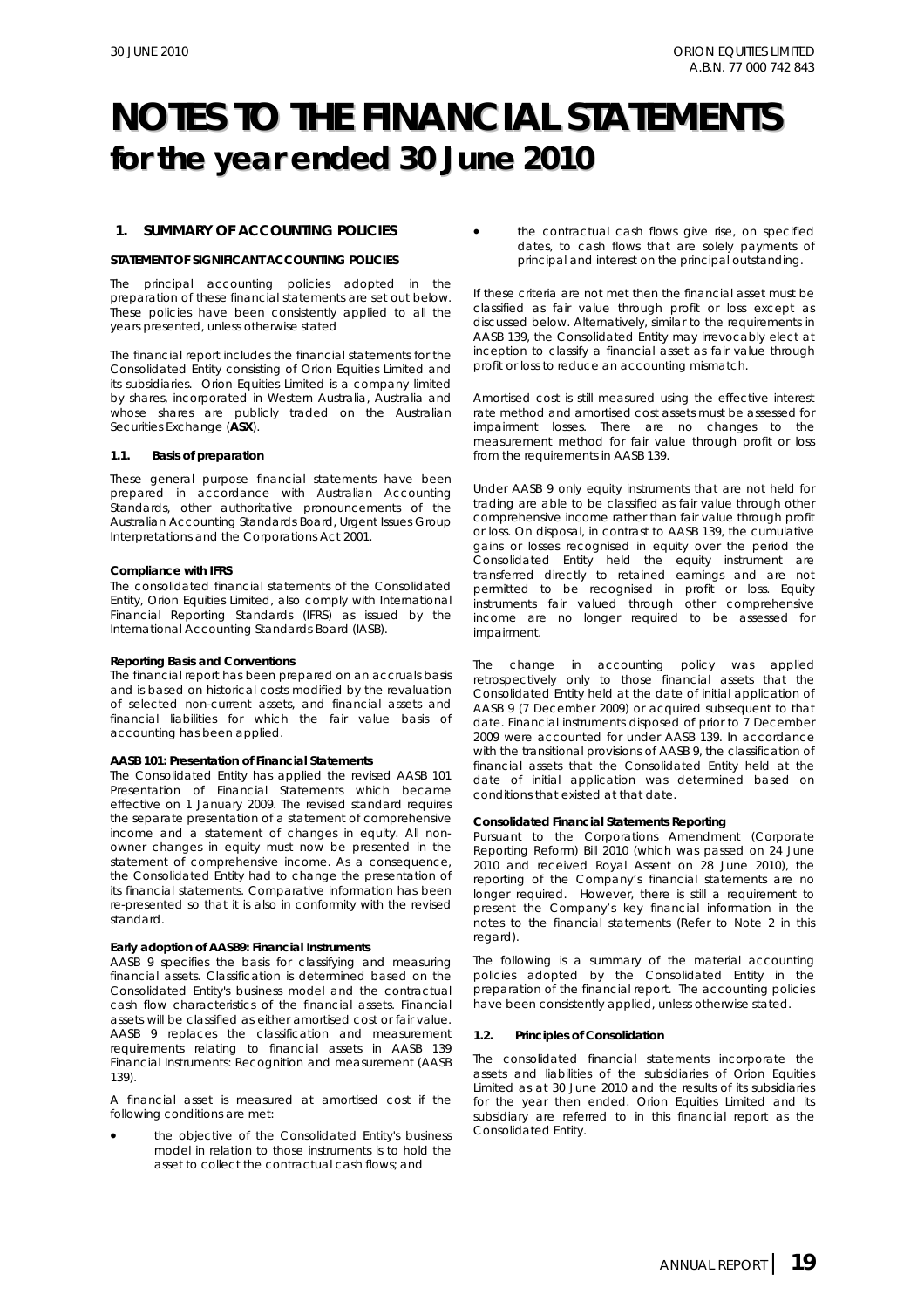Subsidiaries are all entities over which the Consolidated Entity has the power to govern the financial and operating policies, generally accompanying a shareholding of more than one-half of the voting rights. The existence and effect of potential voting rights that are currently exercisable or convertible are considered when assessing whether the Consolidated Entity controls another entity. Information on the controlled entity is contained in Note 2(b) to the financial statements.

Subsidiaries are fully consolidated from the date on which control is transferred to the group. They are de-consolidated from the date that control ceases.

All controlled entities have a June financial year-end. All inter-company balances and transactions between entities in the consolidated entity, including any unrealised profits or losses, have been eliminated on consolidation.

#### **1.3. Investments in Associates**

Associates are all entities over which the Consolidated Entity has significant influence but not control or joint control, generally accompanying a shareholding of between 20% and 50% of the voting rights. Investments in associates in the consolidated financial statements are accounted for using the equity method of accounting, after initially being recognised at cost. Under this method, the Consolidated Entity's share of the post-acquisition profits or losses of associates are recognised in the consolidated income statement, and its share of post-acquisition movements in reserves is recognised in other comprehensive income. The cumulative post-acquisition movements are adjusted against the carrying amount of the investment. (Refer to Note 15).

Dividends receivable from associates are recognised in the Company's income statement, while in the consolidated financial statements they reduce the carrying amount of the investment. When the Consolidated Entity's share of losses in an associate equals or exceeds its interest in the associate, including any other unsecured long-term receivables, the Consolidated Entity does not recognise further losses, unless it has incurred obligations or made payments on behalf of the associate.

Unrealised gains on transactions between the Consolidated Entity and its associates are eliminated to the extent of the Consolidated Entity's interest in the associates. Unrealised losses are also eliminated unless the transaction provides evidence of an impairment of the asset transferred. Accounting policies of associates have been changed where necessary to ensure consistency with the policies adopted by the Consolidated Entity. All associated entity has a June financial year-end.

#### **1.4. Mineral Exploration and Evaluation Expenditure**

Exploration, evaluation and development expenditure incurred is accumulated (i.e. capitalised) in respect of each identifiable area of interest. These costs are only carried forward to the extent that they are expected to be recouped through the successful development of the area or where activities in the area have not yet reached a stage that permits reasonable assessment of the existence or otherwise of economically recoverable reserves. Accumulated costs in relation to an abandoned area are

written off in full against profit in the year in which the decision to abandon the area is made.

Under AASB 6 "Exploration for and Evaluation of Mineral Resources", if facts and circumstances suggest that the carrying amount of any recognised exploration and evaluation assets may be impaired, the Consolidated Entity must perform impairment tests on those assets and measure any impairment in accordance with AASB 136 "Impairment of Assets". Any impairment loss is to be recognised as an expense. A regular review is undertaken of each area of interest to determine the appropriateness of continuing to carry forward costs in relation to that area of interest.

#### **1.5. Operating Segment**

Operating segments are reported in a manner consistent with the internal reporting provided to Board.

#### *Change in accounting policy*

The Consolidated Entity has applied AASB 8 "Operating Segments" from 1 July 2009. The Consolidated Entity now presents the operating segments based on information that is internally provided to the management. Previously operating segments were determined and presented in accordance with AASB 114 "Segment Reporting". An operating segment is a component of the Consolidated Entity that engages in business activities from which it may earn revenues and incur expenses. An operating segment's operating results are reviewed regularly by the management to make decisions on the allocation of resources to the relevant segments and assess performance. Unallocated items comprise mainly corporate assets, office expenses and income tax assets and liabilities. In this financial year, the operating segments have been determined to be investments comprising of investments in shares, land and Associate entity and the olive grove. The Consolidated Entity's segment reporting is contained in Note 25 of the notes to the financial statements.

#### **1.6. Revenue Recognition**

Revenue is recognised to the extent that it is probable that the economic benefits will flow to the Consolidated Entity and the revenue can be reliably measured. All revenue is stated net of the amount of goods and services tax (**"GST"**) except where the amount of GST incurred is not recoverable from the Australian Tax Office. The following specific recognition criteria must also be met before revenue is recognised:

*Sale of Goods and Disposal of Assets* **-** Revenue from the sale of goods and disposal of other assets is recognised when the Consolidated Entity has passed control of the goods or other assets to the buyer.

*Contributions of Assets* **-** Revenue arising from the contribution of assets is recognised when the Consolidated Entity gains control of the asset or the right to receive the contribution.

*Interest Revenue* **-** Interest revenue is recognised on a proportional basis taking into account the interest rates applicable to the financial assets.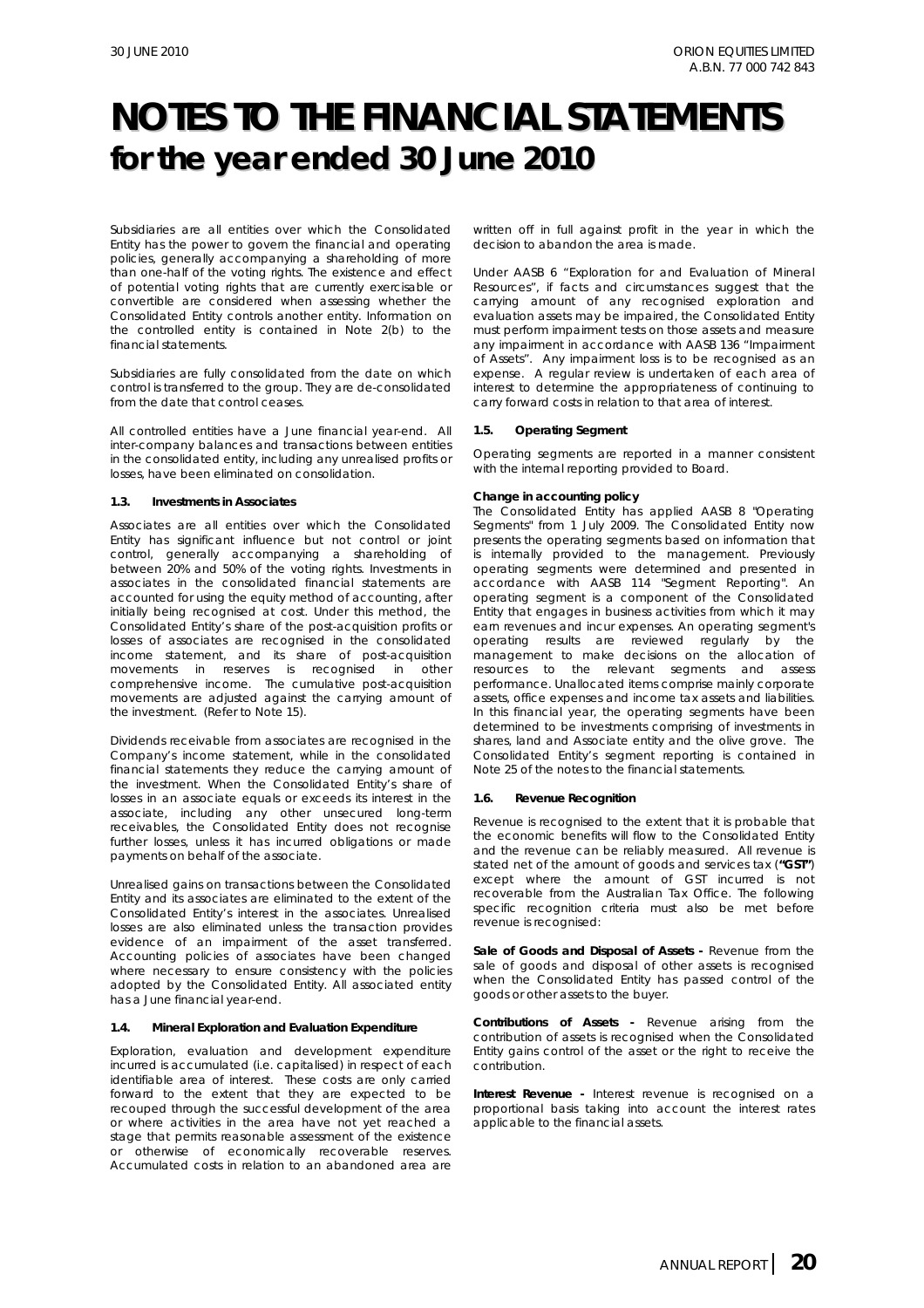*Dividend Revenue* **-** Dividend revenue is recognised when the right to receive a dividend has been established. The Consolidated Entity brings dividend revenue to account on the applicable ex-dividend entitlement date.

*Other Revenues* - Other revenues are recognised on a receipts basis.

#### **1.7. Income Tax**

The income tax expense or revenue for the period is the tax payable on the current period's taxable income based on the notional income tax rate for each taxing jurisdiction adjusted by changes in deferred tax assets and liabilities attributable to temporary differences between the tax bases of assets and liabilities and their carrying amounts in the financial statements, and to unused tax losses (if applicable).

Deferred tax assets and liabilities are recognised for temporary differences at the tax rates expected to apply when the assets are recovered or liabilities are settled, based on those tax rates which are enacted or substantively enacted for each taxing jurisdiction. The relevant tax rates are applied to the cumulative amounts of deductible and taxable temporary differences to measure the deferred tax asset or liability. An exception is made for certain temporary differences arising from the initial recognition of an asset or a liability. No deferred tax asset or liability is recognised in relation to these temporary differences if they arose in a transaction, other than a business combination, that at the time of the transaction did not affect either accounting profit or taxable profit or loss.

Deferred tax assets are recognised for deductible temporary differences and unused tax losses only if it is probable that future taxable amounts will be available to utilise those temporary differences and losses. The amount of deferred tax assets benefits brought to account or which may be realised in the future, is based on the assumption that no adverse change will occur in income taxation legislation and the anticipation that the consolidated entity will derive sufficient future assessable income to enable the benefit to be realised and comply with the conditions of deductibility imposed by the law.

Deferred tax liabilities and assets are not recognised for temporary differences between the carrying amount and tax bases of investments in controlled entities where the Company is able to control the timing of the reversal of the temporary differences and it is probable that the differences will not reverse in the foreseeable future.

Deferred tax assets and liabilities are offset when there is a legally enforceable right to offset current tax assets and liabilities and when the deferred tax balances relate to the same taxation authority. Current tax assets and tax liabilities are offset where the entity has a legally enforceable right to offset and intends either to settle on a net basis, or to realise the asset and settle the liability simultaneously.

Current and deferred tax balances attributable to amounts recognised directly in other comprehensive income or equity are also recognised directly in other comprehensive income or equity.

#### **Tax consolidation legislation**

The Consolidated Entity implemented the tax consolidation legislation as of 29 June 2004. The head entity, Orion Equities Limited, and the controlled entities in the tax consolidated group continue to account for their own current and deferred tax amounts. These tax amounts are measured as if each entity in the tax consolidated group continues to be a stand-alone taxpayer in its own right.

In addition to its own current and deferred tax amounts, the Company also recognises the current tax liabilities (or assets) and the deferred tax assets (as appropriate) arising from unused tax losses and unused tax credits assumed from controlled entities in the tax consolidated group.

Assets or liabilities arising under tax funding agreements within the tax consolidated entities are recognised as amounts receivable from or payable to other entities in the group.

Any differences between the amounts assumed and amounts receivable or payable under the tax funding agreement are recognised as a contribution to (or distribution from) wholly-owned tax consolidated entities.

#### **1.8. Goods and Services Tax (GST)**

Revenues, expenses and assets are recognised net of the amount of GST, except where the amount of GST incurred is not recoverable from the Australian Tax Office. In these circumstances the GST is recognised as part of the cost of acquisition of the asset or as part of an item of the expense. Receivables and payables in the balance sheet are shown inclusive of GST. Cash flows are presented in the cash flow statement on a gross basis, except for the GST component of investing and financing activities, which are disclosed as operating cash flows.

#### **1.9. Employee Benefits**

*Short term obligations -* Provision is made for the Consolidated Entity's liability for employee benefits arising from services rendered by employees to balance date. Employee benefits that are expected to be settled within one year have been measured at the amounts expected to be paid when the liability is settled, plus related on-costs. Employee benefits payable later than one year have been measured at the present value of the estimated future cash outflows to be made for those benefits. Employer superannuation contributions are made by the Consolidated Entity in accordance with statutory obligations and are charged as an expense when incurred.

**Other long term employee benefit obligations -** The liability for long service leave is recognised in the provision for employee benefits and measured as the present value of expected future payments to be made in respect of services provided by employees up to the reporting date. Consideration is given to expected future wage and salary levels, experience of employee departures and periods of service.

#### **1.10. Cash and Cash Equivalents**

Cash and cash equivalents includes cash on hand, deposits held at call with banks, other short-term highly liquid investments with original maturities of three months or less, and bank overdrafts. Bank overdrafts (if any) are shown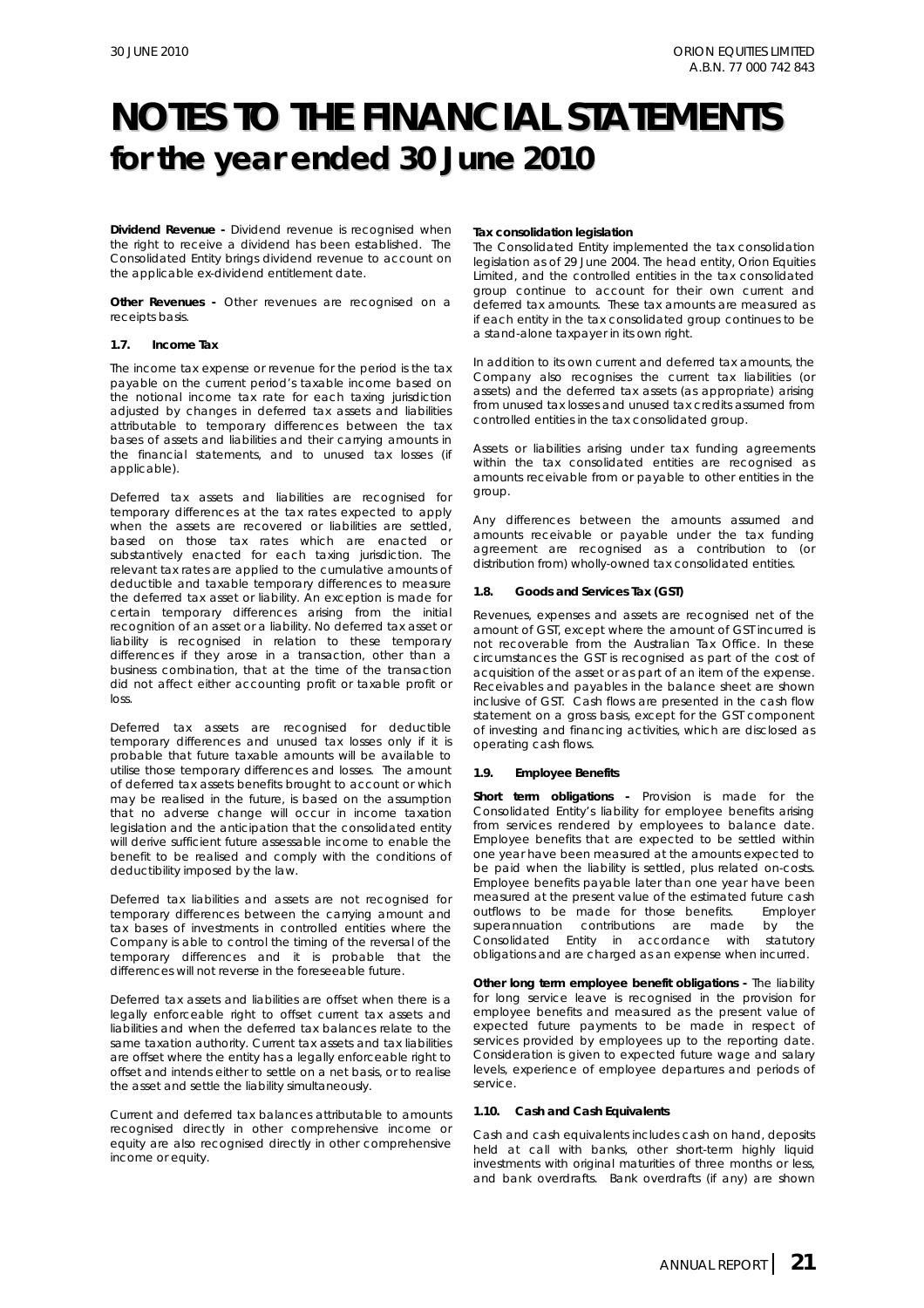within short-term borrowings in current liabilities on the balance sheet.

#### **1.11. Receivables**

Trade and other receivables are recorded at amounts due less any provision for doubtful debts. An estimate for doubtful debts is made when collection of the full amount is no longer probable. Bad debts are written off when considered non-recoverable.

#### **1.12. Investments and Other Financial Assets**

Financial instruments are initially measured at cost on trade date, which includes transaction costs, when the related contractual rights or obligations exist. Subsequent to initial recognition these instruments are measured as set out below.

*Financial liabilities* - Non-derivative financial liabilities are recognised at amortised cost, comprising original debt less principal payments and amortisation.

Fair value is determined based on current bid prices for all quoted investments. Valuation techniques are applied to determine the fair value for all unlisted securities, including recent arm's length transactions, reference to similar instruments and option pricing models.

At each reporting date, the consolidated entity assesses whether there is objective evidence that a financial instrument has been impaired. Impairment losses are recognised in the income statement.

The Consolidated Entity's investment portfolio (comprising listed and unlisted securities) is accounted for as "financial assets at fair value through profit and loss".

#### **1.13. Fair value Estimation**

The fair value of financial assets and financial liabilities must be estimated for recognition and measurement or for disclosure purposes. The fair value of financial instruments traded in active markets (such as publicly traded derivatives, and trading and available-for-sale securities) is based on quoted market prices at the balance sheet date. The quoted market price used for financial assets held by the consolidated entity is the current bid price; the appropriate quoted market price for financial liabilities is the current ask price.

The fair value of financial instruments that are not traded in an active market (for example over-the-counter derivatives) is determined using valuation techniques, including but not limited to recent arm's length transactions, reference to similar instruments and option pricing models. The consolidated entity may use a variety of methods and makes assumptions that are based on market conditions existing at each balance date. Other techniques, such as estimated discounted cash flows, are used to determine fair value for other financial instruments.

The nominal value less estimated credit adjustments of trade receivables and payables are assumed to approximate their fair values. The fair value of financial liabilities for disclosure purposes is estimated by discounting the future contractual cash flows at the current market

interest rate that is available to the Consolidated Entity for similar financial instruments.

The Consolidated Entity's investment portfolio (comprising listed and unlisted securities) is accounted for as a "financial assets at fair value through profit and loss" and is carried at fair value based on the quoted last bid prices at reporting date (refer to Note 11).

#### **1.14. Property held for Resale**

Property held for development and sale is valued at lower of cost and net realisable value. Cost includes the cost of acquisition, development, borrowing costs and holding costs until completion of development. Finance costs and holding charges incurred after development are expensed. Profits are brought to account on the signing of an unconditional contract of sale.

#### **1.15. Property, Plant and Equipment**

All plant and equipment are stated at historical cost less accumulated depreciation and impairment losses. Historical cost includes expenditure that is directly attributable to the acquisition of the items.

Freehold Land is not depreciated. (except for property held for resale – refer to Note 1.14). Increases in the carrying amounts arising on revaluation of land and buildings are recognised, net of tax, in other comprehensive income and accumulated in reserves in equity. To the extent that the increase reverses a decrease previously recognised in profit or loss, the increase is first recognised in profit or loss. Decreases that reverse previous increases of the same asset are first recognised in other comprehensive income to the extent of the remaining surplus attributable to the asset; all other decreases are charged to profit or loss. It is shown at fair value, based on periodic valuations by external independent valuers.

The carrying amount of plant and equipment is reviewed annually by directors to ensure it is not in excess of the recoverable amount from these assets. The recoverable amount is assessed on the basis of the expected net cash flows that will be received from the assets employment and subsequent disposal. The expected net cash flows have been discounted to their present value in determining recoverable amount.

Subsequent costs are included in the asset's carrying amount or recognised as a separate asset, as appropriate, only when it is probable that future economic benefits associated with the item will flow to the consolidated entity and the cost of the item can be measured reliably. All other repairs and maintenance are charged to the income statement during the financial period in which they are incurred.

The depreciation rates used for each class of depreciable assets are:

| <b>Class of Fixed Asset</b>          | Depreciation<br>Rate | <b>Depreciation Method</b> |
|--------------------------------------|----------------------|----------------------------|
| Plant and Equipment                  | 15-33.3%             | Diminishing Value          |
| Furniture and Equipment<br>Leasehold | 15-20%               | Diminishing Value          |
| <b>Improvements</b>                  | 15%                  | Diminishing Value          |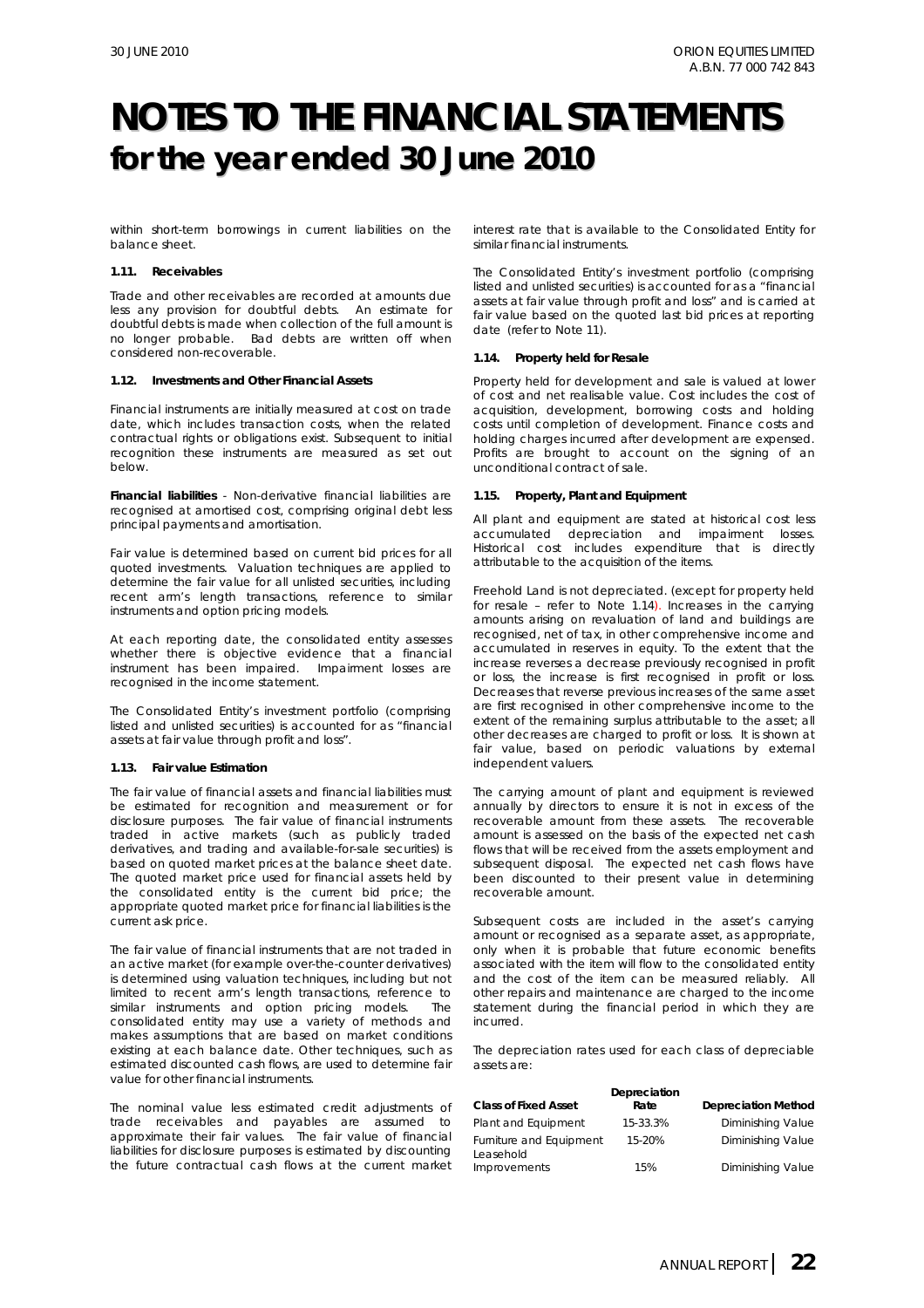The assets' residual values and useful lives are reviewed, and adjusted if appropriate, at each balance sheet date. An asset's carrying amount is written down immediately to its recoverable amount if the asset's carrying amount is greater than its estimated recoverable amount.

Gains and losses on disposals are determined by comparing proceeds with carrying amount. These are included in the profit or loss. When revalued assets are sold, amounts included in the revaluation reserve relating to that asset are transferred to retained earnings.

#### **1.16. Impairment of Assets**

At each reporting date, the Consolidated Entity reviews the carrying values of its tangible and intangible assets to determine whether there is any indication that those assets have been impaired. If such an indication exists, the recoverable amount of the asset, being the higher of the asset's fair value less costs to sell and value in use, is compared to the asset's carrying value. Any excess of the asset's carrying value over its recoverable amount is expensed to the profit or loss. Impairment testing is performed annually for goodwill and intangible assets with indefinite lives. Where it is not possible to estimate the recoverable amount of an individual asset, the consolidated entity estimates the recoverable amount of the cash-generating unit to which the asset belongs.

#### **1.17. Payables**

These amounts represent liabilities for goods and services provided to the Consolidated Entity prior to the end of financial year which are unpaid. The amounts are unsecured and are usually paid within 30 days of recognition.

#### **1.18. Issued Capital**

Ordinary shares are classified as equity. Incremental costs directly attributable to the issue of new shares or options are shown in equity as a deduction, net of tax, from the proceeds. Incremental costs directly attributable to the issue of new shares or options are shown in equity as a deduction, net of tax, from the proceeds. Incremental costs directly attributable to the issue of new shares or options, or for the acquisition of a business, are included in the cost of the acquisition as part of the purchase consideration.

#### **1.19. Earnings Per Share**

*Basic Earnings per share* is determined by dividing the operating result after income tax by the weighted average number of ordinary shares on issue during the financial period.

*Diluted Earnings per share* adjusts the figures used in the determination of basic earnings per share by taking into account amounts unpaid on ordinary shares and any reduction in earnings per share that will probably arise from the exercise of options outstanding during the financial period.

#### **1.20. Business Combinations**

The acquisition method of accounting is used to account for all business combinations, including business combinations involving entities or businesses under common control, regardless of whether equity instruments or other assets are acquired. Cost is measured as the fair value of

the assets given, equity instruments issued or liabilities incurred or assumed at the date of exchange plus costs directly attributable to the acquisition. Where equity instruments are issued in an acquisition, the fair value of the instruments is their published market price as at the date of exchange unless, in rare circumstances, it can be demonstrated that the published price at the date of exchange is an unreliable indicator of fair value and that other evidence and valuation methods provide a more reliable measure of fair value. Transaction costs arising on the issue of equity instruments are recognised directly in equity.

Identifiable assets acquired and liabilities and contingent liabilities assumed in a business combination are measured initially at their fair values at the acquisition date, irrespective of the extent of any minority interest. The excess of the cost of acquisition over the fair value of the Group's share of the identifiable net assets acquired is recorded as goodwill. If the cost of acquisition is less than the Group's share of the fair value of the identifiable net assets of the subsidiary acquired, the difference is recognised directly in the income statement, but only after a reassessment of the identification and measurement of the net assets acquired.

Where settlement of any part of cash consideration is deferred, the amounts payable in the future are discounted to their present value as at the date of exchange. The discount rate used is the entity's incremental borrowing rate, being the rate at which a similar borrowing could be obtained from an independent financier under comparable terms and conditions.

#### *Change in accounting policy*

A revised AASB 3: *Business Combinations* became operative on 1 July 2009. While the revised standard continues to apply the acquisition method to business combinations, there have been some significant changes.

All purchase consideration is now recorded at fair value at the acquisition date. Contingent payments classified as debt are subsequently remeasured through profit or loss. Under the Consolidated Entity's previous policy, contingent payments were only recognised when the payments were probable and could be measured reliably and were accounted for as an adjustment to the cost of acquisition.

Acquisition-related costs are expensed as incurred. Previously, they were recognised as part of the cost of acquisition and therefore included in goodwill.

Non-controlling interests in an acquiree are now recognised either at fair value or at the non-controlling interest's proportionate share of the acquiree's net identifiable assets. This decision is made on an acquisition-by-acquisition basis. Under the previous policy, the non-controlling interest was always recognised at its share of the acquiree's net identifiable assets.

If the Consolidated Entity recognises previous acquired deferred tax assets after the initial acquisition accounting is completed there will no longer be any adjustment to goodwill. As a consequence, the recognition of the deferred tax asset will increase the Consolidated Entity's net profit after tax.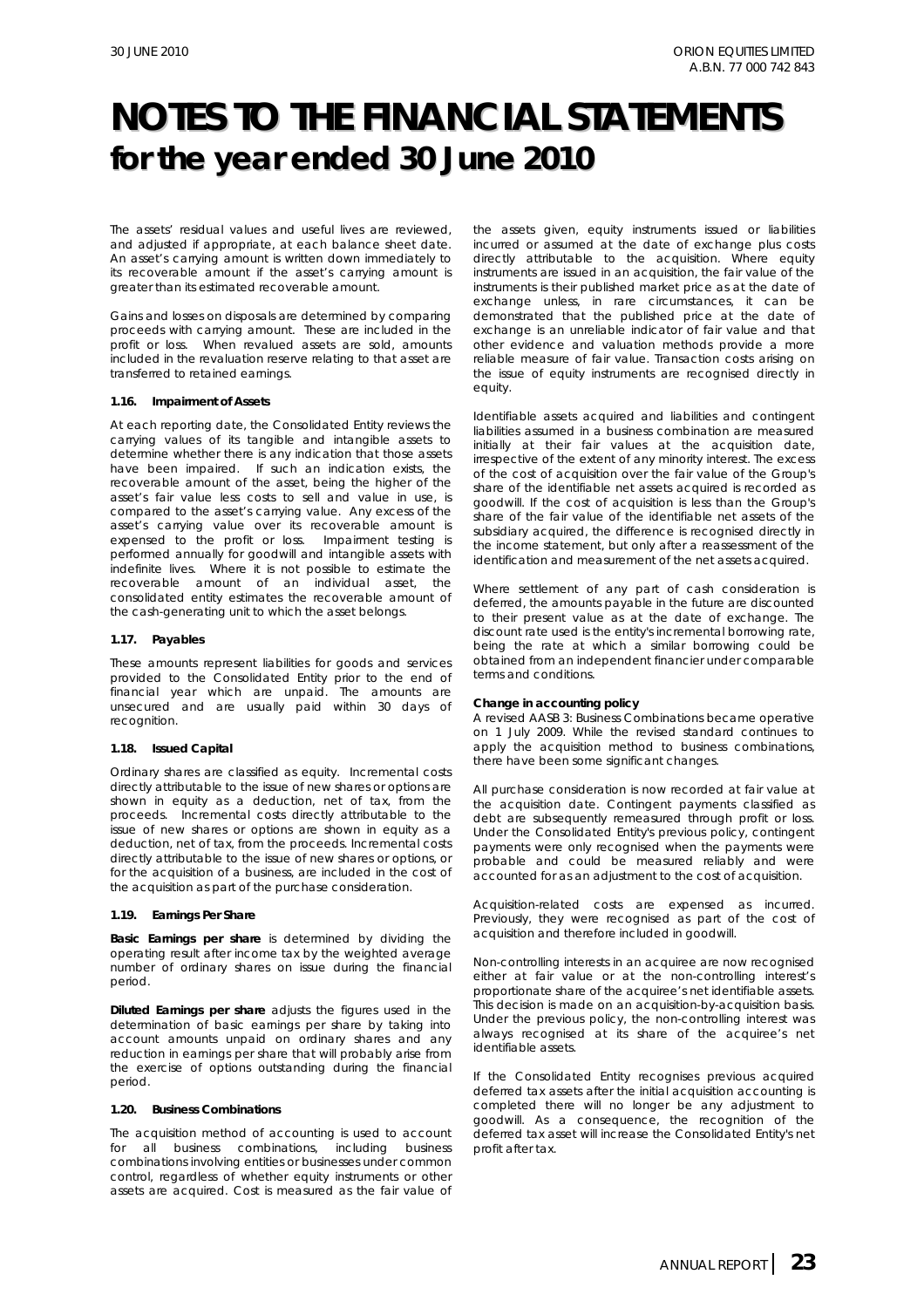#### **1.21. Inventories**

#### *(i)* **Raw materials and stores, work in progress and finished goods**

Raw materials and stores, work in progress and finished goods are stated at the lower of cost and net realisable value. Cost comprises direct materials, direct labour and an appropriate proportion of variable and fixed overhead expenditure, the latter being allocated on the basis of normal operating capacity. They include the transfer from equity of any gains losses on qualifying cash flow hedges relating to purchases of raw material. Costs are assigned to individual items of inventory on basis of weighted average costs. Costs of purchased inventory are determined after deducting rebates and discounts. Net realisable value is the estimated selling price in the ordinary course of business less the estimated costs of completion and the estimated costs necessary to make the sale.

#### *(ii)* **Land held for resale/capitalisation of borrowing costs**

Land held for resale is stated at the lower of cost or net realisable value. Cost is assigned by specific identification and includes the cost of acquisition, and development and borrowing costs during development. When development is completed borrowing costs and other holding charges are expensed as incurred.

Borrowing costs included in the cost of land held for resale are those costs that would have been avoided if the expenditure on the acquisition and development of the land had not been made. Borrowing costs incurred while active development is interrupted for extended periods are recognised as expenses.

#### **1.22. Non-current assets (or disposal groups) held for sale and discontinued operations**

A discontinued operation is a component of the entity that has been disposed of or is classified as held for sale and that represents a separate major line of business or geographical area of operations, is part of a single co-ordinated plan to dispose of such a line of business or area of operations, or is a subsidiary acquired exclusively with a view to resale. The results of discontinued operations are presented separately on the face of the Statement of Comprehensive Income.

#### **1.23. Leases**

Leases in which a significant portion of the risks and rewards of ownership are not transferred to the Group as lessee are classified as operating leases. Payments made under operating leases (net of any incentives received from the lessor) are charged to the profit or loss on a straight-line basis over the period of the lease.

#### **1.24. Biological Assets**

Biological assets are initially, and subsequent to initial recognition, measured at their fair value less any estimated point-of-sale costs. Gains or losses arising on initial or subsequent recognition are accounted for via the profit or loss for the period in which the gain or loss arises. Agricultural produce harvested from the biological assets shall be measured at its fair value less estimated point-ofsale costs at the point of harvest.

#### **1.25. Intangible Assets**

The intangible assets acquired in a business combination are initially measured at its purchase price as its fair value at the acquisition date. The revaluation method states that after the initial recognition, an intangible asset shall be carried at a revalued amount, being its fair value at the date of the revaluation less any subsequent accumulated amortisation and any subsequent accumulated impairment losses. For the purpose of revaluations under AASB 138: *Intangible Assets*, fair value shall be determined by reference to an active market. Revaluations shall be made with such regularity that at the end of the reporting period the carrying amount of the asset does not differ materially from its fair value.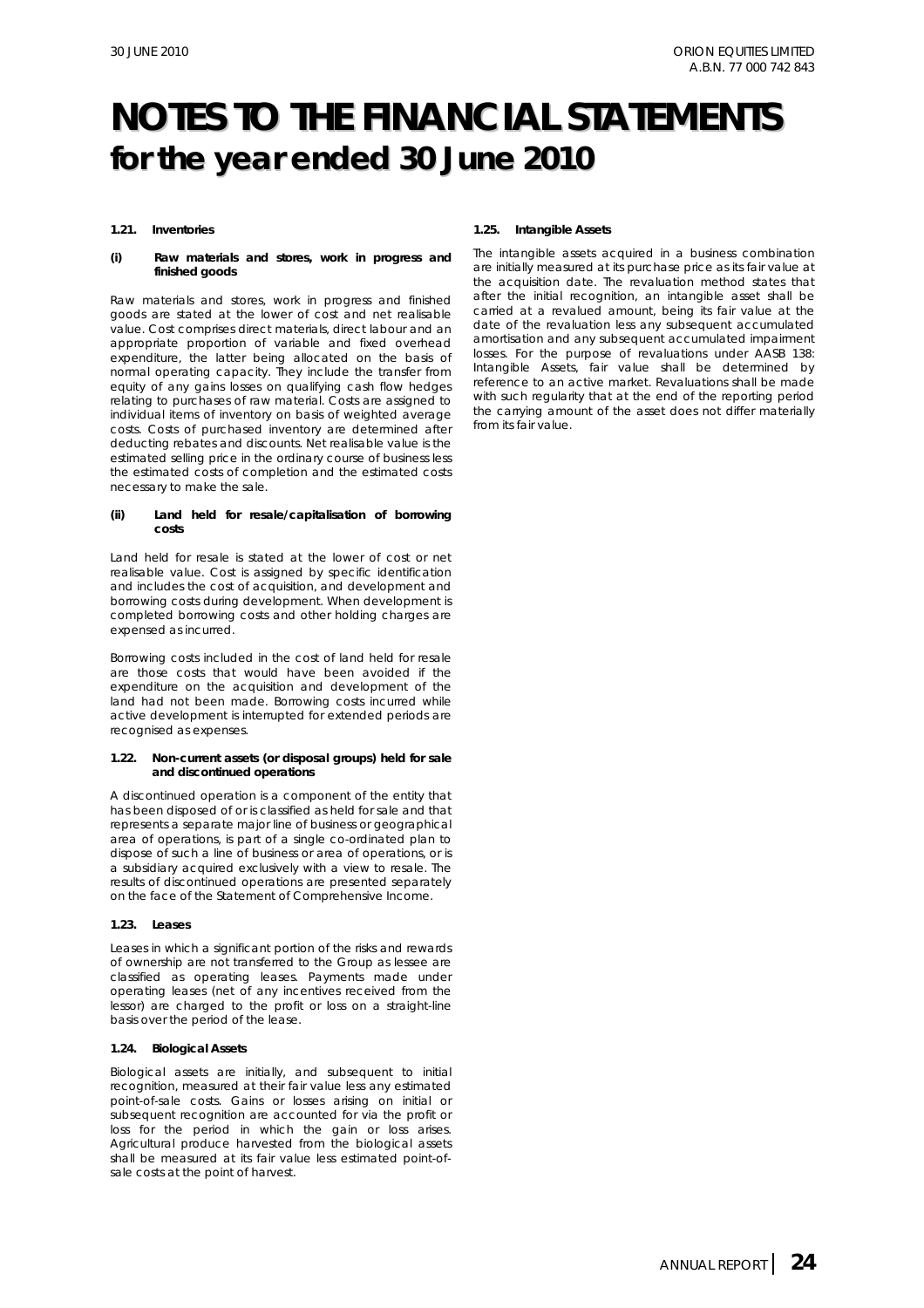#### **1.26. Summary Of Accounting Standards Issued Not Yet Effective**

The following new Accounting Standards and Interpretations (which have been released but not yet adopted) have no material impact on the Consolidated Entity's financial statements or the associated notes therein.

| <b>AASB</b> reference                                  | <b>Title and Affected</b><br>Standard(s):                                                                                               | Nature of Change                                                                                                                                                                                                                                                                                                                                                                                                                                                                                | Application date:                                                                 |
|--------------------------------------------------------|-----------------------------------------------------------------------------------------------------------------------------------------|-------------------------------------------------------------------------------------------------------------------------------------------------------------------------------------------------------------------------------------------------------------------------------------------------------------------------------------------------------------------------------------------------------------------------------------------------------------------------------------------------|-----------------------------------------------------------------------------------|
| AASB<br>2009-5<br>(issued May 2009)                    | Further Amendments to<br>Australian Accounting<br>Standards arising from<br>Annual<br>the<br><b>Improvements Process</b>                | Not urgent but necessary changes to AIFRSs as a result of the<br>IASB's 2008 annual improvement process.                                                                                                                                                                                                                                                                                                                                                                                        | Periods<br>commencing<br>on<br>or after 1 January<br>2010                         |
| AASB<br>2009-8<br>(issued July 2009)                   | Amendments<br>to<br>Australian Accounting<br>Standards<br>Group<br>$\sim$<br>Cash-settled<br>Share-<br>based<br>Payment<br>Transactions | Clarifies the scope and accounting for group cash-settled<br>share-based payment transactions in the individual financial<br>statements of an entity receiving the goods/services when<br>that entity has no obligation to settle the share-based<br>payment transaction.<br>Supersedes Interpretation 8 Scope of AASB 2 and<br>Interpretation 11 AASB 2 - Group and Treasury Share<br>Transactions.                                                                                            | Periods beginning<br>on or<br>after<br>$\overline{1}$<br>January 2010             |
| AASB<br>Interpretation 19<br>(issued<br>December 2009) | Extinguishing<br>Financial<br>Liabilities with Equity<br>Instruments                                                                    | Equity instruments issued to a creditor to extinguish all or part<br>of a financial liability are 'consideration paid' to be<br>recognised at the fair value of the equity instruments issued,<br>unless their fair value cannot be measured reliably, in which<br>case they are measured at the fair value of the debt<br>extinguished. Any difference between the carrying amount<br>of the financial liability extinguished and the 'consideration<br>paid' is recognised in profit or loss. | Periods beginning<br>on or after 1 July<br>2010                                   |
| Improvements to<br><b>IFRSs</b>                        | Improvements to IFRSs                                                                                                                   | Not urgent but necessary changes to IFRSs as a result of<br>IASB's 2009 annual improvements project.                                                                                                                                                                                                                                                                                                                                                                                            | Periods<br>commencing<br>on<br>or after 1 July 2010<br>or 1 January 2011.         |
| AASB 124 (issued<br>December 2009)                     | Related<br>Party<br><b>Disclosures</b>                                                                                                  | Simplifies disclosure requirements for government-related<br>entities and clarifies the definition of a related party.                                                                                                                                                                                                                                                                                                                                                                          | Annual<br>reporting<br>periods<br>commencing<br>on<br>or after 1 January<br>2011. |
| AASB <sub>5</sub>                                      | Non-current Assets Held<br>Sale<br>for<br>and<br>Discontinued<br>Operations                                                             | Clarifies that disclosures required for non-current assets (or<br>disposal groups) classified as held for sale or discontinued<br>operations are limited to those required by AASB 5 unless:<br>Disclosures are specifically required for these assets by<br>other AASBs; or<br>Assets and liabilities of a disposal group are not within<br>$\bullet$<br>the measurement requirements of AASB 5<br>and<br>disclosures are required by other AASBs.                                             | Periods<br>commencing<br>on<br>or after 1 January<br>2010                         |
| AASB <sub>101</sub>                                    | Presentation<br>Οf<br><b>Financial Statements</b>                                                                                       | Clarifies that terms of a liability that could, at the option of<br>the counterparty, result in the liability being settled by the<br>issue of equity instruments, do not affect its classification. This<br>means that unless the terms of such liabilities require a<br>transfer of cash or other assets within 12 months, they do not<br>necessarily have to be classified as current liabilities.                                                                                           | Periods<br>commencing<br>on<br>or after 1 January<br>2010                         |
| AASB <sub>107</sub>                                    | Statement<br><b>of</b><br>Cash<br><b>Flows</b>                                                                                          | Clarifies that only expenditures that result in a recognised<br>asset in the statement of financial position are eligible for<br>classification as cash flows from investing activities.                                                                                                                                                                                                                                                                                                        | Periods<br>commencing<br>on<br>or after 1 January<br>2010                         |
| AASB 117                                               | Leases                                                                                                                                  | Land can be classified as a finance lease for very long leases<br>where the significant risks and rewards are effectively<br>transferred, despite there being no transfer of title.                                                                                                                                                                                                                                                                                                             | Periods<br>commencing<br>on<br>or after 1 January<br>2010                         |
| AASB 136                                               | Impairment of Assets                                                                                                                    | Clarifies that CGUs to which goodwill is allocated cannot be<br>larger than an operating segment as defined in AASB 8<br>Operating Segments before aggregation.                                                                                                                                                                                                                                                                                                                                 | Periods<br>commencing<br>on<br>or after 1 January<br>2010                         |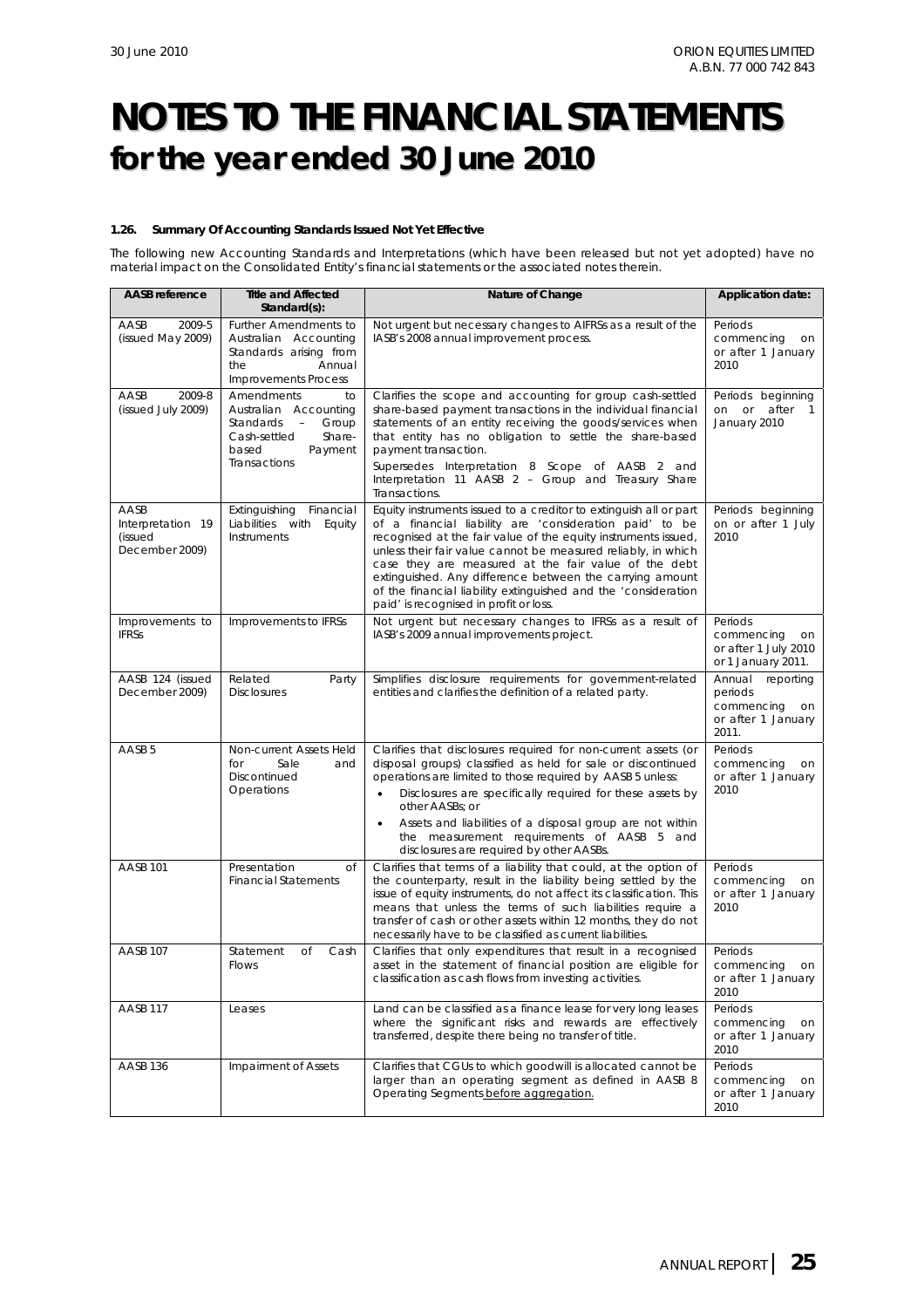#### **2. COMPANY INFORMATION**

The following information provided relates to the Company, Orion Equities Limited as at 30 June 2010. The information presented here has been prepared using accounting policies outlined in Note 1.

|                                                                 | Company       |            |
|-----------------------------------------------------------------|---------------|------------|
| <b>Statement of Financial Position</b>                          | 2010          | 2009       |
|                                                                 | \$            | \$         |
| Current assets                                                  | 8,908,985     | 8,113,220  |
| Non current assets                                              | 9,891,510     | 13,664,991 |
| <b>Total assets</b>                                             | 18,800,495    | 21,778,211 |
| Current liabilities                                             | 246,069       | 310,415    |
| Non current liabilities                                         | 610,401       | 1,455,846  |
| <b>Total liabilities</b>                                        | 856,470       | 1,766,261  |
| Net assets                                                      | 17,944,025    | 20,011,950 |
| Issued capital                                                  | 19,374,007    | 19,374,007 |
| Retained earnings/(Accumulated losses)                          | (1, 429, 982) | 637,943    |
| <b>Total equity</b>                                             | 17,944,025    | 20,011,950 |
| Loss for the year                                               | 2,628,206     | 12,407,360 |
| Other comprehensive income for the year                         |               |            |
| Total comprehensive income for the year                         | 2,628,206     | 12,407,360 |
| Notes to the Statement of Financial Position                    |               |            |
| <b>Current assets</b><br>(a)                                    |               |            |
| (i) Financial assets held at fair value through profit and loss |               |            |
| Listed investments at fair value                                | 7,558,576     | 7,035,608  |
| Unlisted options in listed corporations at cost                 | 10,000        | 10,000     |
| Add: net change in fair value                                   | 950,495       | 838,313    |
|                                                                 | 960,495       | 848,313    |
| Financial assets held at fair value through profit and loss     | 8,519,071     | 7,883,921  |

#### **(b) Non current assets**

#### **(i) Loans to subsidiaries**

Details of the percentage of ordinary shares held in controlled entities are disclosed below. The amounts owed remain outstanding at balance date. Provision for doubtful debts have been raised in relation to any outstanding balances amounts owed by subsidiaries, Silver Sands Developments Pty Ltd and Dandaragan Estate Pty Ltd, that is in excess of the net assets of the controlled entities. Interest is not charged on such outstanding amounts.

|                                                     | Company       |               |
|-----------------------------------------------------|---------------|---------------|
|                                                     | 2010          | 2009          |
| Loans to subsidiaries                               | \$            | \$            |
| Opening balance                                     | 7,856,966     | 8,718,023     |
| Loans advanced                                      | 780.297       | 471,175       |
| Loans repayment received                            | (300,000)     | (17, 879)     |
| Loans forgiven                                      | $\sim$        | (1, 314, 353) |
| Closing balance                                     | 8.337.263     | 7,856,966     |
| Movement in provision for impairment of receivables |               |               |
| At 1 July                                           | (1,939,382)   |               |
| Provision for impairment recognised during the year | (1, 168, 137) | (1,939,382)   |
| Provision for impairment on amounts receivable      | (3.107.519)   | (1,939,382)   |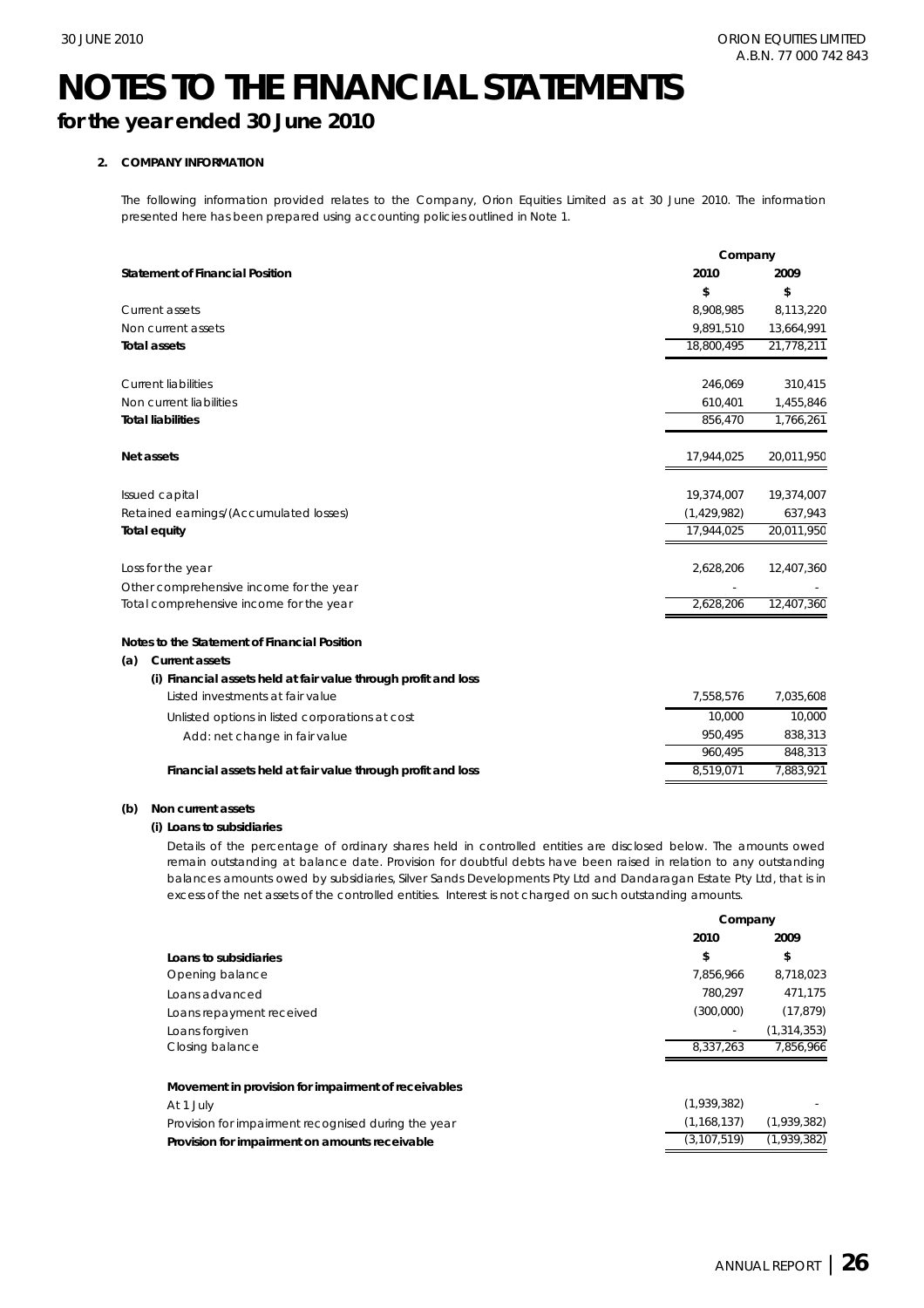### **for the year ended 30 June 2010**

| 2. | <b>COMPANY INFORMATION (continued)</b>                                                                | <b>Ownership interest</b> |      |
|----|-------------------------------------------------------------------------------------------------------|---------------------------|------|
|    |                                                                                                       | 2010                      | 2009 |
|    | <b>Investment in Controlled Entities:</b>                                                             |                           |      |
|    | Silver Sands Developments Pty Limited (ACN 094 097 122)                                               | 100%                      | 100% |
|    | Incorporated in Australia on 10 August 2000                                                           |                           |      |
|    | This company is currently engaged in property development activities and holds non-current Inventory. |                           |      |
|    | Dandaragan Estate Pty Ltd (ACN 120 616 891)                                                           | 100%                      | 100% |
|    | Incorporated in Australia on 7 July 2006                                                              |                           |      |
|    | This company is currently engaged in olive oil production and sales                                   |                           |      |
|    | The following controlled entities are currently inactive:                                             |                           |      |
|    | Margaret River Wine Corporation Pty Ltd (ACN 094 706 500)                                             | 100%                      | 100% |
|    | A subsidiary of Dandaragan Estate Pty Ltd                                                             |                           |      |
|    | Incorporated in Australia on 9 October 2000 and acquired on 23 June 2009                              |                           |      |
|    | Margaret River Olive Oil Company Pty Ltd (ACN 094 706 519)                                            | 100%                      | 100% |
|    | A subsidiary of Dandaragan Estate Pty Ltd                                                             |                           |      |
|    | Incorporated in Australia on 9 October 2000 and acquired on 23 June 2009                              |                           |      |
|    | Aquaverde Holdings Pty Ltd (ACN 128 938 090)                                                          | 50%                       | 50%  |
|    | Held by Silver Sands Developments Pty Limited                                                         |                           |      |
|    | Incorporated in Australia on 17 December 2007                                                         |                           |      |

#### **(c) Parent entities**

ASX listed Queste Communications Ltd (QUE) is deemed to control the Consolidated Entity as QUE has 48% of the Company's total issued share capital.

#### **(d) Transactions with related parties**

During the financial year, there were transactions between the Company, QUE and BEL (Associate entity), pursuant to shared office and administration expense arrangements. There were no outstanding amounts as at balance date. The following transactions also occurred with related parties:

|                                | Company |        |
|--------------------------------|---------|--------|
|                                | 2010    | 2009   |
| Dividends received from:       | S       | \$     |
| <b>Bentley Capital Limited</b> | 410.276 |        |
| Dividends paid to:             |         |        |
| Queste Communications Ltd      |         | 42.791 |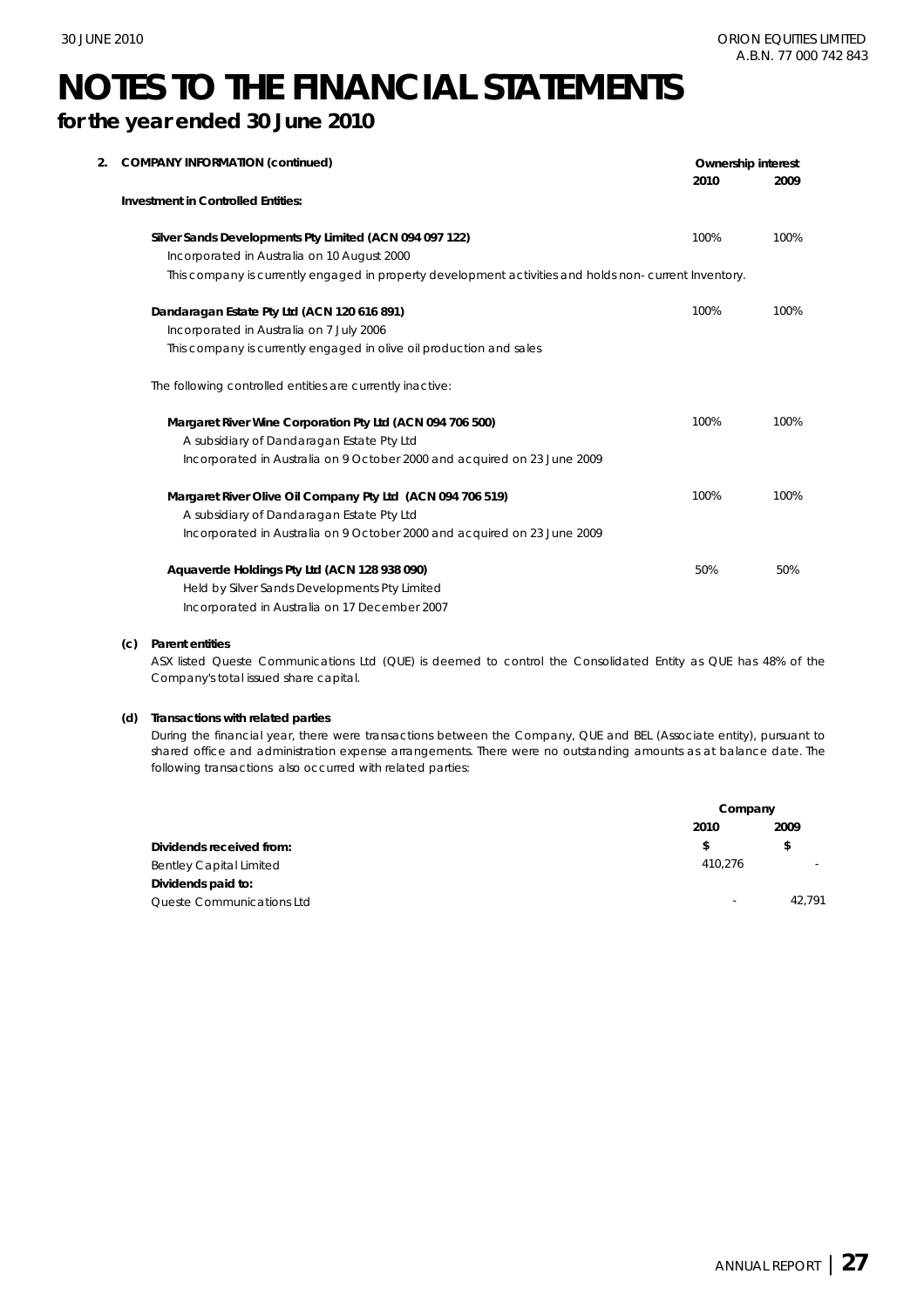### **for the year ended 30 June 2010**

#### **3. PROFIT/(LOSS) FOR THE YEAR**

The Consolidated Entity's profit/(loss) for the year includes the following items of revenue and expenses below. Included in the 2009 comparatives are the revenue and expenses of the discontinued operations of Orion Indo Mining Pty Ltd and Central Exchange Mining Ltd, formerly wholly owned subsidiaries disposed on 11 August 2008 (refer to Note 6).

|     |                                                                | 2010                     | 2009       |
|-----|----------------------------------------------------------------|--------------------------|------------|
| (a) | Revenue from continuing operations                             | \$                       | \$         |
|     | Dividends received from securities - trading portfolio         | 2,750                    | 37,339     |
|     | Income from sale of olive oils                                 | 1,200,987                | 311,530    |
|     | Interest received - other                                      | 14,729                   | 23,060     |
|     |                                                                | 1,218,466                | 371,929    |
|     | Other income                                                   |                          |            |
|     | Net gain from sale of subsidiaries                             |                          | 16,961,679 |
|     | Gain on sale of securities - trading portfolio                 |                          | 436,018    |
|     | Net change in fair value in trading portfolio                  | 2,583,275                |            |
|     | Share of Associate entity's profit                             | 890,284                  |            |
|     | Other income                                                   |                          | 34,135     |
|     |                                                                | 3,473,559                | 17,431,832 |
|     |                                                                |                          |            |
|     | Total revenue                                                  | 4,692,025                | 17,803,761 |
| (b) | Revenue from discontinued operations                           |                          |            |
|     | Interest received - other                                      |                          | 4          |
| (c) | Expenses from continuing operations                            |                          |            |
|     | Loss on sale of securities - trading portfolio                 | 887,317                  |            |
|     | Cost in relation to olive grove operations                     |                          |            |
|     | - Cost of goods sold                                           | 910,006                  | 31.628     |
|     | - Revaluation of trees                                         | 327,580                  | 188,500    |
|     | - Depreciation expenses - olive grove assets                   | 123,303                  | 152,086    |
|     | - Other expenses                                               | 113,124                  | 549,381    |
|     | Cost in relation to land operations                            |                          |            |
|     | - Impairment of property held for development and resale       | 950,000                  | 1,200,000  |
|     | - Other expenses                                               | 130,080                  | 36,735     |
|     | Net change in fair value in trading portfolio                  | $\overline{\phantom{a}}$ | 28,457,085 |
|     | Share of Associate entity's losses                             | $\overline{\phantom{a}}$ | 2,283,013  |
|     | Occupancy expenses                                             | 56,119                   | 70,861     |
|     | Personnel<br>- remuneration and other                          | 558,969                  | 646,993    |
|     | - employee entitlements                                        | (19, 927)                | 38,254     |
|     | Finance expenses                                               | 3,847                    | 2,209      |
|     | Borrowing cost                                                 | 2,729                    |            |
|     | Corporate expenses                                             | 105,499                  | 133,940    |
|     | Other administration expenses                                  |                          |            |
|     | - Communications                                               | 19,548                   | 20,309     |
|     | - Professional fees                                            | 3,014                    | 7,980      |
|     | - Exploration and evaluation expenses                          |                          | 18,827     |
|     | - Brokerage fees                                               | 9,699                    | 6,364      |
|     | - Realisation cost of share portfolio provision/(written back) | (1,073)                  | (28, 844)  |
|     | - Costs in relation to investments                             |                          | 653        |
|     | - Write off lapsed options                                     | 1,200                    |            |
|     | - Write off fixed assets                                       | 2,160                    | 124        |
|     |                                                                | 2,991                    | 4,405      |
|     | - Depreciation expenses - other assets                         | 86,874                   | 170,049    |
|     | - Other expenses                                               | 4,273,059                | 33,990,552 |
| (d) | Expenses from discontinued operations                          |                          |            |
|     | Finance expenses                                               |                          | 205        |
|     | Other corporate expenses                                       |                          | (111, 974) |
|     | Exploration and evaluation expenses                            |                          | 397        |
|     |                                                                |                          | (111, 372) |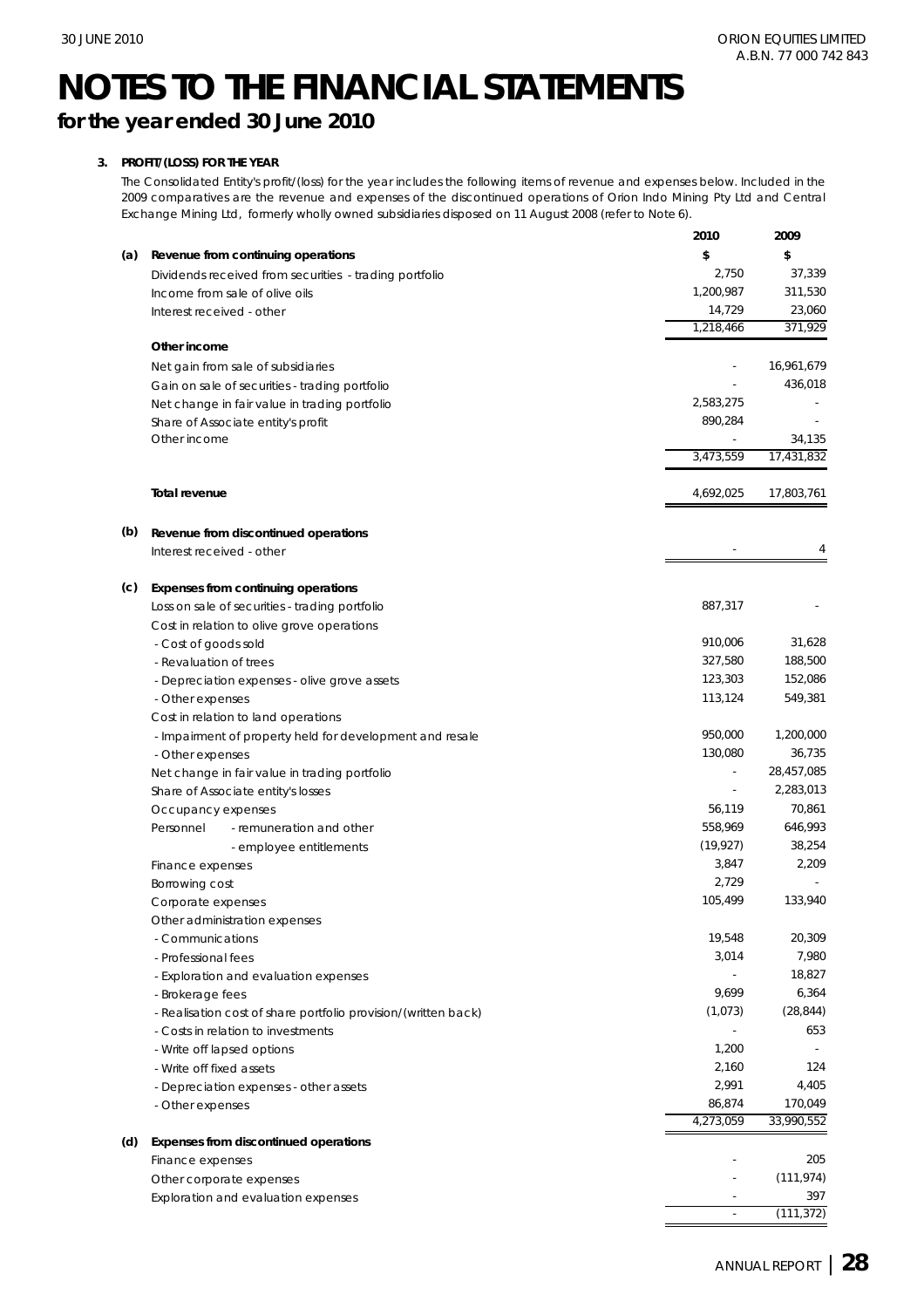**for the year ended 30 June 2010**

| 4. |     | <b>INCOME TAX EXPENSE</b>                                                               |            |                |
|----|-----|-----------------------------------------------------------------------------------------|------------|----------------|
|    |     |                                                                                         | 2010       | 2009           |
|    | (a) | Income tax expense                                                                      | \$         | \$             |
|    |     | <b>Current tax</b>                                                                      |            |                |
|    |     | Current year income tax charge                                                          |            |                |
|    |     | Under/(over) provision in prior years                                                   |            | (472, 883)     |
|    |     | Deferred tax                                                                            |            |                |
|    |     | Current year deferred tax benefit                                                       | (694, 440) | (3,605,432)    |
|    |     | Total income tax benefit per income statement                                           | (694, 440) | (4,078,315)    |
|    | (b) | Numerical reconciliation of income tax expense to prima facie tax payable               |            |                |
|    |     | Profit/(Loss) from continuing operations                                                | 418,966    | (16, 186, 791) |
|    |     | Profit from discontinued operations                                                     |            | 111,376        |
|    |     | Profit/(Loss) before income tax                                                         | 418,966    | (16,075,415)   |
|    |     | Tax at the Australian tax rate of 30% (2009: 30%)                                       | 125,690    | (4,822,625)    |
|    |     | Tax effect of amounts which are not deductible (taxable) in calculating taxable income: |            |                |
|    |     | Other assessable income                                                                 | 53,103     | 122,513        |
|    |     | Other non-deductible items                                                              | 3,321      | 316,040        |
|    |     | Share of Associate's (profits)/loss                                                     | (144,002)  | 684,904        |
|    |     | Derecognition of prior year capital losses                                              | 69,001     |                |
|    |     | Excess current year franking credits converted to recognised tax losses                 | (177, 011) |                |
|    |     | Income tax expense attributable to operating loss                                       | (69, 898)  | (3,699,168)    |
|    |     | Deferred tax assets not previously brought to account                                   | (624, 542) |                |
|    |     | Recoupment of prior year losses not brought to account                                  |            | (379, 148)     |
|    |     | Income tax benefit                                                                      | (694, 440) | (4,078,316)    |
|    | (c) | Deferred tax assets not brought to account at 30%                                       |            |                |
|    |     | Capital losses                                                                          | 295,802    |                |

The Deferred Tax Asset not brought to account for the period will only be obtained if:

a) the Company derives future assessable income of a nature and of an amount sufficient to enable the benefit to be realised;

b) the Company continues to comply with the conditions for deductibility imposed by tax legislation; and

c) the Company is able to meet the continuity of ownership and/or continuity of business tests under tax legislation.

#### **(d) Tax consolidation**

The Consolidated Entity have elected to consolidate for taxation purposes and have entered into a tax sharing and funding agreement in respect of such arrangements.

Schedule 5 of Taxation Laws Amendment (2010 Measures No.1) Act 2010, which was passed on 3 June 2010, introduced a number of new amendments that may have an impact on the taxation treatment of tax consolidated groups. These amendments seek to clarify the operation of certain aspects of the consolidation regime, to improve interactions with other parts of the law and introduce substantive new modifications to the tax consolidation regime. The amendments have different application dates, with some applying retrospectively from 1 July 2002.

As this legislation was only passed on 3 June 2010, and due to the complexity of some of the amendments, at the date of signing this report, the entity had not yet had sufficient time to assess and quantify the impact of these amendments on the financial statements. Accordingly, there is certain level of uncertainty as to the accuracy of the following tax balances contained in these financial statements: income tax expense, income tax liabilities, deferred tax assets and deferred tax liabilities.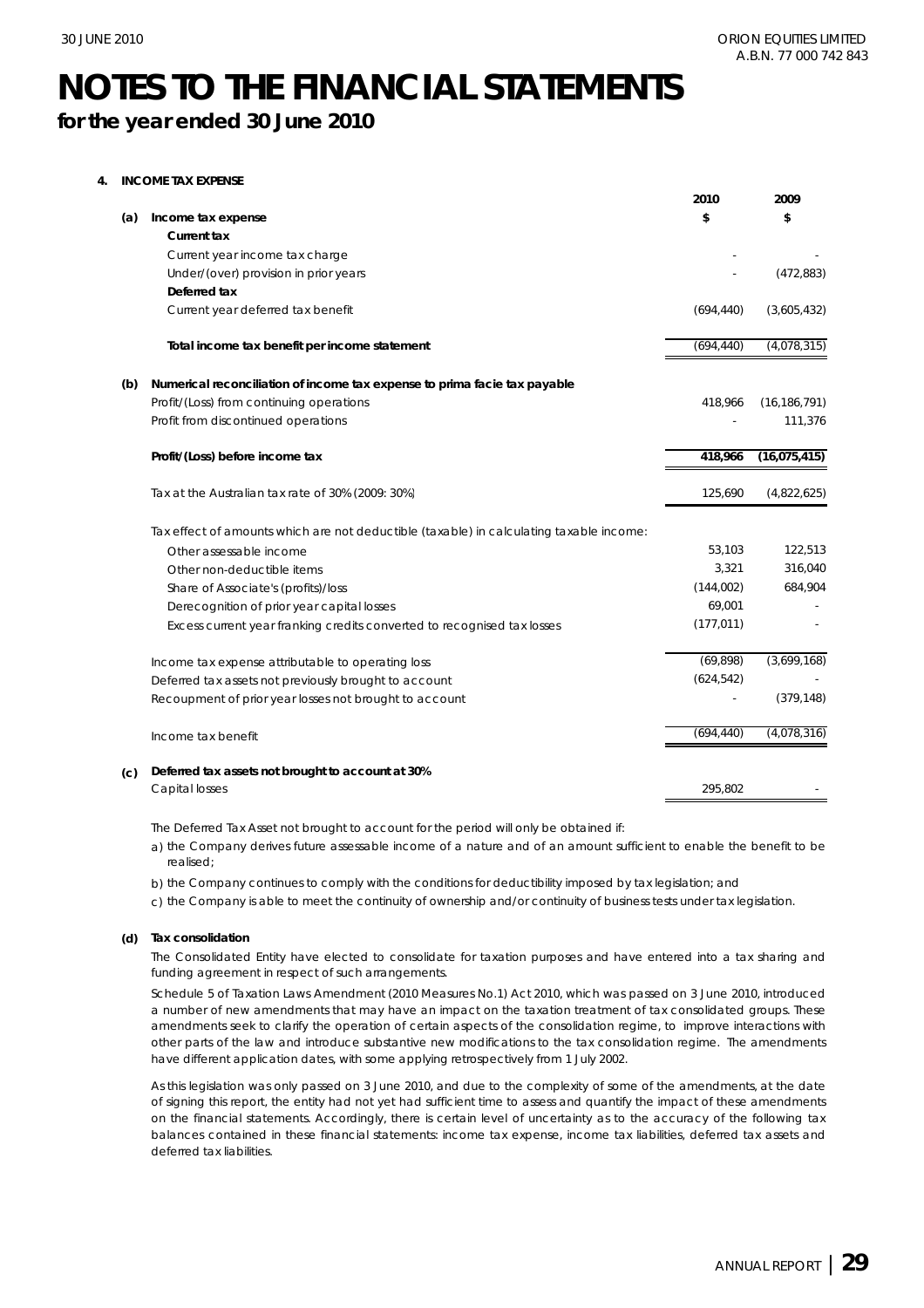### **for the year ended 30 June 2010**

#### **5. KEY MANAGEMENT PERSONNEL DISCLOSURES**

|     |                                                | 2010    | 2009    |
|-----|------------------------------------------------|---------|---------|
| (a) | Key management personnel compensation          |         | \$      |
|     | <b>Directors</b>                               |         |         |
|     | Short-term employee benefits - salary and fees | 437.980 | 485,000 |
|     | Post-employment benefits - superannuation      | 40.169  | 41.400  |
|     | Long-term benefits                             |         | 49.615  |
|     |                                                | 478.149 | 576.015 |

Detailed remuneration disclosures are provided in the Remuneration Report section of the Directors' Report.

#### **(b) Compensation of other key management personnel**

The Consolidated Entity do not have any key executives (other than executive directors).

#### **(c) Options, rights and equity instruments provided as remuneration**

There were no options, rights and equity instruments provided as remuneration to key management personnel and no shares issued on the exercise of any such instruments, during the financial year.

#### **(d) Shareholdings of key management personnel**

|                  | <b>Balance</b> at | <b>Net Changes</b>       | <b>Balance</b> at |
|------------------|-------------------|--------------------------|-------------------|
| 2010             | start of the year | during the year          | end of the year   |
| <b>Directors</b> |                   |                          |                   |
| Faroog Khan      | 8,651,356         | ٠                        | 8,651,356         |
| William Johnson  | $\sim$            | $\overline{\phantom{a}}$ |                   |
| Victor Ho        |                   | $\overline{\phantom{a}}$ |                   |
| Yagoob Khan      | 8,651,356         | $\overline{\phantom{a}}$ | 8,651,356         |
| 2009             |                   |                          |                   |
| <b>Directors</b> |                   |                          |                   |
| Faroog Khan      | 8,651,356         | ٠                        | 8,651,356         |
| William Johnson  | $\sim$            | $\overline{\phantom{a}}$ | ۰                 |
| Victor Ho        | $\sim$            | $\overline{\phantom{a}}$ | ۰                 |
| Yagoob Khan      | 8,651,356         |                          | 8,651,356         |

The disclosures of equity holdings above are in accordance with the accounting standards which requires a disclosure of direct and indirect holdings of spouses, relatives, spouses of relatives and entities under the control or significant influence of each of the same. There are instances of some overlap between disclosed holdings of Farooq Khan, Yaqoob Khan and Azhar Chaudhri.

#### **(e) Option holdings of key management personnel**

The Consolidated Entity does not have any options on issue.

#### **(f) Loans to key management personnel**

There were no loans to key management personnel (or their personally related entities) during the financial year.

#### **(g) Other transactions with key management personnel**

There were no other transactions with key management personnel (or their personally related entities) during the financial year.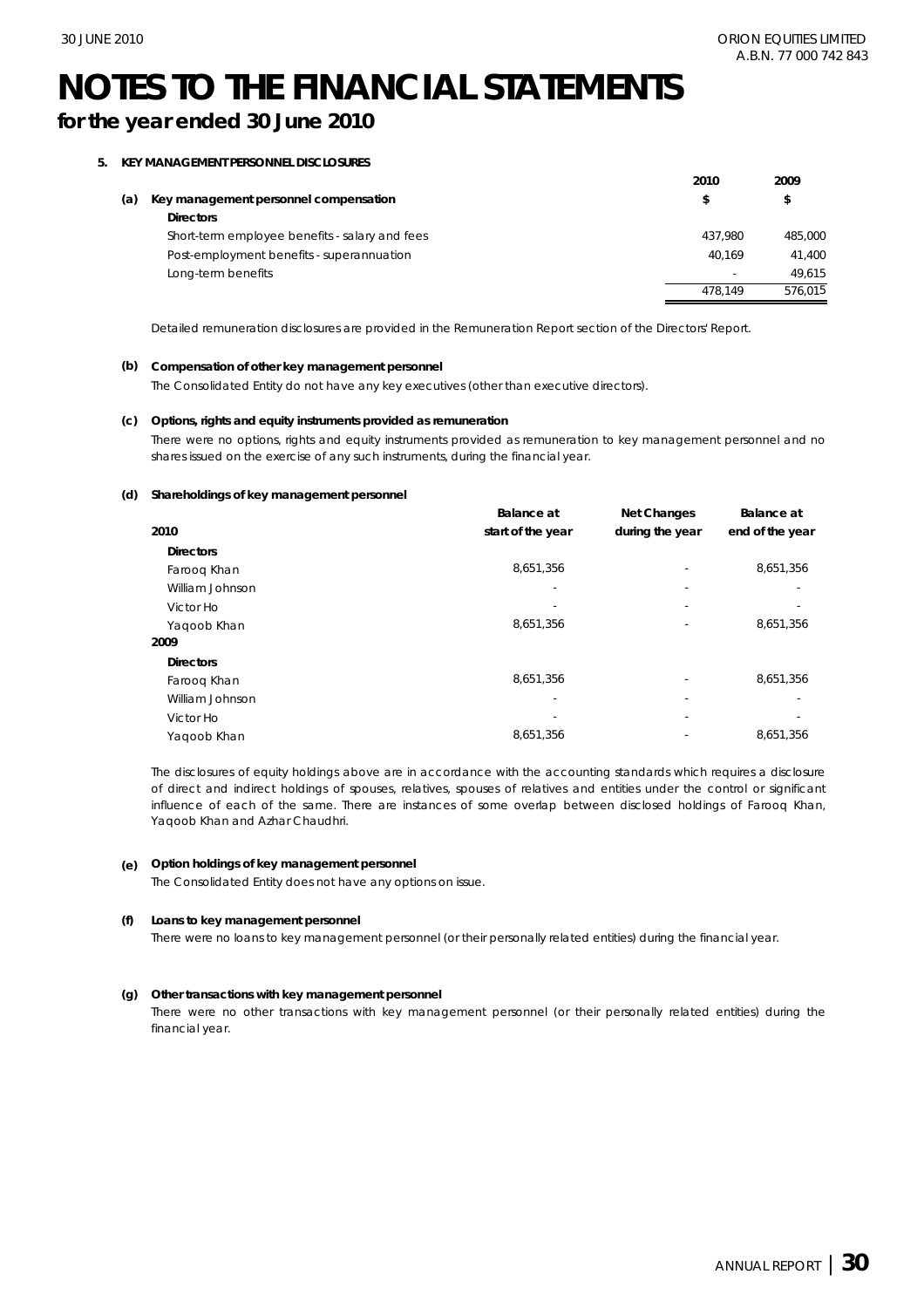#### **6. DISCONTINUED OPERATIONS**

On 11 August 2008, the Company disposed of its mining assets via the sale of its subsidiaries, Orion Indo Mining Pty Ltd and Central Exchange Mining Ltd to Strike Resources Limited (Strike) in consideration for the issue of 9,500,000 ordinary shares in Strike. Financial information relating to the discontinued operations of the subsidiaries from 1 July 2008 to the date of cessation is set out below.

| been incorporated into the Statement of Comprehensive Income, is as<br>2010<br>2009<br>follows:<br>\$<br>\$<br>Revenue<br>4<br>111,372<br>Expenses<br>111,376<br>Loss before income tax<br>Income tax expense<br>111,376<br>Loss after income tax<br>16,961,679<br>Gain on sale of subsidiary<br>Income tax expense<br>16,961,679<br>Gain on sale of subsidiary after tax<br>The carrying amounts of assets and liabilities of the operation at the date of<br>cessation were:<br>1,767,013<br>Total assets<br>(13,692)<br><b>Total liabilities</b><br>1,753,321<br>Net assets<br>The net cash flows of the business, which have been incorporated into the<br>Statement of Cash Flows, are as follows:<br>(40, 791)<br>Net cash outflow from operating activities<br>77,121<br>Net cash inflow from investing activities<br>36,330<br>Net increase in cash from businesses<br>Details of sale of subsidiaries<br>Consideration received;<br>18,715,000<br><b>Shares</b><br>18,715,000<br>(1, 753, 321)<br>Carrying amount of net assets sold<br>Gain on sale before income tax<br>16,961,679<br>Income tax expense<br>16,961,679<br>Gain on sale after income tax<br>ä, | Financial information relating to the discontinued operation, which has |  |
|--------------------------------------------------------------------------------------------------------------------------------------------------------------------------------------------------------------------------------------------------------------------------------------------------------------------------------------------------------------------------------------------------------------------------------------------------------------------------------------------------------------------------------------------------------------------------------------------------------------------------------------------------------------------------------------------------------------------------------------------------------------------------------------------------------------------------------------------------------------------------------------------------------------------------------------------------------------------------------------------------------------------------------------------------------------------------------------------------------------------------------------------------------------------------|-------------------------------------------------------------------------|--|
|                                                                                                                                                                                                                                                                                                                                                                                                                                                                                                                                                                                                                                                                                                                                                                                                                                                                                                                                                                                                                                                                                                                                                                          |                                                                         |  |
|                                                                                                                                                                                                                                                                                                                                                                                                                                                                                                                                                                                                                                                                                                                                                                                                                                                                                                                                                                                                                                                                                                                                                                          |                                                                         |  |
|                                                                                                                                                                                                                                                                                                                                                                                                                                                                                                                                                                                                                                                                                                                                                                                                                                                                                                                                                                                                                                                                                                                                                                          |                                                                         |  |
|                                                                                                                                                                                                                                                                                                                                                                                                                                                                                                                                                                                                                                                                                                                                                                                                                                                                                                                                                                                                                                                                                                                                                                          |                                                                         |  |
|                                                                                                                                                                                                                                                                                                                                                                                                                                                                                                                                                                                                                                                                                                                                                                                                                                                                                                                                                                                                                                                                                                                                                                          |                                                                         |  |
|                                                                                                                                                                                                                                                                                                                                                                                                                                                                                                                                                                                                                                                                                                                                                                                                                                                                                                                                                                                                                                                                                                                                                                          |                                                                         |  |
|                                                                                                                                                                                                                                                                                                                                                                                                                                                                                                                                                                                                                                                                                                                                                                                                                                                                                                                                                                                                                                                                                                                                                                          |                                                                         |  |
|                                                                                                                                                                                                                                                                                                                                                                                                                                                                                                                                                                                                                                                                                                                                                                                                                                                                                                                                                                                                                                                                                                                                                                          |                                                                         |  |
|                                                                                                                                                                                                                                                                                                                                                                                                                                                                                                                                                                                                                                                                                                                                                                                                                                                                                                                                                                                                                                                                                                                                                                          |                                                                         |  |
|                                                                                                                                                                                                                                                                                                                                                                                                                                                                                                                                                                                                                                                                                                                                                                                                                                                                                                                                                                                                                                                                                                                                                                          |                                                                         |  |
|                                                                                                                                                                                                                                                                                                                                                                                                                                                                                                                                                                                                                                                                                                                                                                                                                                                                                                                                                                                                                                                                                                                                                                          |                                                                         |  |
|                                                                                                                                                                                                                                                                                                                                                                                                                                                                                                                                                                                                                                                                                                                                                                                                                                                                                                                                                                                                                                                                                                                                                                          |                                                                         |  |
|                                                                                                                                                                                                                                                                                                                                                                                                                                                                                                                                                                                                                                                                                                                                                                                                                                                                                                                                                                                                                                                                                                                                                                          |                                                                         |  |
|                                                                                                                                                                                                                                                                                                                                                                                                                                                                                                                                                                                                                                                                                                                                                                                                                                                                                                                                                                                                                                                                                                                                                                          |                                                                         |  |
|                                                                                                                                                                                                                                                                                                                                                                                                                                                                                                                                                                                                                                                                                                                                                                                                                                                                                                                                                                                                                                                                                                                                                                          |                                                                         |  |
|                                                                                                                                                                                                                                                                                                                                                                                                                                                                                                                                                                                                                                                                                                                                                                                                                                                                                                                                                                                                                                                                                                                                                                          |                                                                         |  |
|                                                                                                                                                                                                                                                                                                                                                                                                                                                                                                                                                                                                                                                                                                                                                                                                                                                                                                                                                                                                                                                                                                                                                                          |                                                                         |  |
|                                                                                                                                                                                                                                                                                                                                                                                                                                                                                                                                                                                                                                                                                                                                                                                                                                                                                                                                                                                                                                                                                                                                                                          |                                                                         |  |
|                                                                                                                                                                                                                                                                                                                                                                                                                                                                                                                                                                                                                                                                                                                                                                                                                                                                                                                                                                                                                                                                                                                                                                          |                                                                         |  |
|                                                                                                                                                                                                                                                                                                                                                                                                                                                                                                                                                                                                                                                                                                                                                                                                                                                                                                                                                                                                                                                                                                                                                                          |                                                                         |  |
|                                                                                                                                                                                                                                                                                                                                                                                                                                                                                                                                                                                                                                                                                                                                                                                                                                                                                                                                                                                                                                                                                                                                                                          |                                                                         |  |
|                                                                                                                                                                                                                                                                                                                                                                                                                                                                                                                                                                                                                                                                                                                                                                                                                                                                                                                                                                                                                                                                                                                                                                          |                                                                         |  |
|                                                                                                                                                                                                                                                                                                                                                                                                                                                                                                                                                                                                                                                                                                                                                                                                                                                                                                                                                                                                                                                                                                                                                                          |                                                                         |  |
|                                                                                                                                                                                                                                                                                                                                                                                                                                                                                                                                                                                                                                                                                                                                                                                                                                                                                                                                                                                                                                                                                                                                                                          |                                                                         |  |
|                                                                                                                                                                                                                                                                                                                                                                                                                                                                                                                                                                                                                                                                                                                                                                                                                                                                                                                                                                                                                                                                                                                                                                          |                                                                         |  |
|                                                                                                                                                                                                                                                                                                                                                                                                                                                                                                                                                                                                                                                                                                                                                                                                                                                                                                                                                                                                                                                                                                                                                                          |                                                                         |  |
|                                                                                                                                                                                                                                                                                                                                                                                                                                                                                                                                                                                                                                                                                                                                                                                                                                                                                                                                                                                                                                                                                                                                                                          |                                                                         |  |

#### **7. AUDITORS' REMUNERATION**

During the year the following fees were paid or payable for services provided by the auditor of the parent entity and its related practices:

|                                       | 2010   | 2009                     |
|---------------------------------------|--------|--------------------------|
| BDO Audit (WA) Pty Ltd                |        |                          |
| Audit and review of financial reports | 29.280 | 27,860                   |
| <b>Taxation services</b>              | 1.100  | 2.310                    |
| Other services                        | 550    | $\overline{\phantom{a}}$ |
|                                       | 30.930 | 30.170                   |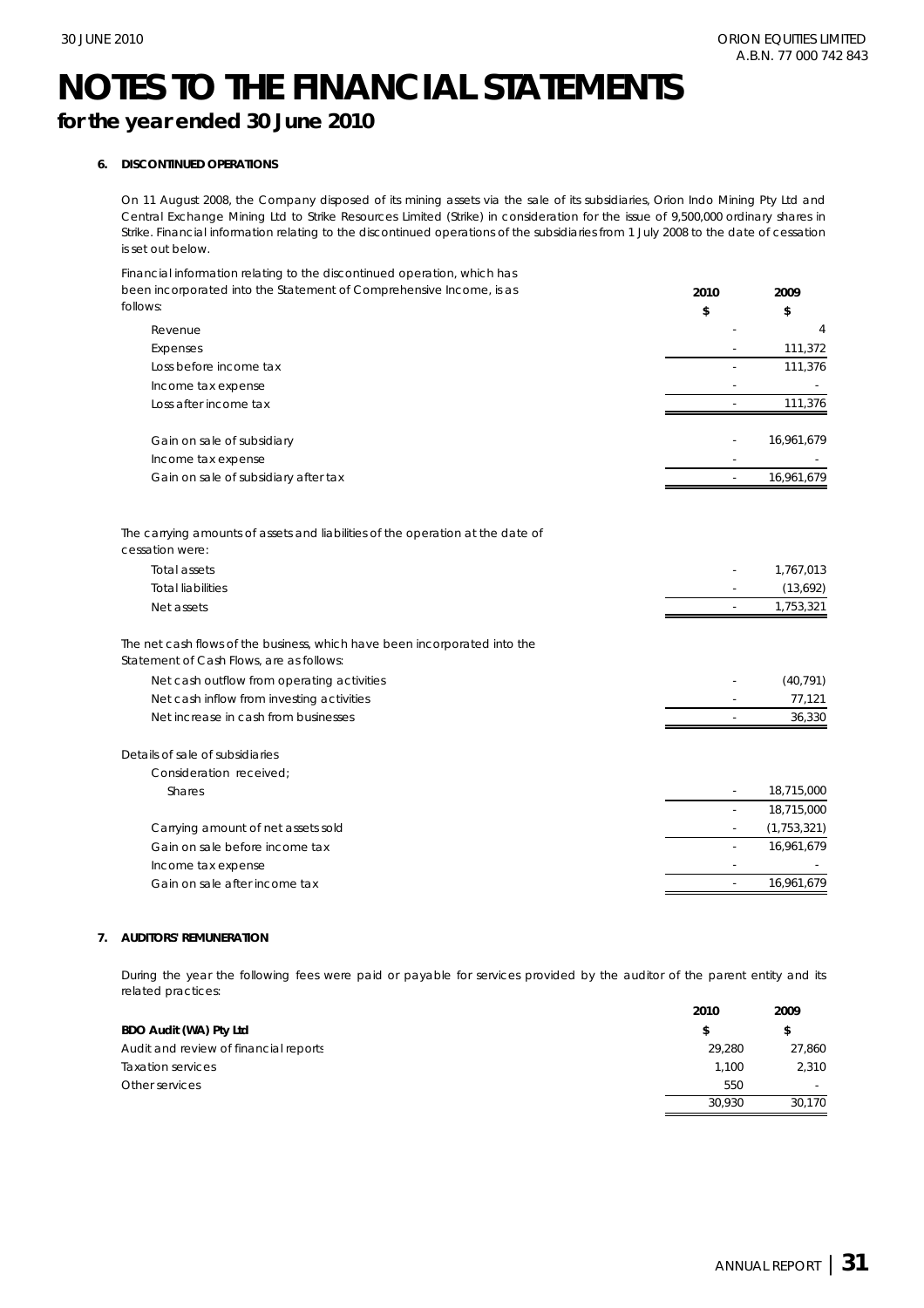**for the year ended 30 June 2010**

#### **8. DIVIDENDS**

|    | Declared and paid during the year<br>Dividends on ordinary shares                                         | Paid on   | 2010<br>\$ | 2009<br>\$     |
|----|-----------------------------------------------------------------------------------------------------------|-----------|------------|----------------|
|    | 0.5 cent per share fully franked                                                                          | 26-Sep-08 |            | 89,072         |
|    |                                                                                                           |           |            | 89,072         |
|    | Franking credit balance                                                                                   |           | 1,952,496  | 2,315,572      |
| 9. | <b>EARNINGS/(LOSS) PER SHARE</b>                                                                          |           |            |                |
|    |                                                                                                           |           | 2010       | 2009           |
|    | Basic and diluted earnings/(loss) per share (cents)                                                       |           |            |                |
|    | From continuing operations attributable to the ordinary equity holders                                    |           | 6.3        | (68.0)         |
|    | From discontinued operations                                                                              |           |            | 0.6            |
|    | Total basic and diluted earnings/(loss) per share attributable to the ordinary equity holders             |           | 6.3        | (67.3)         |
|    | Reconciliations of earnings/(loss) used in calculating earnings per share                                 |           |            |                |
|    | Profit/(Loss) attributable to the ordinary equity holders used in calculating basic earnings<br>per share |           |            |                |
|    | from continuing operations                                                                                |           | 1,113,406  | (12, 108, 476) |
|    | from discontinued operations                                                                              |           |            | 111,376        |
|    | Profit/(Loss) used to calculate earnings per share (\$)                                                   |           | 1,113,406  | (11, 997, 100) |
|    | Weighted average number of ordinary shares during the year used in the calculation of                     |           |            |                |
|    | basic earnings/(loss) per share                                                                           |           | 17.814.389 | 17,814,389     |

The Consolidated Entity has no securities outstanding which have the potential to convert to ordinary shares and dilute the basic earnings/(loss) per share.

### **10. CASH AND CASH EQUIVALENTS**

| <b>CASH AND CASH EQUIVALENTS</b> | 2010    | 2009    |
|----------------------------------|---------|---------|
|                                  |         |         |
| Cash at bank                     | 397.531 | 242.157 |

#### **(a) Risk exposure**

The Consolidated Entity's exposure to interest rate risk is discussed in Note 26. The maximum exposure to credit risk at the end of the reporting period is the carrying amount of each class of cash and cash equivalents mentioned above.

|     |                                                                                | 2010        | 2009           |
|-----|--------------------------------------------------------------------------------|-------------|----------------|
| (b) | Reconciliation of Net Profit/(Loss) after Tax to Net Cash Flow from Operations | \$          | \$             |
|     | Profit/(Loss) after income tax                                                 | 1.113.406   | (11, 997, 100) |
|     | Net gain from sale of subsidiaries                                             |             | (16,961,679)   |
|     | Net change in fair value in trading portfolio                                  | (2,583,275) | 28.457.085     |
|     | Revaluation of trees                                                           | 327.580     | 188,500        |
|     | Impairment of property held for development and resale                         | 950.000     | 1.200.000      |
|     | Depreciation - olive grove and other assets                                    | 126.294     | 156.491        |
|     | Write off lapsed options                                                       | 1.200       |                |
|     | Write off fixed assets                                                         | 2.160       | 124            |
|     | Cost of trading portfolio sold                                                 | 1.946.924   | 705.686        |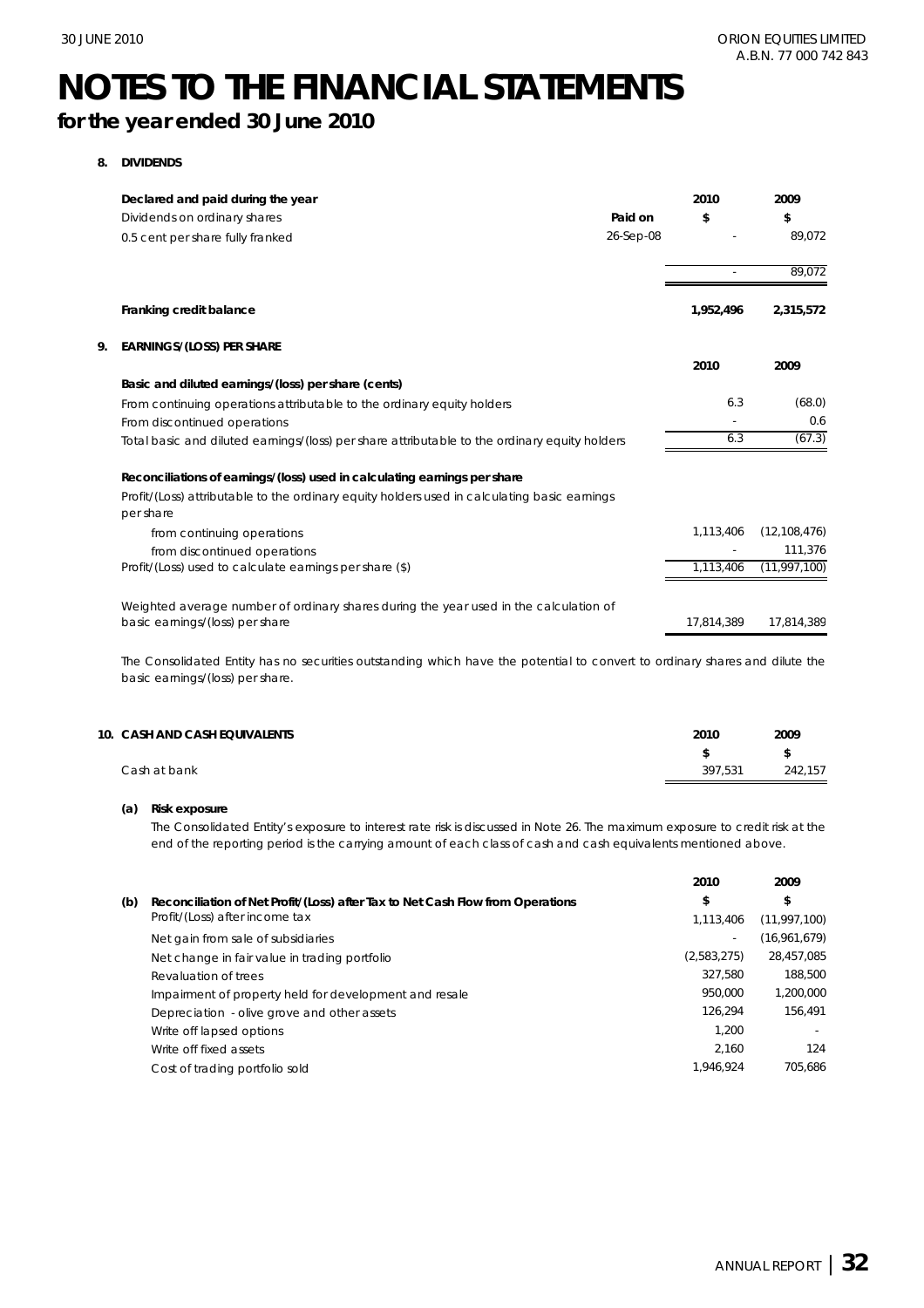### **for the year ended 30 June 2010**

|     | 10. CASH AND CASH EQUIVALENTS (continued)                                                  |            |             |
|-----|--------------------------------------------------------------------------------------------|------------|-------------|
|     |                                                                                            | 2010       | 2009        |
| (b) | Reconciliation of Net Profit/(Loss) after Tax to Net Cash Flow from Operations (continued) | \$         | \$          |
|     | (Increase)/Decrease in Assets:                                                             |            |             |
|     | Financial assets held at fair value through profit or loss                                 |            | (268, 055)  |
|     | Trade and other receivables                                                                | (65, 163)  | (139, 633)  |
|     | Inventories - Olive Oils                                                                   | 222,748    | (681, 621)  |
|     | Investments accounted for using the equity method                                          | (480,008)  | 2,283,013   |
|     | Other current assets                                                                       | 5.294      |             |
|     | Increase/(Decrease) in Liabilities:                                                        |            |             |
|     | Trade and other payables                                                                   | (707, 259) | 534,239     |
|     | Provisions                                                                                 | 9,627      |             |
|     | Tax liabilities                                                                            | (694, 440) | (3,663,548) |
|     | Net cash inflow (outflow) from operating activities                                        | 175.088    | (186, 498)  |

#### **11. FINANCIAL ASSETS HELD AT FAIR VALUE THROUGH PROFIT AND LOSS**

| Current                                                                       |           |              |
|-------------------------------------------------------------------------------|-----------|--------------|
| Listed investments at fair value                                              | 7.558.576 | 7,035,608    |
| Unlisted options in listed corporations at cost                               | 10.000    | 10,000       |
| Add: net change in fair value                                                 | 950.496   | 838,313      |
|                                                                               | 960.496   | 848,313      |
|                                                                               | 8,519,072 | 7,883,921    |
| Net gain/(loss) on financial assets held at fair value through profit or loss | 2,583,275 | (28,021,067) |

#### **Risk Exposure**

Information about the Consolidated Entity's exposure to market and price risk is provided in Note 26(d).

#### **12. TRADE AND OTHER RECEIVABLES**

|                       | 2010   | 2009   |
|-----------------------|--------|--------|
| Current               | \$     | \$     |
| Other receivables     | 70,777 | 4,003  |
| <b>GST receivable</b> | 28.587 | 30,198 |
|                       | 99.364 | 34,201 |
| Non Current           |        |        |
| Bonds and guarantees  | 32,823 | 32,823 |
|                       | 32,823 | 32,823 |

#### **(a) Risk exposure**

Information about the Consolidated Entity's exposure to credit risk, foreign exchange risk and interest rate risk is in Note 26.

#### **(b) Impaired receivables and receivables**

None of the receivables are impaired or past due.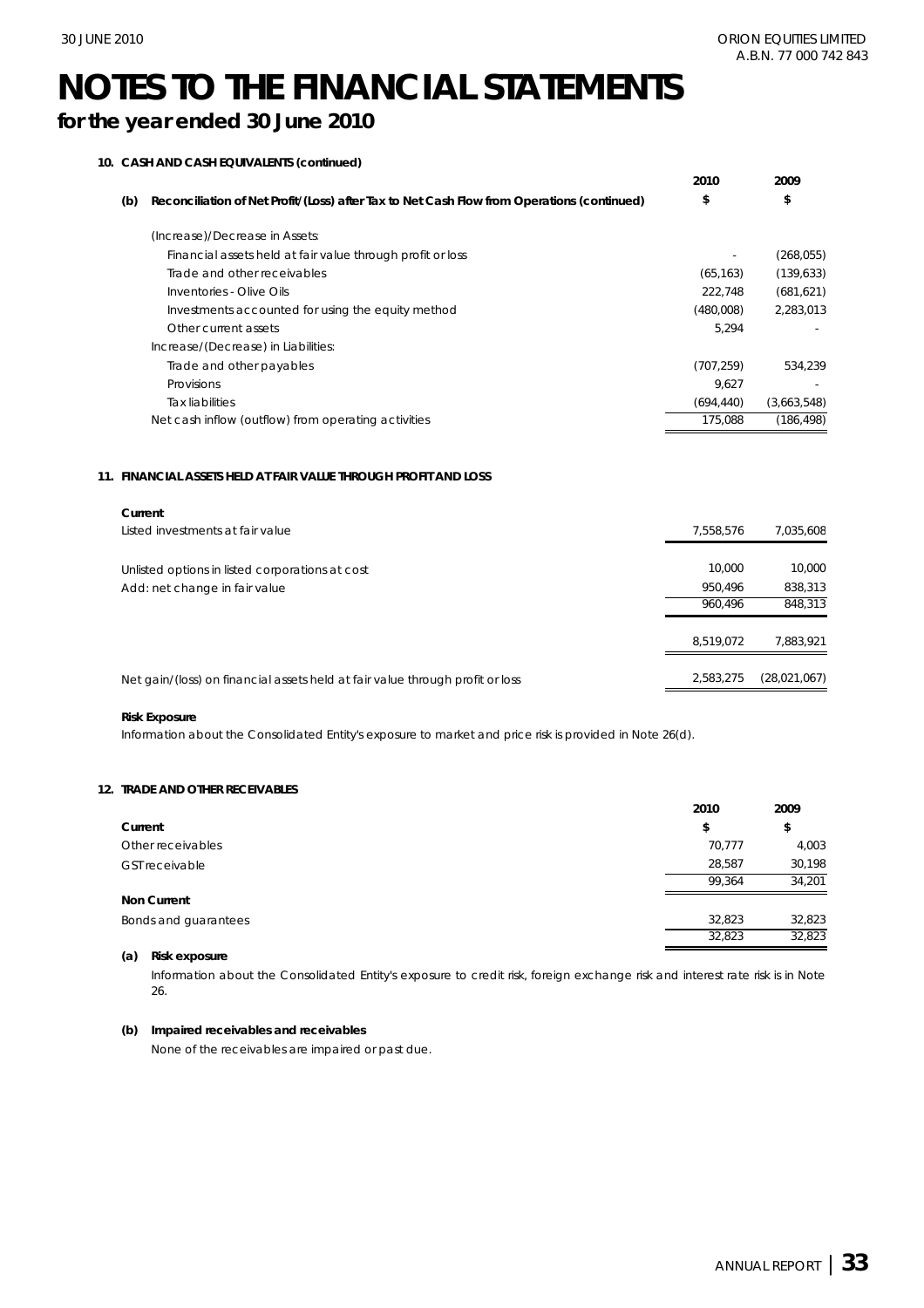### **for the year ended 30 June 2010**

#### **13. INVENTORIES**

|                                                    | 2010          | 2009          |
|----------------------------------------------------|---------------|---------------|
| Current - Olive Oil Inventory                      | \$            | \$            |
| Bulk oils - at cost                                | 515.525       | 701.478       |
| Packaged oils - at cost                            | 103.875       | 140,669       |
|                                                    | 619.400       | 842.147       |
| Non Current - Land Development                     |               |               |
| Property held for development and resale - at cost | 3.797.339     | 3.797.339     |
| Revaluation of property                            | (2, 297, 339) | (1, 347, 339) |
|                                                    | 1.500.000     | 2.450.000     |

Property held for development and resale was valued by an independent qualified valuer (an Associate member of the Australian Property Institute) on 27 January 2010 and the downwards revaluation has been recognised as an impairment expense through profit or loss.

| <b>14. OTHER CURRENT ASSETS</b> | 2010 | 2009  |
|---------------------------------|------|-------|
|                                 |      |       |
| Prepayments                     |      | 5.294 |

#### **15. INVESTMENTS ACCOUNTED FOR USING THE EQUITY METHOD**

|                                                                         |                           |       |                           | <b>Carrying Amount</b> |               |
|-------------------------------------------------------------------------|---------------------------|-------|---------------------------|------------------------|---------------|
| Name of Associate                                                       | <b>Principal Activity</b> |       | <b>Ownership Interest</b> | 2010                   | 2009          |
|                                                                         |                           | 2010  | 2009                      | \$                     | \$            |
| Bentley Capital Limited (BEL)                                           | Investments               | 28.5% | 28.7%                     | 7,331,989              | 6,851,981     |
| Scarborough Equities Pty Ltd (SCB)                                      | Investments               |       |                           |                        |               |
|                                                                         |                           |       |                           | 7,331,989              | 6,851,981     |
| SCB is a wholly owned subsidiary of BEL                                 |                           |       |                           |                        |               |
| Movement in Investments in Associates                                   |                           |       |                           |                        |               |
| Shares in listed Associate entity brought forward                       |                           |       |                           | 6,851,981              | 9,207,515     |
| Share of profit/(losses) before income tax expense                      |                           |       |                           | 890,284                | (2, 141, 377) |
| Dividend from associate                                                 |                           |       |                           | (410, 276)             |               |
| Share of income tax expense                                             |                           |       |                           |                        | (141, 636)    |
| Impairment expense - SCB                                                |                           |       |                           |                        | (72, 521)     |
| Acquisition of BEL shares through scheme of arrangement merger with SCB |                           |       |                           |                        | 3,270,050     |
| Disposal of SCB shares through scheme of arrangement merger with BEL    |                           |       |                           |                        | (3,270,050)   |
| Carrying amount at the end of the financial period                      |                           |       |                           | 7,331,989              | 6,851,981     |
| Fair value of listed investments in associate                           |                           |       |                           |                        |               |
| <b>Bentley Capital Limited</b>                                          |                           |       |                           | 4,615,601              | 5,333,584     |
| Net tangible asset value of listed investments in associate             |                           |       |                           |                        |               |
| <b>Bentley Capital Limited</b>                                          |                           |       |                           | 8,413,911              | 7,951,618     |
| Share of Associate's profits                                            |                           |       |                           |                        |               |
| Profit/(Loss) before income tax                                         |                           |       |                           | 890,284                | (2, 141, 377) |
| Share of income tax (expense) /benefit                                  |                           |       |                           |                        | (141, 636)    |
| Profit/(Loss) after income tax                                          |                           |       |                           | 890,284                | (2, 283, 013) |
|                                                                         |                           |       |                           |                        |               |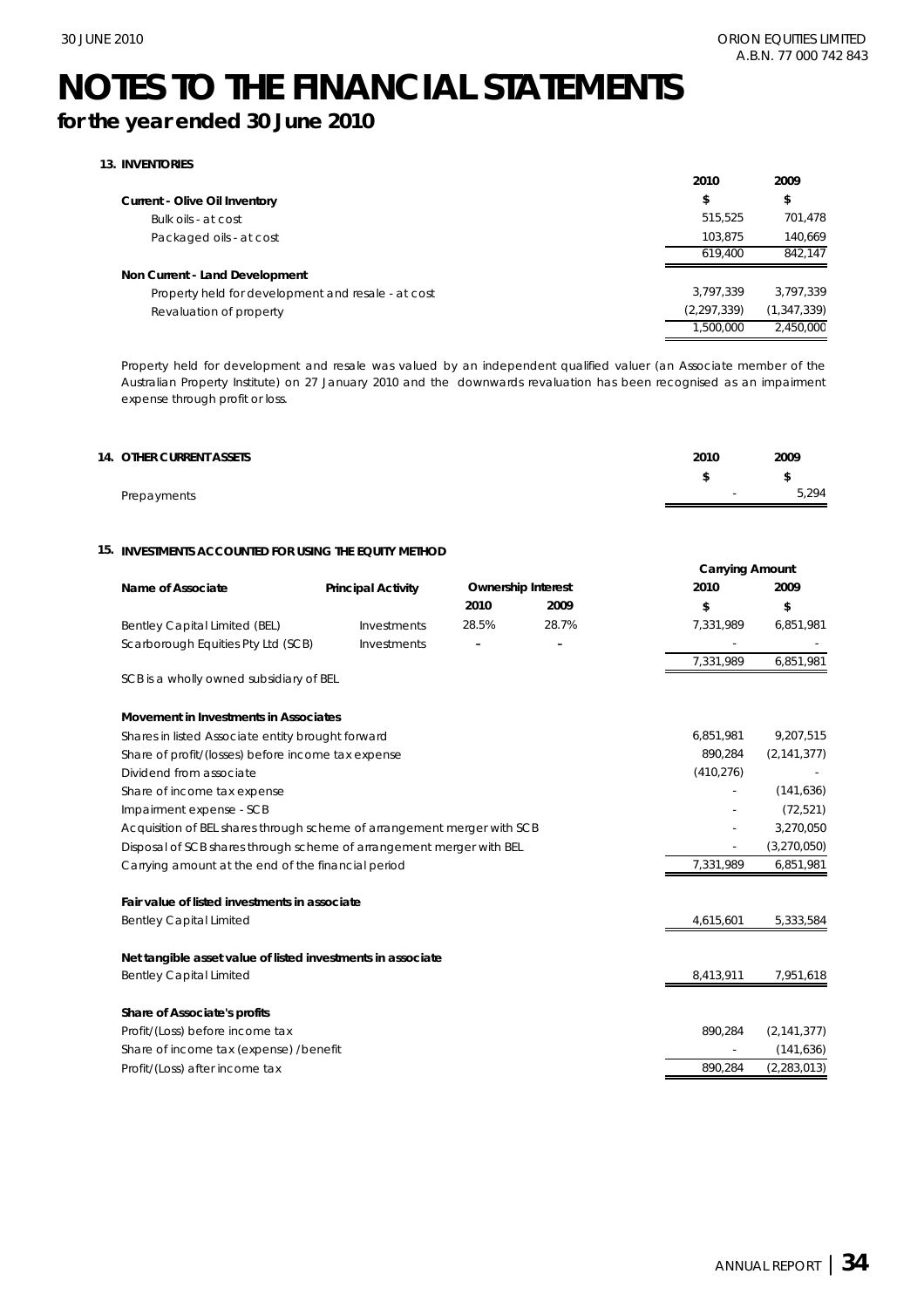### **for the year ended 30 June 2010**

#### **15. INVESTMENTS ACCOUNTED FOR USING THE EQUITY METHOD (continued)**

| Group share of:                            |                                |                              |      |             |
|--------------------------------------------|--------------------------------|------------------------------|------|-------------|
| Summarised Financial Position of Associate | <b>Bentley Capital Limited</b> | Scarborough Equities Pty Ltd |      |             |
|                                            | 2010                           | 2009                         | 2010 | 2009        |
|                                            | \$                             | \$                           | \$   | \$          |
| Current assets                             | 8,451,992                      | 7,982,669                    |      |             |
| Non current assets                         | 39,290                         | 4,444                        |      |             |
| <b>Total assets</b>                        | 8,491,282                      | 7,987,113                    |      |             |
| <b>Current liabilities</b>                 | (36, 289)                      | (31,697)                     |      |             |
| Non current liabilities                    | (41,082)                       | (3,798)                      |      |             |
| <b>Total liabilities</b>                   | (77, 371)                      | (35, 495)                    |      |             |
| Net assets                                 | 8,413,911                      | 7,951,618                    |      |             |
| Revenues                                   | 1,182,016                      | 1,587,188                    |      |             |
| Profit after income tax of associates      | 890,284                        | (211, 027)                   |      | (2,071,986) |

#### **Bentley Capital Limited - Lease Commitments**

BEL and its subsidiary, SCB, have the same lease commitments as disclosed in Note 27.

| 16. PROPERTY, PLANT AND EQUIPMENT | Freehold<br>Land | <b>Buildings on</b><br>Freehold Land | Plant &    | Leasehold<br>Equipment Improvement | Total      |
|-----------------------------------|------------------|--------------------------------------|------------|------------------------------------|------------|
| 2010                              | \$               | \$                                   | \$         | \$                                 | \$         |
| Carrying amount at beginning      | 1,228,450        | 93,881                               | 898,661    | 5,107                              | 2,226,099  |
| Asset revaluation (Note 24)       | (28, 569)        |                                      |            |                                    | (28, 569)  |
| Additions                         |                  |                                      | 19,714     | ×.                                 | 19,714     |
| Depreciation expense              |                  | (7,041)                              | (118, 510) | (743)                              | (126, 294) |
| <b>Disposals</b>                  |                  | ÷.                                   | (2,160)    |                                    | (2, 160)   |
| Carrying amount at balance date   | 1,199,881        | 86,840                               | 797,705    | 4,364                              | 2,088,790  |
| At 1 July 2009                    |                  |                                      |            |                                    |            |
| Cost or fair value                | 861,214          | 112,432                              | 1,323,780  | 22,170                             | 2,319,596  |
| Accumulated depreciation          | 367,236          | (18, 551)                            | (425, 119) | (17,063)                           | (93, 497)  |
| Net carrying amount               | 1,228,450        | 93,881                               | 898,661    | 5,107                              | 2,226,099  |
| At 30 June 2010                   |                  |                                      |            |                                    |            |
| Cost or fair value                | 861,214          | 112,432                              | 1,326,732  | 22,170                             | 2,322,548  |
| Accumulated depreciation          | 338,667          | (25, 592)                            | (529, 027) | (17,806)                           | (233, 758) |
| Net carrying amount               | 1,199,881        | 86,840                               | 797,705    | 4,364                              | 2,088,790  |
| 2009                              |                  |                                      |            |                                    |            |
| Carrying amount at beginning      | 1,464,000        | 101,493                              | 1,039,182  | 5,979                              | 2,610,654  |
| Asset revaluation (Note 24)       | (235, 550)       |                                      |            |                                    | (235, 550) |
| <b>Additions</b>                  |                  |                                      | 8,014      | $\overline{\phantom{a}}$           | 8,014      |
| Depreciation expense              |                  | (7,612)                              | (148,007)  | (872)                              | (156, 491) |
| <b>Disposals</b>                  |                  |                                      | (528)      |                                    | (528)      |
| Carrying amount at balance date   | 1,228,450        | 93,881                               | 898,661    | 5,107                              | 2,226,099  |
| At 1 July 2008                    |                  |                                      |            |                                    |            |
| Cost or fair value                | 861,214          | 112,432                              | 1,315,165  | 22,170                             | 2,310,981  |
| Accumulated depreciation          | 602,786          | (10, 939)                            | (275, 983) | (16, 191)                          | 299,673    |
| Net carrying amount               | 1,464,000        | 101,493                              | 1,039,182  | 5,979                              | 2,610,654  |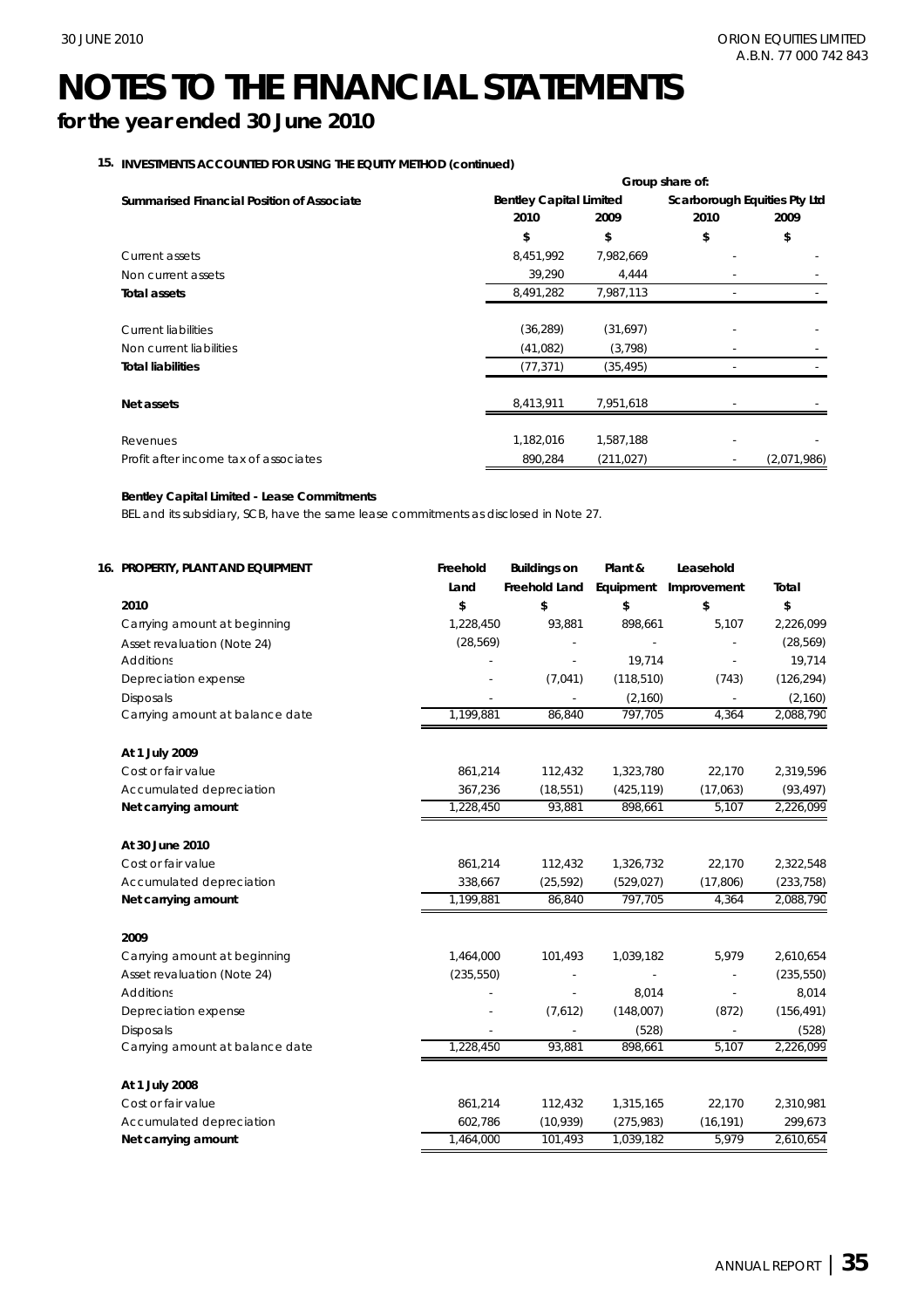### **for the year ended 30 June 2010**

| 16. PROPERTY, PLANT AND EQUIPMENT (continued) | Freehold<br>Land | <b>Buildings on</b><br>Freehold Land | Plant &<br>Equipment | Leasehold<br>Improvement | Total     |
|-----------------------------------------------|------------------|--------------------------------------|----------------------|--------------------------|-----------|
|                                               | \$               | \$                                   | \$                   | \$                       | \$        |
| At 30 June 2009                               |                  |                                      |                      |                          |           |
| Cost or fair value                            | 861.214          | 112,432                              | 1,323,780            | 22,170                   | 2,319,596 |
| Accumulated depreciation                      | 367,236          | (18, 551)                            | (425, 119)           | (17,063)                 | (93, 497) |
| Net carrying amount                           | 1.228.450        | 93.881                               | 898.661              | 5,107                    | 2,226,099 |
|                                               |                  |                                      |                      |                          |           |
| 17. OLIVE TREES                               |                  |                                      |                      | 2010                     | 2009      |
|                                               |                  |                                      |                      | \$                       | \$        |
| Olive trees - at cost                         |                  |                                      |                      | 300.000                  | 300,000   |
| Revaluation of trees                          |                  |                                      |                      | (234,500)                | 93,080    |
|                                               |                  |                                      |                      | 65.500                   | 393.080   |

#### **Nature of asset**

The olive trees are on the Olive Grove property (approximately 64,500, 11 year old trees planted over 143 hectares). As at 30 June 2010, an independent qualified valuer (a Certified Practising Valuer and Associate member of the Australian Property Institute) revalued the trees downwards by \$234,500 from the previous balance date. The revaluation of trees is expensed to Income Statement (Note 3).

**Water** 

#### **18. INTANGIBLE ASSETS**

|                             | Licence | <b>Brand name</b> | Total   |
|-----------------------------|---------|-------------------|---------|
| Year ended 30 June 2010     | \$      | \$                | \$      |
| Opening net book amount     | 523,125 | 99,996            | 623,121 |
| Asset revaluation           | 261,562 |                   | 261,562 |
| Closing net book amount     | 784,687 | 99,996            | 884,683 |
| At 30 June 2010             |         |                   |         |
| Cost                        | 250,000 | 99,996            | 349,996 |
| Asset revaluation (Note 23) | 534,687 |                   | 534,687 |
| Net book amount             | 784,687 | 99,996            | 884,683 |
| Year ended 30 June 2009     |         |                   |         |
| Opening net book amount     | 250,000 |                   | 250,000 |
| Additions - acquisition     |         | 99,996            | 99,996  |
| Asset revaluation           | 273,125 |                   | 273,125 |
| Closing net book amount     | 523,125 | 99,996            | 623,121 |
| At 30 June 2009             |         |                   |         |
| Cost                        | 250,000 | 99.996            | 349,996 |
| Asset revaluation (Note 23) | 273,125 | ٠                 | 273,125 |
| Net book amount             | 523,125 | 99,996            | 623,121 |
|                             |         |                   |         |

#### **Nature of asset**

The Water Licence pertains to the Consolidated Entity's Olive Grove property in Gingin, Western Australia. As at 30 June 2010, an independent qualified valuer (a Certified Practising Valuer and Associate member of the Australian Property Institute) revalued the water licence upwards by \$261,562 from the previous balance date. The Brand name pertains to the ultra premium Dandaragan Estate Olive Oil Brand.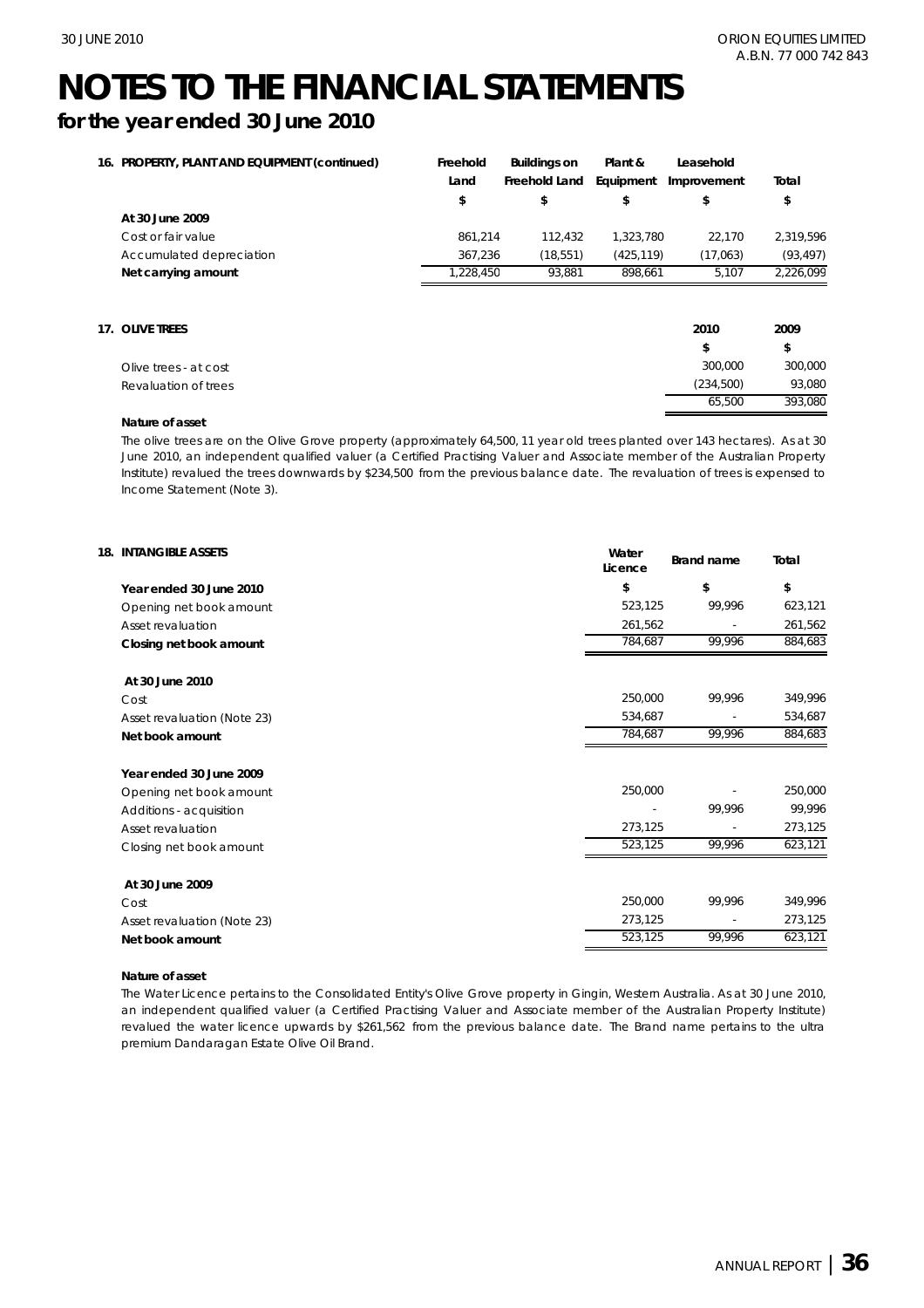### **for the year ended 30 June 2010**

#### **19. RESOURCE PROJECTS**

|                                                               | 2010 | 2009          |
|---------------------------------------------------------------|------|---------------|
| Deferred Exploration Expenditure                              |      |               |
| Balance at beginning of the year                              |      | 1.413.771     |
| Disposal of mining tenements through the sale of subsidiaries |      | (1, 413, 771) |
| Direct expenditure                                            |      | 18.827        |
| Direct expenditure expensed                                   |      | (18, 827)     |
| Balance at end of the year                                    |      |               |

During the financial year, the Consolidated Entity did not engage in any mining activity.

| 20. TRADE AND OTHER PAYABLES | 2010    | 2009      |
|------------------------------|---------|-----------|
|                              | \$      |           |
| Trade payables               | 59.497  | 8.822     |
| Other creditors and accruals | 273.610 | 1,031,540 |
| Dividend payable             | 28.309  | 28.313    |
|                              | 361.416 | 1.068.675 |

#### **(a) Amounts not expected to be settled within the next 12 months**

Other creditors and accruals include accruals for annual leave. The entire obligation is presented as current since the Consolidated Entity does not have an unconditional right to defer settlement. However based on past experience, the Consolidated Entity does not expect all employees to take the full amount of their accrued leave within the next 12 months. The following amount reflects leave that is not expected to be taken within the next 12 months.

|                                                                | 2010   | 2009   |
|----------------------------------------------------------------|--------|--------|
|                                                                |        |        |
| Annual leave obligation expected to be settled after 12 months | 22.153 | 51.135 |

#### **(b) Risk exposure**

Details of the Consolidated Entity's exposure to risks arising from current payables are set out in Note 26.

| 21. PROVISIONS                         | 2010   | 2009   |
|----------------------------------------|--------|--------|
|                                        |        |        |
| Employee benefits - long service leave | 81.394 | 71.767 |

The current provision for long service leave includes all unconditional entitlements where employees have completed the required period of service and accrued long service leave benefits. The entire obligation is presented as current since the Consolidated Entity does not have an unconditional right to defer settlement. However based on past experience, the Consolidated Entity does not expect all employees to take their full amount of the accrued long service leave or require payment within the next 12 months. The amounts above reflect leave that is not expected to be taken or paid within the next 12 months.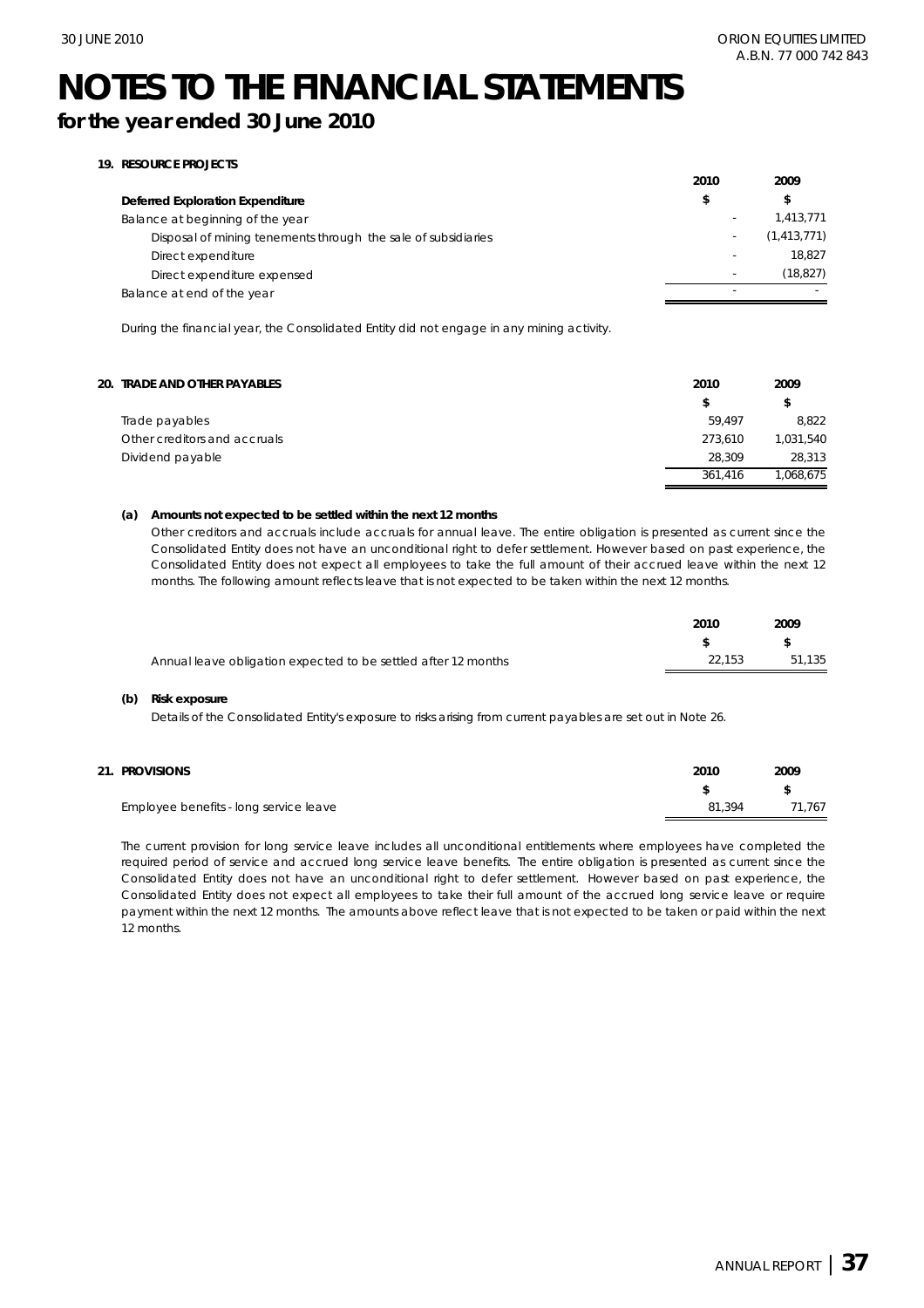### **for the year ended 30 June 2010**

| 22. TAX |                                                                                                             |                      |             |
|---------|-------------------------------------------------------------------------------------------------------------|----------------------|-------------|
|         |                                                                                                             | 2010                 | 2009        |
| (a)     | <b>Assets - Non Current</b>                                                                                 | \$                   | \$          |
|         | Deferred tax asset comprises:                                                                               |                      |             |
|         | Provisions & accruals                                                                                       | 97,078               | 124,291     |
|         | Revenue tax losses                                                                                          | 1,008,506            | 760,155     |
|         | Other                                                                                                       | 985,107              | 404,277     |
|         |                                                                                                             | 2,090,691            | 1,288,723   |
| (b)     | Liabilities - Non Current                                                                                   |                      |             |
|         | Deferred tax liability comprises:                                                                           |                      |             |
|         | Fair Value Gain Adjustments                                                                                 | 1,899,035            | 1,455,846   |
|         | Other                                                                                                       | 191,656              | 265,310     |
|         |                                                                                                             | 2,090,691            | 1,721,156   |
| (c)     | <b>Reconciliations</b>                                                                                      |                      |             |
| (i)     | <b>Gross movements</b>                                                                                      |                      |             |
|         | The overall movement in the deferred tax account is as follows:                                             |                      |             |
|         | Opening balance                                                                                             | (432, 433)           | (4,037,865) |
|         | (Charged)/credited to income statement                                                                      | 694,439              | 3,605,432   |
|         | (Charged)/credited to equity                                                                                | (262,006)            |             |
|         | Closing balance                                                                                             |                      | (432, 433)  |
|         |                                                                                                             |                      |             |
| (ii)    | Deferred tax asset:                                                                                         |                      |             |
|         | The movement in deferred tax asset for each temporary difference during the year is as                      |                      |             |
|         | follows:                                                                                                    |                      |             |
|         | Provisions & accruals                                                                                       |                      |             |
|         | Opening balance                                                                                             | 124,291              |             |
|         | Charged to income statement                                                                                 | (27, 213)            | 124,291     |
|         | Closing balance                                                                                             | 97,078               | 124,291     |
|         | Revenue tax losses                                                                                          |                      |             |
|         | Opening balance                                                                                             | 760,155              |             |
|         | Charged to income statement                                                                                 | 248,351              | 760,155     |
|         | Closing balance                                                                                             | 1,008,506            | 760,155     |
|         | Other                                                                                                       |                      |             |
|         | Opening balance                                                                                             | 404,277              |             |
|         | Charged to income statement                                                                                 | 580,830              | 404,277     |
|         | Closing balance                                                                                             | 985,107              | 404,277     |
|         | Total                                                                                                       | 2,090,691            | 1,288,723   |
|         |                                                                                                             |                      |             |
| (iii)   | Deferred tax liability:                                                                                     |                      |             |
|         | The overall movement in recognised deferred tax liabilities for each temporary difference is<br>as follows: |                      |             |
|         |                                                                                                             |                      |             |
|         | Fair Value Gain Adjustments                                                                                 |                      |             |
|         | Opening balance                                                                                             | 1,455,846            | 4,037,865   |
|         | Charged to income statement                                                                                 | 443,189<br>1,899,035 | (2,582,019) |
|         | Closing balance                                                                                             |                      | 1,455,846   |
|         | Other                                                                                                       |                      |             |
|         | Opening balance                                                                                             | 265,310              |             |
|         | Charged to income statement                                                                                 | (335,660)            | 265,310     |
|         | Charged to equity                                                                                           | 262,006<br>191,656   | 265,310     |
|         | Closing balance                                                                                             |                      |             |
|         | Total                                                                                                       | 2,090,691            | 1,721,156   |
|         |                                                                                                             |                      |             |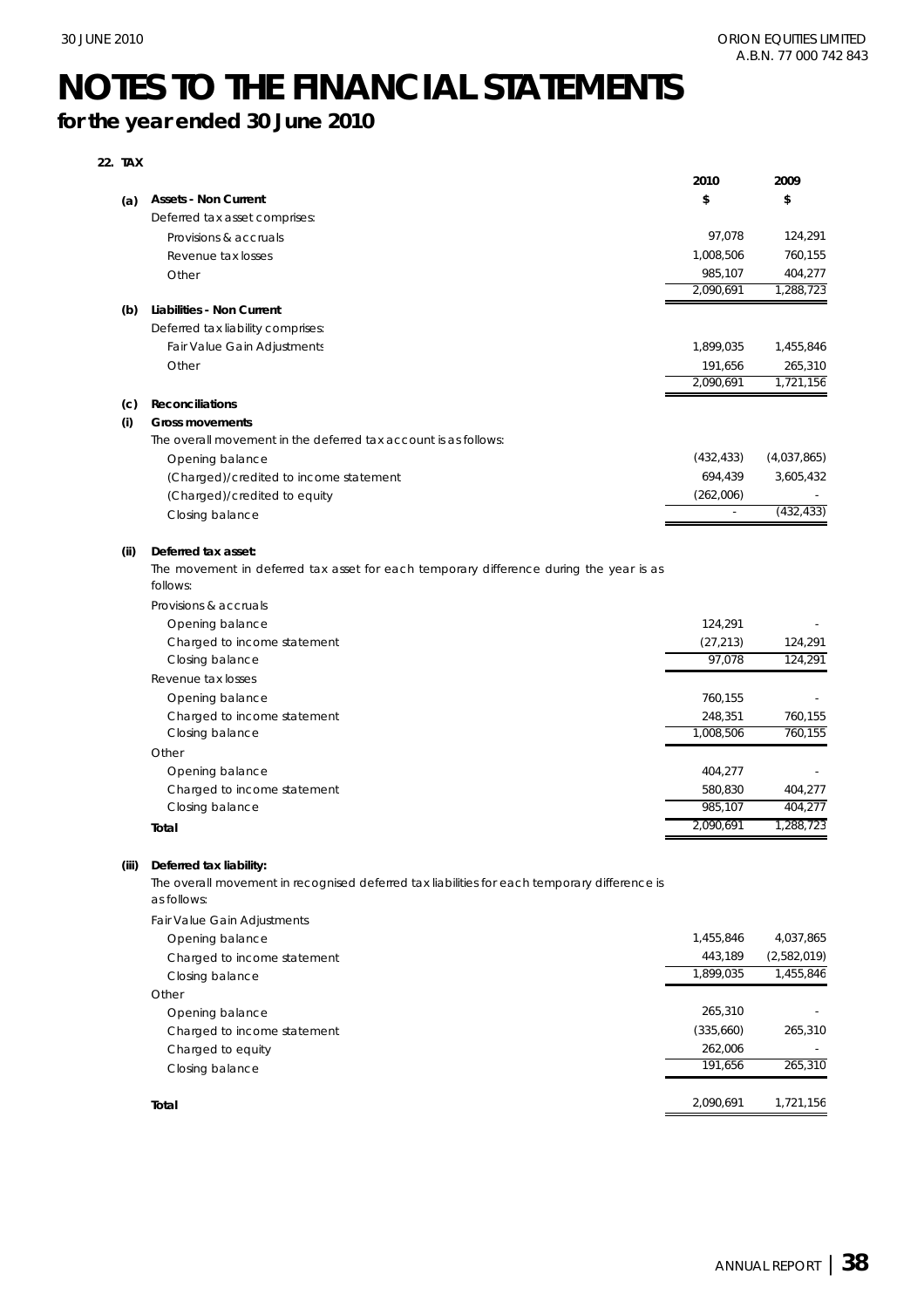### **for the year ended 30 June 2010**

| 23. ISSUED CAPITAL         | 2010       | 2009       | 2010       | 2009       |
|----------------------------|------------|------------|------------|------------|
|                            | shares     | shares     | \$         | \$         |
| Fully paid ordinary shares | 17,814,389 | 17,814,389 | 19,374,007 | 19,374,007 |
|                            |            | Date of    | Number of  |            |
| 30 June 2010               |            | issue      | shares     | \$         |
| At 1 July 2009             |            |            | 17,814,389 | 19,374,007 |
|                            |            |            |            |            |
| At 30 June 2010            |            |            | 17,814,389 | 19.374.007 |
| 30 June 2009               |            |            |            |            |
| At 1 July 2008             |            |            | 17,814,389 | 19,374,007 |
|                            |            |            |            |            |
| At 30 June 2009            |            |            | 17,814,389 | 19,374,007 |

Fully paid ordinary shares carry one vote per share and carry the right to dividends.

#### **(a) Capital risk management**

The Consolidated Entity's objectives when managing its capital are to safeguard their ability to continue as a going concern, so that it can continue to provide returns for shareholders and benefits for other stakeholders and to maintain a capital structure balancing the interests of all shareholders.

The Board will consider capital management initiatives as is appropriate and in the best interests of the Company and shareholders from time to time, including undertaking capital raisings, share buy backs, capital reductions and the payment of dividends.

The Consolidated Entity has no borrowings. The Consolidated Entity's non-cash investments can be realised to meet accounts payable arising in the normal course of business.

#### **24. ASSET REVALUATION RESERVES**

|                                       |             | 2010      | 2009    |
|---------------------------------------|-------------|-----------|---------|
| Revaluation relating to:              | <b>Note</b> | \$        | \$      |
| Property, plant and equipment         | 16          | 338,667   | 367,236 |
| Intangibles                           | 18          | 534,687   | 273.125 |
|                                       |             | 873.354   | 640.361 |
| Deferred tax liability movement       |             | (262,006) |         |
| Asset revaluation reserve             |             | 611.348   | 640,361 |
| Movement of asset revaluation reserve |             |           |         |
| Opening balance                       |             | 640.361   | 602.786 |
| Revaluation                           |             | 232,993   | 37.575  |
| Deferred tax liability movement       |             | (262,006) |         |
| Closing balance                       |             | 611.348   | 640.361 |

The Asset Revaluation Reserve is used to record increments and decrements on the revaluation of non-current assets. The Asset Revaluation Reserve relates to the revaluation of the Olive Grove Land from \$1,228,450 to \$1,199,881 and the Water Licence from \$523,125 to \$784,687, as assessed by an independent qualified valuer (a Certified Practising Valuer and Associate member of the Australian Property Institute).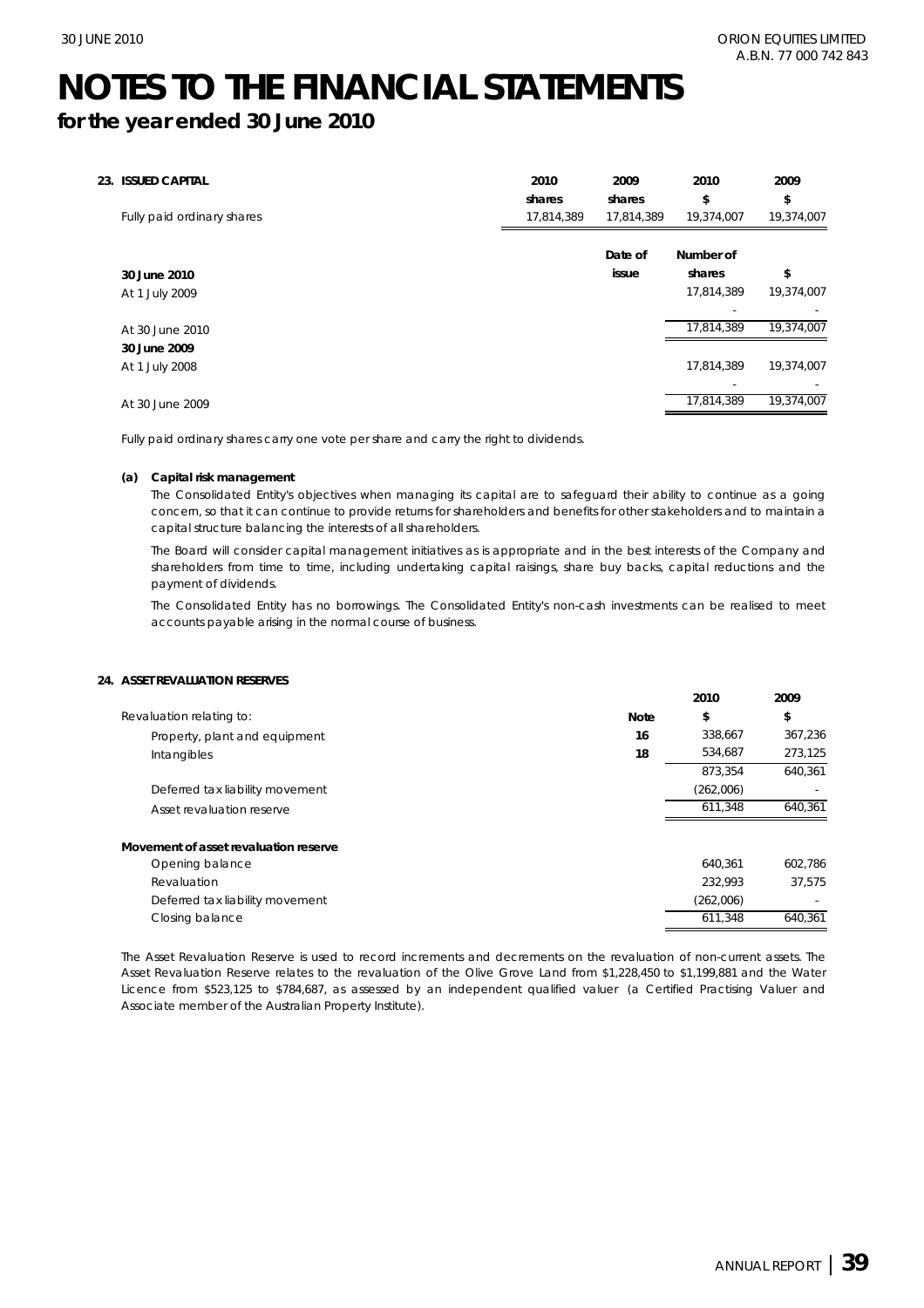### **NOTES TO THE FINANCIAL STATEMENTS**

### **for the year ended 30 June 2010**

#### **25. SEGMENT INFORMATION**

The Consolidated Entity has applied AASB 8 "Operating Segments" from 1 July 2009 as described in Note 1. The Board has considered the product and geographical perspective of the operating results and determined that the Consolidated Entity operates only in Australia with segments in Investments and Olive Grove this financial year. Unallocated items comprise mainly of corporate assets, office expenses and income tax assets and liabilities. The current operating segments are the same as that reported in the financial statements as at 30 June 2009 (save for the Resources sector).

| 2010                             | Investments<br>\$ | <b>Olive Grove</b><br>\$ | Resources<br>\$          | Unallocated<br>\$ | Total<br>\$  |
|----------------------------------|-------------------|--------------------------|--------------------------|-------------------|--------------|
| Total segment revenues           | 3,476,309         | 1,200,987                | ٠                        | 14,729            | 4,692,025    |
| <b>Adjusted EBITDA</b>           | 2,446,198         | 177,857                  | $\overline{\phantom{a}}$ | (808, 281)        | 1,815,774    |
| Total segment assets             | 17,358,441        | 3,719,283                |                          | ٠.                | 21,077,724   |
| <b>Total segment liabilities</b> | (116, 456)        | (147, 244)               | ٠                        |                   | (263, 700)   |
| 2009                             |                   |                          |                          |                   |              |
| Total segment revenues           | 496.417           | 311,530                  | 16,961,679               | 34,135            | 17,803,761   |
| <b>Adjusted EBITDA</b>           | (30, 309, 843)    | (269, 479)               | 16,942,852               | (1,054,901)       | (14,691,371) |
| Total segment assets             | 17.185.902        | 4,097,601                | ٠                        | ٠                 | 21,283,503   |
| Total segment liabilities        |                   | (830,032)                |                          |                   | (830, 032)   |

#### **(a) Other segment information**

#### **(i) Adjusted Earnings Before Interest, Taxes, Depreciation and Amortization (EBITDA)**

The adjusted EBITDA excludes impairment of assets.

|       |                                                              | 2010        | 2009           |
|-------|--------------------------------------------------------------|-------------|----------------|
|       |                                                              | \$          | \$             |
|       | <b>Adjusted EBITDA</b>                                       | 1,815,774   | (14,691,371)   |
|       | Interest revenue                                             | 14,729      | 23,060         |
|       | Revaluation of trees                                         | (327,580)   | (188, 500)     |
|       | Impairment of property held for development and resale       | (950,000)   | (1,200,000)    |
|       | Finance cost                                                 | (6, 576)    | (2,209)        |
|       | Realisation cost of share portfolio provision/(written back) | 1,073       | 28,844         |
|       | Fixed assets written off                                     | (2,160)     | (124)          |
|       | Depreciation                                                 | (126, 294)  | (156, 491)     |
|       | Profit/(Loss) before income tax                              | 418,966     | (16, 186, 791) |
| (ii)  | Segment assets                                               | 21,077,720  | 21,283,503     |
|       | Unallocated:                                                 |             |                |
|       | Cash and cash equivalents                                    | 397.531     | 242,157        |
|       | Trade and other receivables                                  | 50,559      | 36,715         |
|       | Other current assets                                         |             | 5,294          |
|       | Property, plant and equipment                                | 13,342      | 17,155         |
|       | Deferred tax asset                                           | 2,090,691   | 1,288,723      |
|       | Total assets as per the Statement of Financial Position      | 23,629,843  | 22,873,547     |
| (iii) | <b>Segment liabilities</b>                                   | (263, 700)  | (830, 032)     |
|       | Unallocated:                                                 |             |                |
|       | Trade and other payables                                     | (97, 716)   | (238, 643)     |
|       | Provisions                                                   | (81, 394)   | (71, 767)      |
|       | Deferred tax liability                                       | (2,090,691) | (1, 721, 156)  |
|       | Total liabilities as per the Statement of Financial Position | (2,533,501) | (2,861,598)    |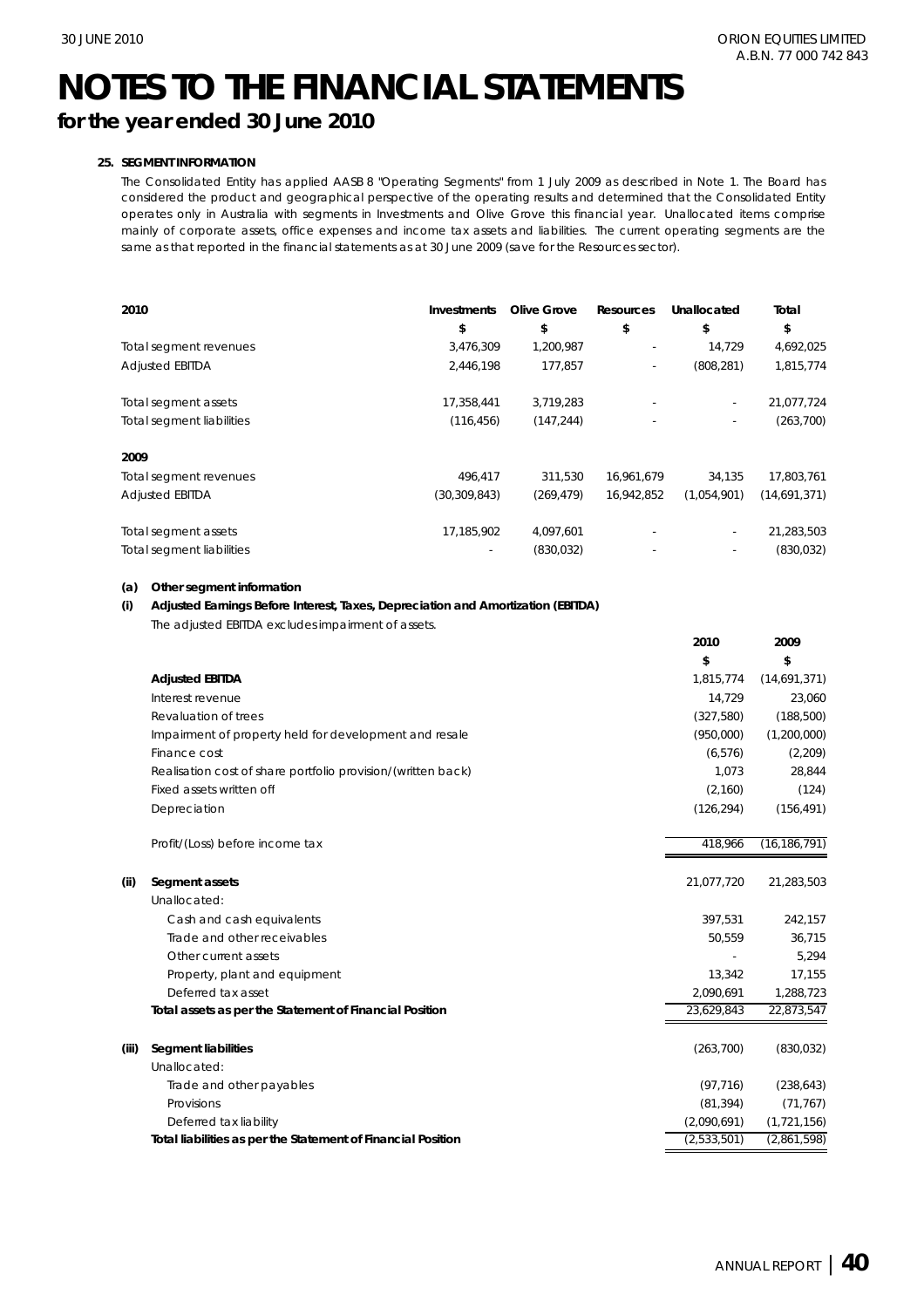#### **26. FINANCIAL RISK MANAGEMENT**

The Consolidated Entity's financial instruments comprise of deposits with banks, accounts receivable and payable and investments in listed securities. The principal activity of the Consolidated Entity is the management of these investments - "financial assets held at fair value" (refer to Note 11). The Consolidated Entity's investments are subject to price (which includes interest rate and market risk), credit and liquidity risks.

The Board of Directors is responsible for the overall internal control framework (which includes risk management) but no costeffective internal control system will preclude all errors and irregularities. The system is based, in part, on the appointment of suitably qualified management personnel. The effectiveness of the system is continually reviewed by management and at least annually by the Board.

The financial receivables and payables of the Consolidated Entity in the table below are due or payable within 30 days. The financial investments are held for trading and are realised at the discretion of the Board of Directors.

| 2010       | 2009        |
|------------|-------------|
| \$         | \$          |
|            |             |
| 397.531    | 242,157     |
| 99.364     | 34,201      |
| 8.519.072  | 7,883,921   |
| 9.015.967  | 8,160,279   |
|            |             |
| (361, 416) | (1,068,675) |
| (361.416)  | (1,068,675) |
| 8.654.551  | 7.091.604   |
|            |             |

#### **(a) Market Risk**

#### **(i) Price risk**

The Consolidated Entity is exposed to equity securities price risk. This arises from investments held by the Consolidated Entity and classified in the balance sheet at fair value through profit or loss. The Consolidated Entity are not exposed to commodity price risk, save where this has an indirect impact via market risk and equity securities price risk.

The value of a financial instrument will fluctuate as a result of changes in market prices, whether those changes are caused by factors specific to the individual instrument or its issuer or factors affecting all instruments in the market. By its nature as an investment Company, the Consolidated Entity will be subject to market risk as it invests its capital in securities that are not risk free - the market price of these securities can and will fluctuate. The Consolidated Entity does not manage this risk through entering into derivative contracts, futures, options or swaps.

Equity price risk is minimised through ensuring that investment activities are undertaken in accordance with Board established mandate limits and investment strategies.

The Consolidated Entity has performed a sensitivity analysis on its exposure to market price risk at balance date. The analysis demonstrates the effect on the current year results and equity which could result from a change in these risks. As a material portion of the listed investments comprise of Strike Resources Limited (ASX code: SRK) and Alara Resources Limited (ASX code: AUQ) shares, the SRK and AUQ share prices were utilised as the benchmark for the listed share investments. The unlisted options in SRK is sensitive to the underlying SRK share price.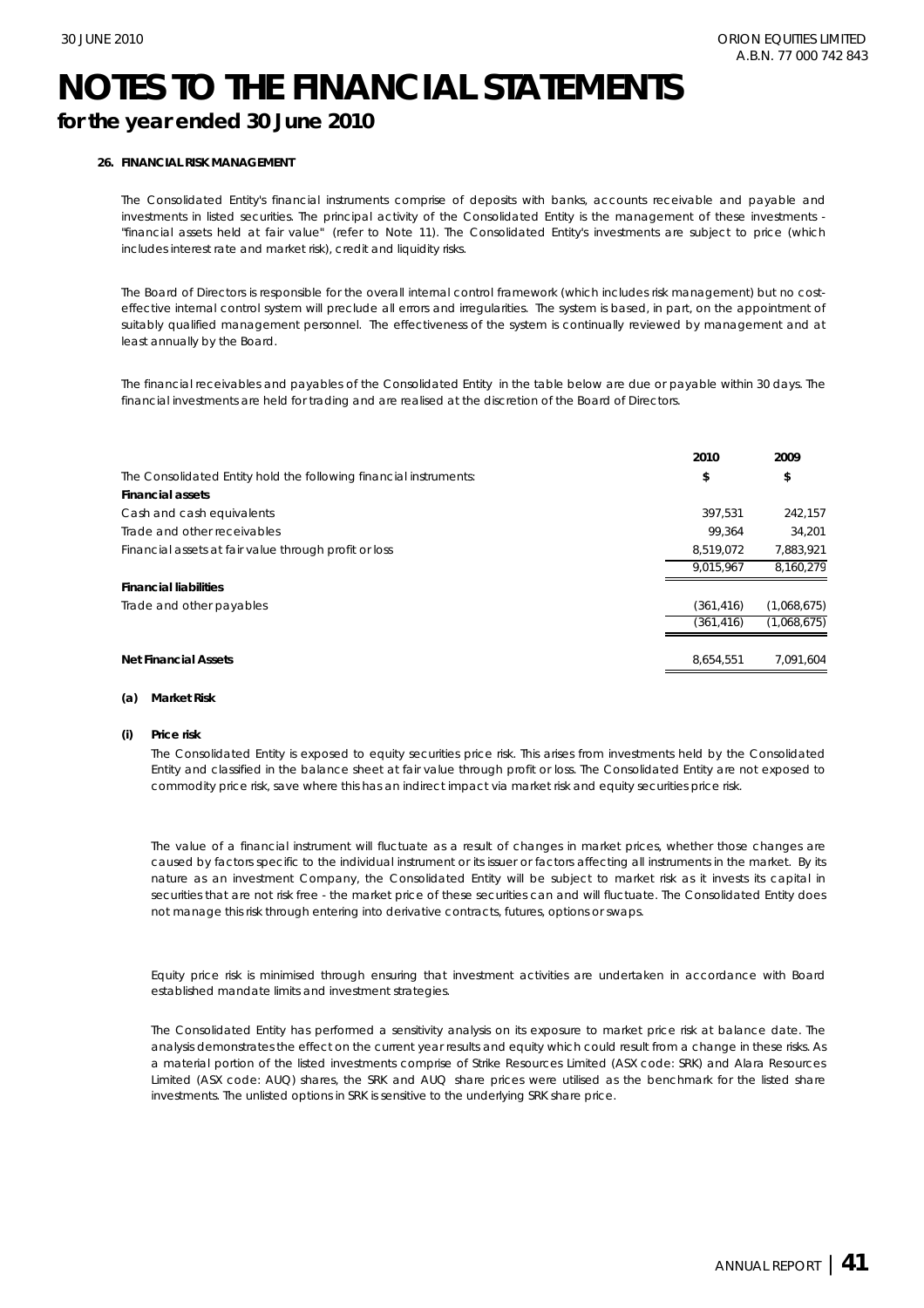### **for the year ended 30 June 2010**

**26. FINANCIAL RISK MANAGEMENT (continued)**

| Equity Price risk - listed investments   | 2010          | 2009        |
|------------------------------------------|---------------|-------------|
| Change in profit                         | \$            | \$          |
| Increase by 15%                          | 1,111,102     | 1,018,733   |
| Decrease by 15%                          | (1, 111, 102) | (1,018,733) |
| Change in equity                         |               |             |
| Increase by 15%                          | 1,111,102     | 1,018,733   |
| Decrease by 15%                          | (1, 111, 102) | (1,018,733) |
| Equity Price risk - unlisted investments |               |             |
| Change in profit                         |               |             |
| Increase by 15%                          | 375,442       | 193,762     |
| Decrease by 15%                          | (375, 442)    | (193, 762)  |
| Change in equity                         |               |             |
| Increase by 15%                          | 375.442       | 193,762     |
| Decrease by 15%                          | (375, 442)    | (193, 762)  |

#### **(ii) Interest rate risk**

Interest rate risk is the risk that the value of a financial instrument will fluctuate due to changes in market interest rates. The Consolidated Entity's exposure to market risk for changes in interest rates relate primarily to investments held in interest bearing instruments. The average interest rate for the year for the table below is 4.61% (2009: 3.9%).

|              | 2010 | 2009            |
|--------------|------|-----------------|
|              |      | - \$            |
| Cash at bank |      | 397,531 242,157 |

The Consolidated Entity has no borrowings and no material exposure to interest rate risk.

#### **(iii) Foreign exchange risk**

The Consolidated Entity is not exposed to foreign exchange risk as at Balance Date. The Consolidated Entity's current policy is not to hedge any overseas currency exposure.

The Consolidated Entity has no foreign exchange funds or investments and no asset or liability exposure to foreign exchange risk. There is no revenue or expense exposure in terms of the possible impact on profit or loss or total equity.

#### **(b) Credit risk**

Credit risk refers to the risk that a counterparty under a financial instrument will default (in whole or in part) on its contractual obligations resulting in financial loss to the Consolidated Entity and the Company. Credit risk arises from cash and cash equivalents and deposits with banks and financial institutions, including outstanding receivables and committed transactions. Concentrations of credit risk are minimised primarily by undertaking appropriate due diligence on potential investments, carrying out all market transactions through approved brokers, settling non-market transactions with the involvement of suitably qualified legal and accounting personnel (both internal and external), and obtaining sufficient collateral or other security (where appropriate) as a means of mitigating the risk of financial loss from defaults. The Consolidated Entity's business activities do not necessitate the requirement for collateral as a means of mitigating the risk of financial loss from defaults.

The credit quality of the financial assets are neither past due nor impaired and can be assessed by reference to external credit ratings (if available with Standard & Poor's) or to historical information about counterparty default rates. The maximum exposure to credit risk at reporting date is the carrying amount of the financial assets as summarised below: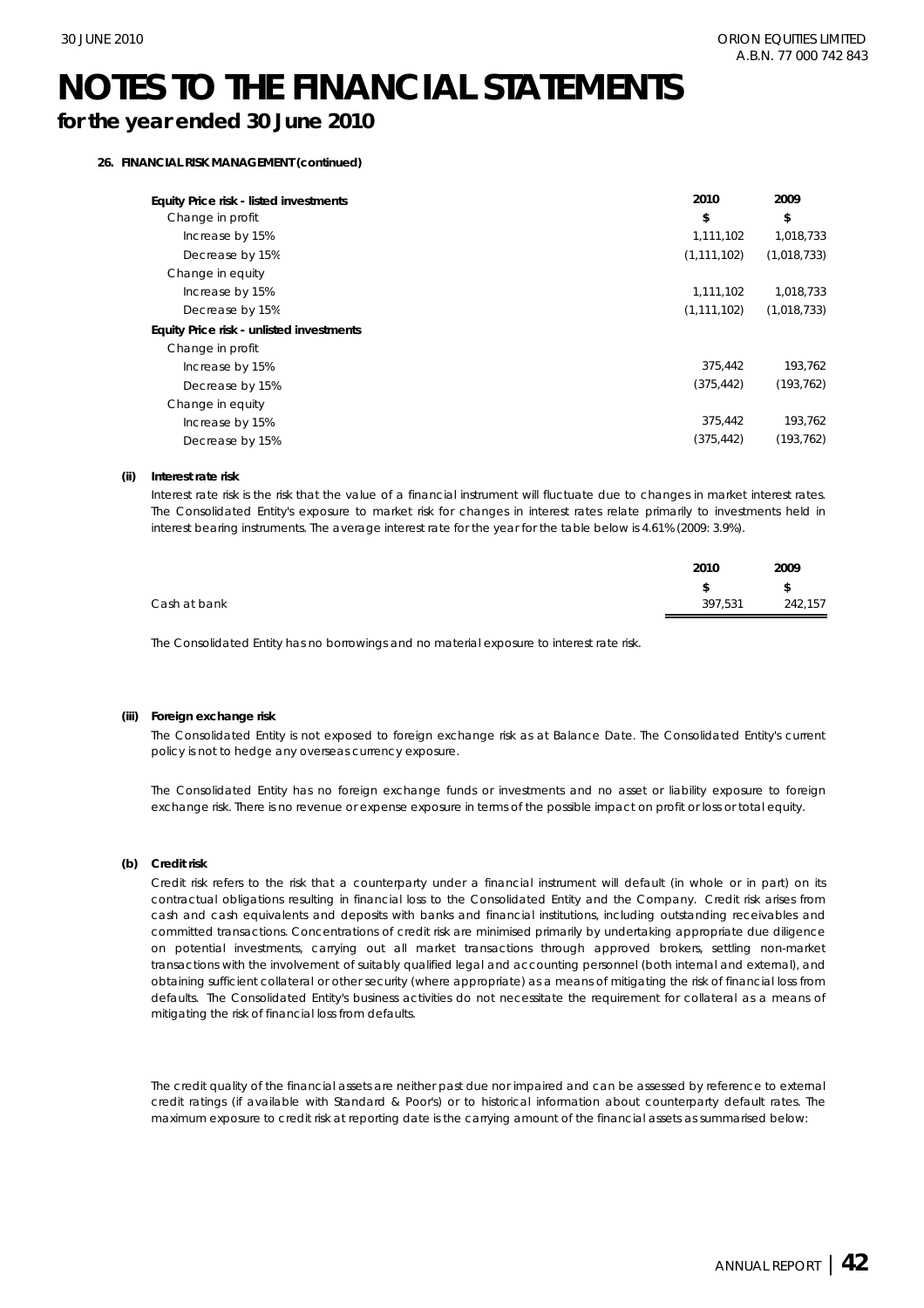### **for the year ended 30 June 2010**

#### **26. FINANCIAL RISK MANAGEMENT (continued)**

**(b) Credit risk (continued)**

|                                                  | 2010    | 2009    |
|--------------------------------------------------|---------|---------|
| Cash and cash equivalents                        | \$      |         |
| AΑ                                               | 394.709 | 240.529 |
| BBB+                                             | 2.822   | 1.628   |
|                                                  | 397.531 | 242.157 |
| Trade and other receivables (due within 30 days) |         |         |
| No external credit rating available              | 99.364  | 34.201  |

The Consolidated Entity measures credit risk on a fair value basis. The carrying amount of financial assets recorded in the financial statements, net of any provision for losses, represents the Consolidated Entity's maximum exposure to credit risk.

#### **(c) Liquidity risk**

Liquidity risk is the risk that the Consolidated Entity will encounter difficulty in meeting obligations associated with financial liabilities. The Consolidated Entity has no borrowings. The Consolidated Entity's non-cash investments can be realised to meet trade and other payables arising in the normal course of business. The financial liabilities disclosed in the above table have a maturity obligation of not more than 30 days.

#### **(d) Fair value measurements**

The fair value of financial assets and financial liabilities must be estimated for recognition and measurement or for disclosure purposes.

As at 1 July 2009, the Consolidated Entity has adopted the amendment to *AASB 7 Financial Instruments: Disclosures* which requires disclosure of fair value measurements by level of the following fair value measurement hierarchy :

- (i) Level 1: quoted prices (unadjusted) in active markets for identical assets or liabilities
- (ii) Level 2: inputs other than quoted prices included within level 1 that are observable for the asset or liability, either directly (as prices) or indirectly (derived from prices), and
- (iii) Level 3: inputs for the asset or liability that are not based on observable market data (unobservable inputs)

The following table presents the Consolidated Entity's assets and liabilities measured and recognised at fair value at 30 June 2010. Comparative information has not been provided as permitted by the transitional provisions of the AASB 7 *Financial Instruments: Disclosures* .

|                                                            | Level 1   | Level 2 | Level 3 | Total     |
|------------------------------------------------------------|-----------|---------|---------|-----------|
| 2010                                                       |           |         |         |           |
| Financial assets held at fair value through profit or loss |           |         |         |           |
| - Listed investments at fair value                         | 7.558.576 |         | $\sim$  | 7.558.576 |
| - Unlisted options in listed corporations at cost          |           | 960.496 |         | 960.496   |

The fair value of financial instruments that are not traded in an active market, that is, the unlisted Strike Resources Limited options is determined from a Black Scholes option pricing model. This financial instrument is included in level 2.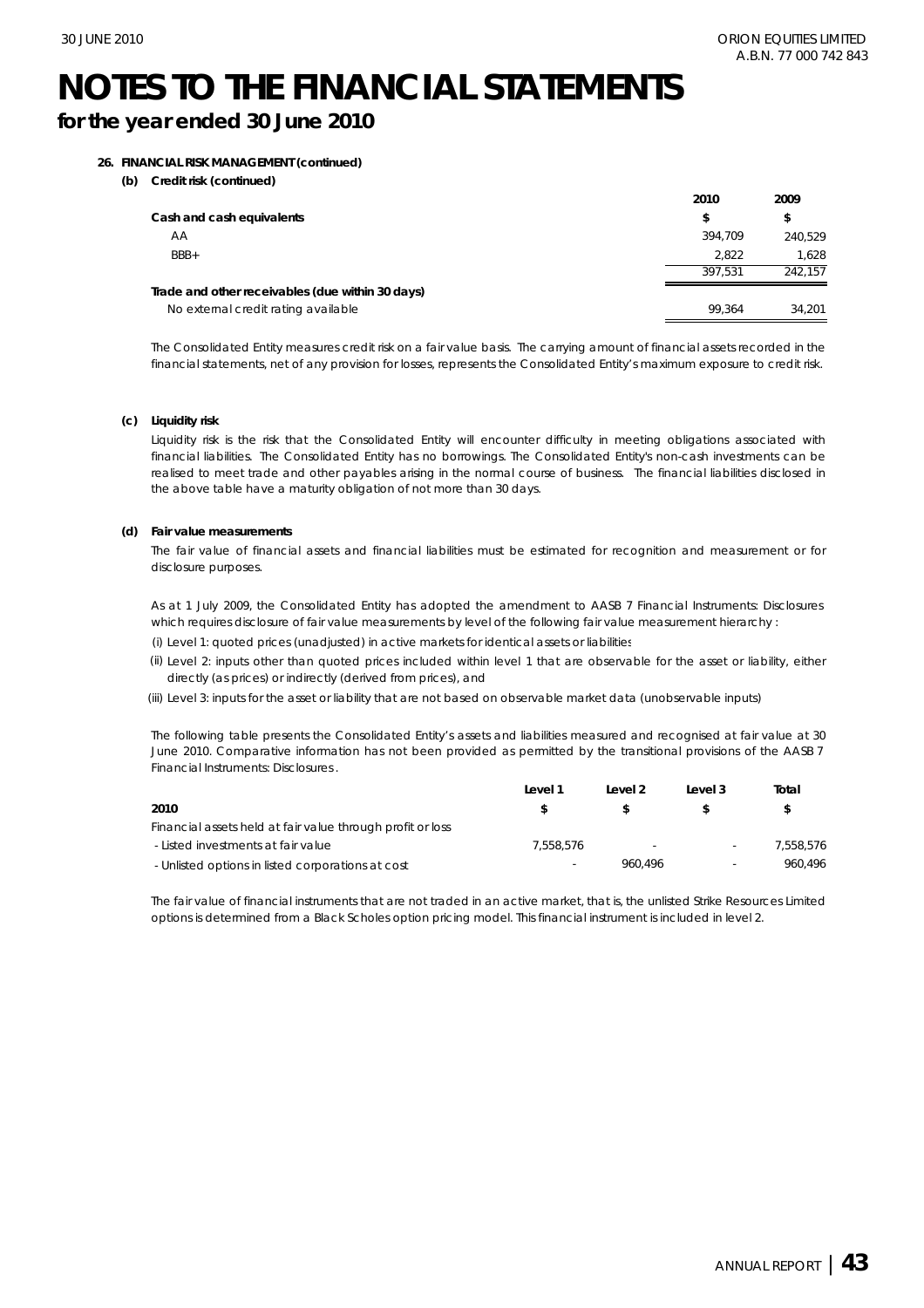| 27. COMMITMENTS               | Consolidated |         |
|-------------------------------|--------------|---------|
|                               | 2010         | 2009    |
|                               | \$           |         |
| Not longer than one year      | 82,633       | 91,772  |
| Between 12 months and 5 years | 170.384      | 219,001 |
|                               | 253.017      | 310,773 |

The non-cancellable operating lease commitment is the Consolidated Entity's share of the office premises at Level 14, The Forrest Centre, 221 St Georges Terrace, Perth, Western Australia, and includes all outgoings (exclusive of GST). The lease is for a 7 year term expiring 30 June 2013 and contains a rent review increase each year alternating between 5% and the greater of market rate or CPI + 1%.

#### **28. CONTINGENT ASSETS AND LIABILITIES**

#### **(a) Directors' Deeds**

The Company has entered into deeds of indemnity with each of its Directors indemnifying them against liability incurred in discharging their duties as directors/officers of the Company. At the end of the financial period, no claims have been made under any such indemnities and accordingly, it is not possible to quantify the potential financial obligation of the Consolidated Entity under these indemnities.

#### **(b) Royalty on Tenements**

The Consolidated Entity is entitled to receive a royalty of 2% of gross revenues (exclusive of GST) from any commercial exploitation of any minerals from various Australian tenements - EL 47/1328 and PL 47/1170 (the Paulsens East Project tenements currently held by Strike Resources Limited), EL 24879, 24928 and 24929 and ELA 24927 (the Bigryli South Project tenements in the Northern Territory, currently held by Alara Resources Limited (Alara)), EL 09/1253 (a Mt James Project tenement in Western Australia, currently held by Alara) and EL 46/629 and a right to earn and acquire a 85% interest in ELA 46/585 (excluding all manganese mineral rights) (the Canning Well Project tenements in Western Australia, currently held by Alara).

#### **29. EVENTS AFTER BALANCE DATE**

No matter or circumstance has arisen since the end of the financial period that significantly affected, or may significantly affect, the operations of the Consolidated Entity, the results of those operations, or the state of affairs of the Consolidated Entity in future financial periods.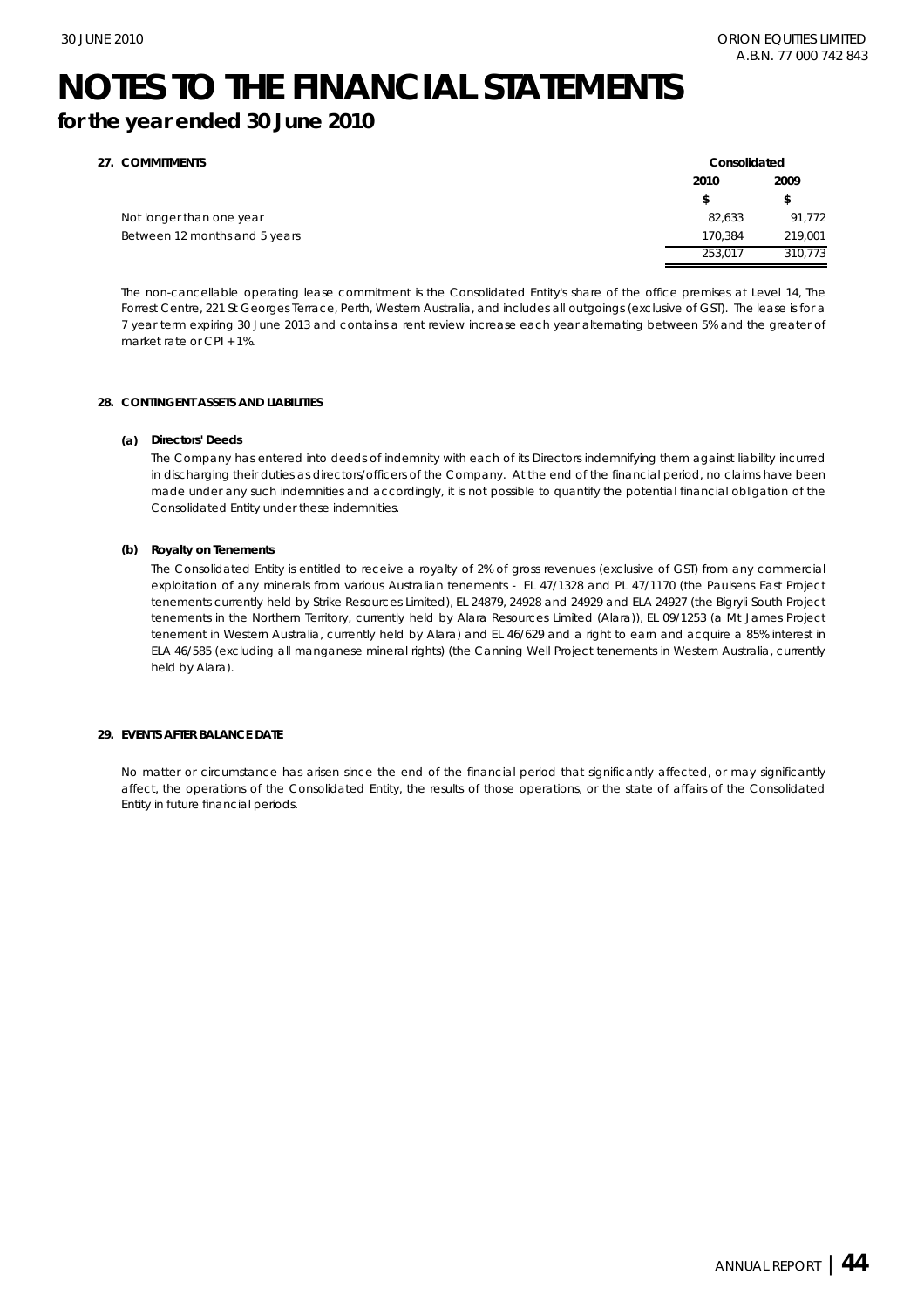## **DIRECTORS' DECLARATION**

The Directors of the Company declare that:

- 1. The financial statements, comprising the Income Statement, Balance Sheet, Statement of Changes in Equity and Cash Flow Statement and accompanying notes as set out on pages 15 to 44, are in accordance with the *Corporations Act 2001* and:
	- (a) comply with Accounting Standards and the Corporations Regulations 2001; and
	- (b) give a true and fair view of the Company's and Consolidated Entity's financial position as at 30 June 2010 and of their performance for the year ended on that date;
- 2. In the Directors' opinion there are reasonable grounds to believe that the Company will be able to pay its debts as and when they become due and payable;
- 3. The remuneration disclosures set out in the Directors' Report on pages 10 to 11 (as the audited Remuneration Report) comply with section 300A of the *Corporations Act 2001*;
- 4. The Directors have been given the declarations by the Executive Chairman (the person who performs the chief executive function) and the Company Secretary (the person who performs the chief financial officer function) as required by section 295A of the *Corporations Act 2001*; and
- 5. The Company has included in the notes to the Financial Statements an explicit and unreserved statement of compliance with the International Financial Reporting Standards.

This declaration is made in accordance with a resolution of the Directors made pursuant to section 295(5) of the *Corporations Act 2001*.

**Chairman** Director

**31 August 2010**

Farooq Khan **William Johnson**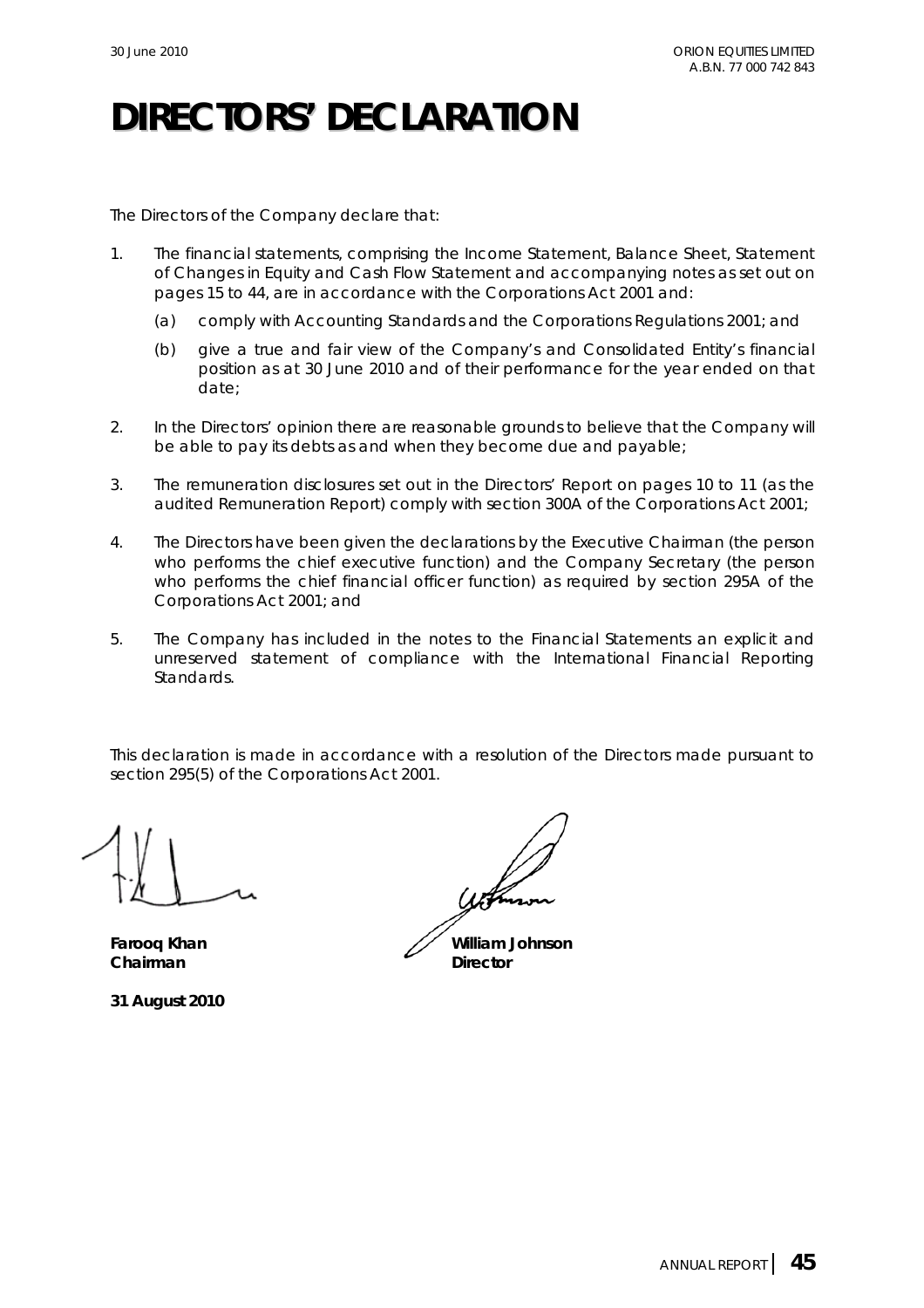

Tel: +8 6382 4600 38 Station Street Subiaco, WA 6008 **www.bdo.com.au** PO Box 700 West Perth WA 6872 Australia

#### **INDEPENDENT AUDITOR'S REPORT TO THE MEMBERS OF ORION EQUITIES LIMITED**

#### **Report on the Financial Report**

We have audited the accompanying financial report of Orion Equities Limited, which comprises the statement of financial position as at 30 June 2010, and the statement of comprehensive income, statement of changes in equity and statement of cash flows for the year ended on that date, a summary of significant accounting policies, other explanatory notes and the directors' declaration of the consolidated entity comprising the company and the entities it controlled at the year's end or from time to time during the financial year.

#### **Directors' Responsibility for the Financial Report**

The directors of the company are responsible for the preparation and fair presentation of the financial report in accordance with Australian Accounting Standards (including the Australian Accounting Interpretations) and the *Corporations Act 2001*. This responsibility includes establishing and maintaining internal controls relevant to the preparation and fair presentation of the financial report that is free from material misstatement, whether due to fraud or error; selecting and applying appropriate accounting policies; and making accounting estimates that are reasonable in the circumstances. In Note 1, the directors also state, in accordance with Accounting Standard AASB 101 *Presentation of Financial Statements,* that the financial statements comply with *International Financial Reporting Standards*.

#### **Auditor's Responsibility**

Our responsibility is to express an opinion on the financial report based on our audit. We conducted our audit in accordance with Australian Auditing Standards. These Auditing Standards require that we comply with relevant ethical requirements relating to audit engagements and plan and perform the audit to obtain reasonable assurance whether the financial report is free from material misstatement.

An audit involves performing procedures to obtain audit evidence about the amounts and disclosures in the financial report. The procedures selected depend on the auditor's judgement, including the assessment of the risks of material misstatement of the financial report, whether due to fraud or error. In making those risk assessments, the auditor considers internal control relevant to the entity's preparation and fair presentation of the financial report in order to design audit procedures that are appropriate in the circumstances, but not for the purpose of expressing an opinion on the effectiveness of the entity's internal control. An audit also includes evaluating the appropriateness of accounting policies used and the reasonableness of accounting estimates made by the directors, as well as evaluating the overall presentation of the financial report.

We believe that the audit evidence we have obtained is sufficient and appropriate to provide a basis for our audit opinions.

#### **Independence**

In conducting our audit, we have complied with the independence requirements of the *Corporations Act 2001*. We confirm that the independence declaration required by the *Corporations Act 2001* would be in the same terms if it had been given to the directors at the time that this auditor's report was made.

BDO Audit (WA) Pty Ltd ABN 79 112 284 787 is a member of a national association of independent entities which are all members of BDO (Australia) Ltd ABN 77 050 110 275, an Australian company limited by guarantee. BDO Audit (WA) Pty Ltd and BDO (Australia) Ltd are members of BDO International Ltd, a UK company limited<br>by guarantee, and form part of the international BDO network of Legislation (other than for the acts or omissions of financial services licensees) in each State or Territory other than Tasmania.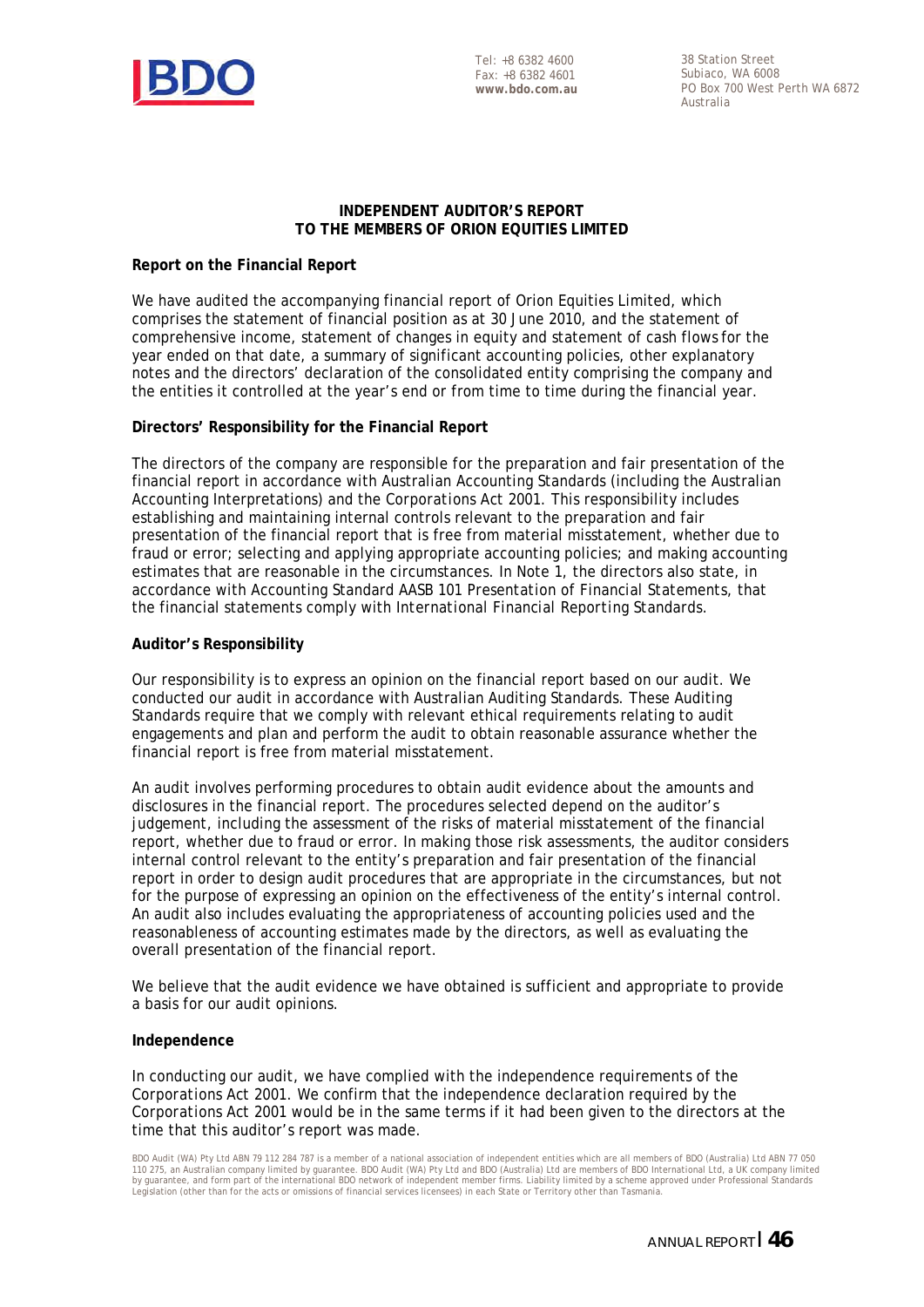

#### **Auditor's Opinion**

In our opinion:

- the financial report of Orion Equities Limited is in accordance with the Corporations Act 2001,including,
- (i) giving a true and fair view of the consolidated entity's financial position as at 30 June 2010 and of its performance for the year ended on that date; and
- (ii) complying with Australian Accounting Standards (including the Australian Accounting Interpretations) and the Corporations Regulations 2001; and
- (a) the financial report also complies with *International Financial Reporting Standards* as disclosed in Note 1.

#### **Report on the Remuneration Report**

We have audited the Remuneration Report included in pages 10 to 11 of the directors' report for the year ended 30 June 2010. The directors of the company are responsible for the preparation and presentation of the Remuneration Report in accordance with section 300A of the *Corporations Act 2001.* Our responsibility is to express an opinion on the Remuneration Report, based on our audit conducted in accordance with Australian Auditing Standards.

#### **Auditor's Opinion**

In our opinion, the Remuneration Report of Orion Equities Limited for the year ended 30 June 2010, complies with section 300A of the *Corporations Act 2001.* 

#### **BDO Audit (WA) Pty Ltd**

 $B\rho\sigma$ RMG

**Brad McVeigh** Director

Perth, Western Australia Dated this 31<sup>st</sup> day of August 2010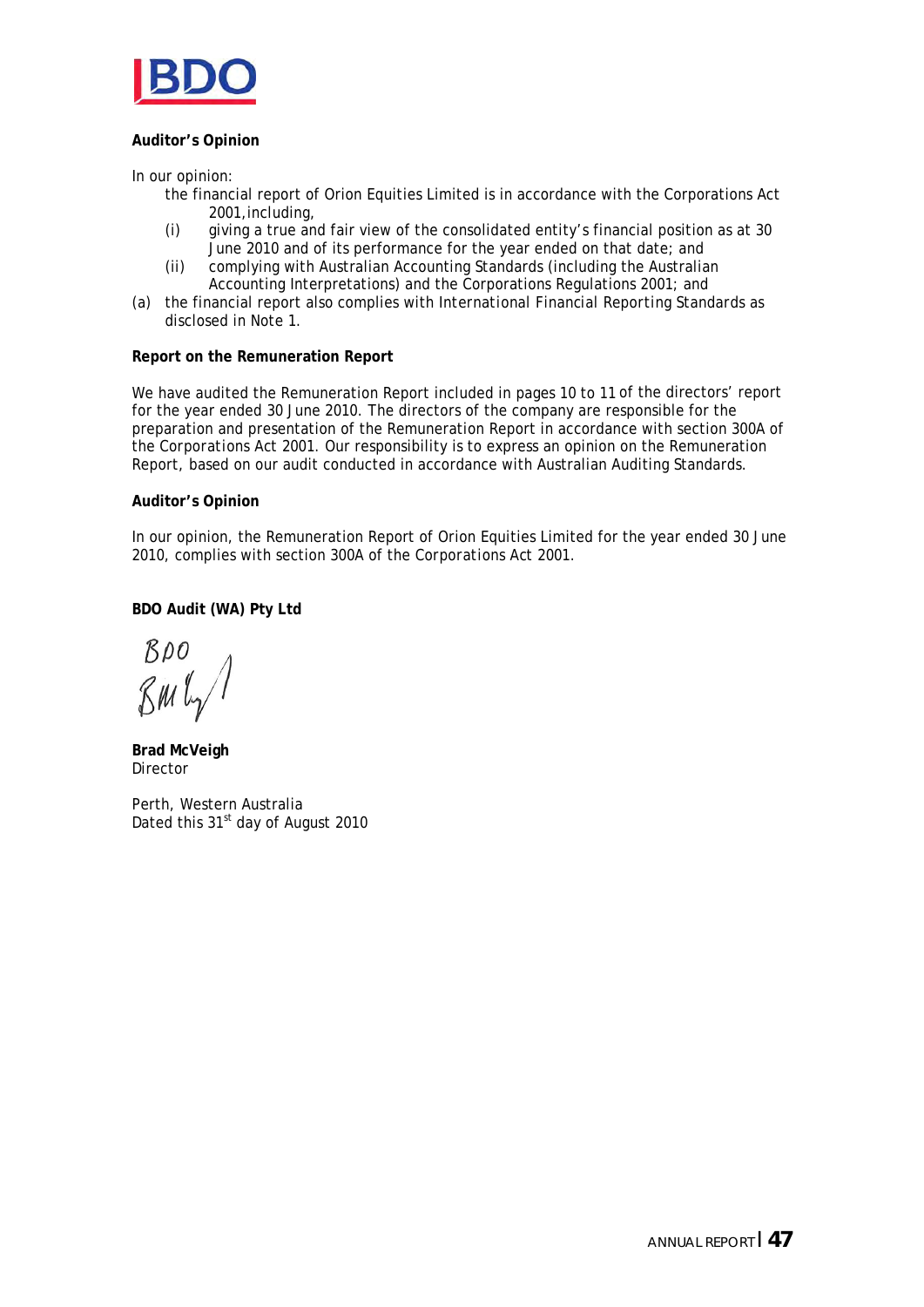### **Compliance with Corporate Governance Council's Principles**

The extent to which the Company has followed the ASX Corporate Governance Council's Corporate Governance Principles and Recommendations (2nd Edition, August 2007) is as follows:

| Principle                                                                                                                                                                                                                                                                             | Compliance                                                                                                          | <b>CGS References /</b><br><b>Comments</b> |
|---------------------------------------------------------------------------------------------------------------------------------------------------------------------------------------------------------------------------------------------------------------------------------------|---------------------------------------------------------------------------------------------------------------------|--------------------------------------------|
| Principle 1: Lay solid foundations for management and oversight                                                                                                                                                                                                                       |                                                                                                                     |                                            |
| Companies should establish and disclose the respective roles and responsibilities of<br>board and management                                                                                                                                                                          |                                                                                                                     |                                            |
| 1.1 Companies should establish the functions reserved to the board and those<br>delegated to senior executives and disclose those functions.                                                                                                                                          | Yes                                                                                                                 | 2, 3.3, 4.1, 4.2, 4.3                      |
| 1.2 Companies should disclose the process for evaluating the performance of<br>senior executives.                                                                                                                                                                                     | Yes                                                                                                                 | 3.11                                       |
| 1.3 Companies should provide the information indicated in the Guide to Reporting<br>on Principle 1.                                                                                                                                                                                   | Yes                                                                                                                 | Annual Report<br>Website                   |
| The following material should be included in the corporate governance section of<br>the annual report:                                                                                                                                                                                |                                                                                                                     | CGS                                        |
| an explanation of any departure from Recommendations 1.1, 1.2 or 1.3; and                                                                                                                                                                                                             |                                                                                                                     |                                            |
| whether a performance evaluation for senior executives has taken place in<br>the reporting period and whether it was in accordance with the process<br>disclosed.                                                                                                                     |                                                                                                                     |                                            |
| A statement of matters reserved for the board or the board charter or the<br>statement of areas of delegated authority to senior executives should be made<br>publicly available, ideally by posting it to the company's website in a clearly<br>marked corporate governance section. |                                                                                                                     |                                            |
| Principle 2: Structure the board to add value                                                                                                                                                                                                                                         |                                                                                                                     |                                            |
| Companies should have a board of an effective composition, size and<br>commitment to adequately discharge its responsibilities and duties                                                                                                                                             |                                                                                                                     |                                            |
| 2.1 A majority of the board should be independent directors.                                                                                                                                                                                                                          | No                                                                                                                  | 3.5                                        |
| 2.2 The chair should be an independent director.                                                                                                                                                                                                                                      | No                                                                                                                  | 3.2, 3.5                                   |
| 2.3 The roles of chair and chief executive officer should not be exercised by the                                                                                                                                                                                                     | Not applicable                                                                                                      | 3.2                                        |
| same individual.                                                                                                                                                                                                                                                                      | The Company has an Executive<br>Chairman but does not have a Chief<br><b>Executive Officer or Managing Director</b> |                                            |
| 2.4 The board should establish a nomination committee.                                                                                                                                                                                                                                | No                                                                                                                  | 4.2                                        |
| 2.5 Companies should disclose the process for evaluating the performance of the<br>board, its committees and individual directors.                                                                                                                                                    | Yes                                                                                                                 | 3.11                                       |
| 2.6 Companies should provide the information indicated in the Guide to Reporting                                                                                                                                                                                                      | Yes                                                                                                                 | Annual Report                              |
| on Principle 2.                                                                                                                                                                                                                                                                       | (as applicable)                                                                                                     | Website                                    |
| The following material should be included in the corporate governance statement<br>in the annual report:                                                                                                                                                                              |                                                                                                                     | CGS                                        |
| the skills, experience and expertise relevant to the position of director held by<br>$\bullet$<br>each director in office at the date of the annual report;                                                                                                                           |                                                                                                                     |                                            |
| the names of the directors considered by the board to constitute<br>$\bullet$<br>independent directors and the company's materiality thresholds;                                                                                                                                      |                                                                                                                     |                                            |
| the existence of any of the relationships listed in Box 2.1 and an explanation<br>$\bullet$<br>of why the board considers a director to be independent, notwithstanding<br>the existence of these relationships;                                                                      |                                                                                                                     |                                            |
| a statement as to whether there is a procedure agreed by the board for<br>$\bullet$<br>directors to take independent professional advice at the expense of the<br>company;                                                                                                            |                                                                                                                     |                                            |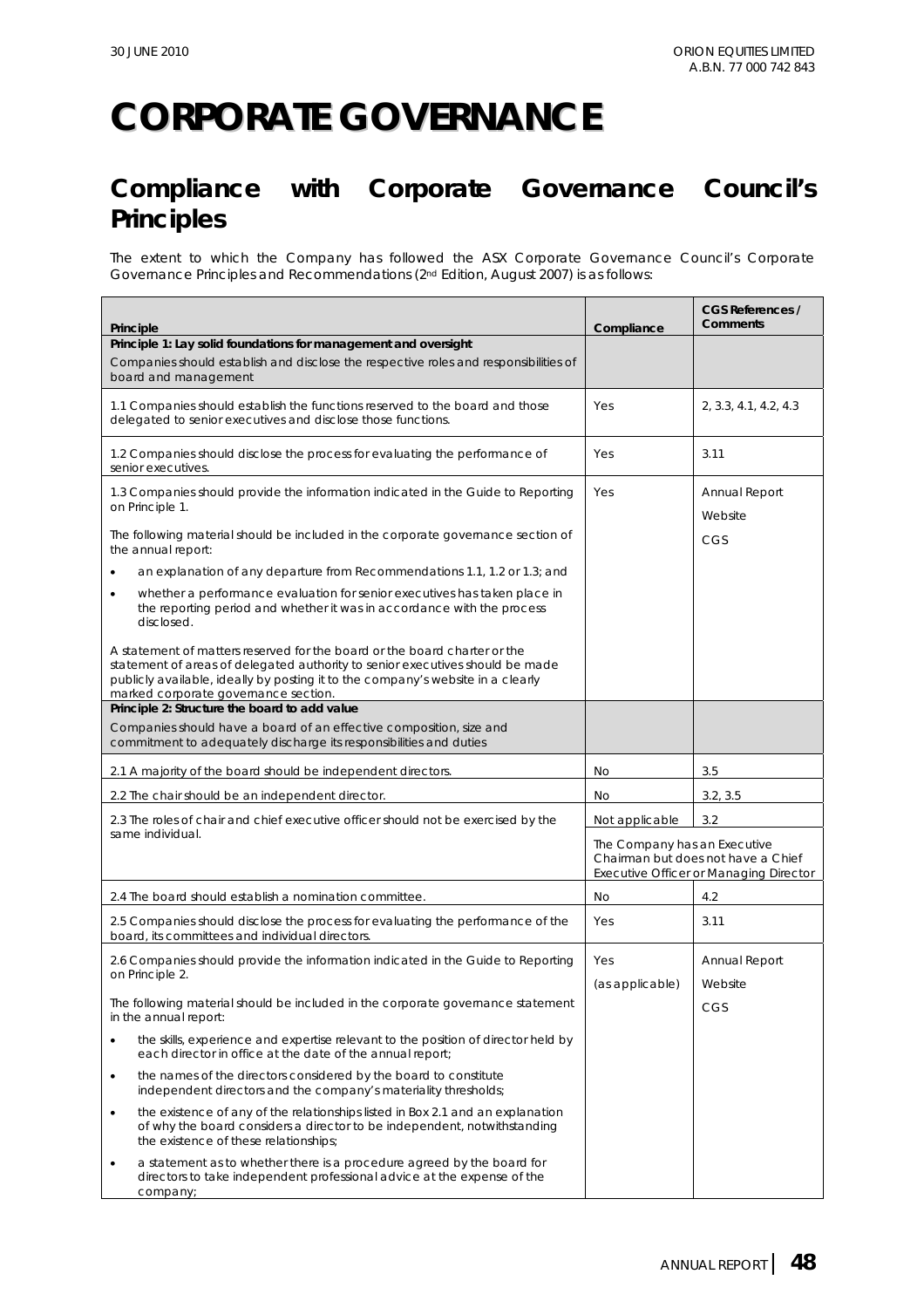| Principle                                     |                                                                                                                                                                                                                    | Compliance      | <b>CGS References /</b><br><b>Comments</b>                             |
|-----------------------------------------------|--------------------------------------------------------------------------------------------------------------------------------------------------------------------------------------------------------------------|-----------------|------------------------------------------------------------------------|
| report;                                       | the period of office held by each director in office at the date of the annual                                                                                                                                     |                 |                                                                        |
| $\bullet$<br>carried out:                     | the names of members of the nomination committee and their attendance<br>at meetings of the committee, or where a company does not have a<br>nomination committee, how the functions of a nomination committee are |                 |                                                                        |
| ٠                                             | whether a performance evaluation for the board, its committees and<br>directors has taken place in the reporting period and whether it was in<br>accordance with the process disclosed; and                        |                 |                                                                        |
| $\bullet$<br>2.5 or 2.6.                      | an explanation of any departures from Recommendations 2.1, 2.2, 2.3, 2.4,                                                                                                                                          |                 |                                                                        |
|                                               | The following material should be made publicly available, ideally by posting it to<br>the company's website in a clearly-marked corporate governance section:                                                      |                 |                                                                        |
| $\bullet$                                     | a description of the procedure for the selection and appointment of new<br>directors and the re-election of incumbent directors;                                                                                   |                 |                                                                        |
| ٠                                             | the charter of the nomination committee or a summary of the role, rights,<br>responsibilities and membership requirements for that committee; and                                                                  |                 |                                                                        |
|                                               | the board's policy for the nomination and appointment of directors.                                                                                                                                                |                 |                                                                        |
|                                               | Principle 3: Promote ethical and responsible decision making<br>Companies should actively promote ethical and responsible decision-making                                                                          |                 |                                                                        |
|                                               |                                                                                                                                                                                                                    |                 |                                                                        |
| summary of the code as to:                    | 3.1 Companies should establish a code of conduct and disclose the code or a                                                                                                                                        | No              | 6                                                                      |
|                                               | 3.1.1 the practices necessary to maintain confidence in the company's integrity;                                                                                                                                   |                 |                                                                        |
|                                               | 3.1.2 the practices necessary to take into account their legal obligations and the<br>reasonable expectations of their stakeholders; and                                                                           |                 | The principal matters covered by a<br>code of conduct are addressed by |
| investigating reports of unethical practices. | 3.1.3 the responsibility and accountability of individuals for reporting and                                                                                                                                       | other policies  |                                                                        |
| policy.                                       | 3.2 Companies should establish a policy concerning trading in company securities<br>by directors, officers and employees and disclose the policy or a summary of that                                              | Yes             | 3.8                                                                    |
| on Principle 3.                               | 3.3 Companies should provide the information indicated in the Guide to Reporting                                                                                                                                   | Yes             | Annual Report<br>Website                                               |
|                                               | An explanation of any departures from Recommendations 3.1, 3.2 or 3.3 should be<br>included in the corporate governance statement in the annual report.                                                            |                 | CGS                                                                    |
|                                               | The following material should be made publicly available, ideally by posting it to<br>the company's website in a clearly marked corporate governance section:                                                      |                 |                                                                        |
|                                               | any applicable code of conduct or a summary; and                                                                                                                                                                   |                 |                                                                        |
|                                               | the trading policy or a summary of its main provisions.                                                                                                                                                            |                 |                                                                        |
|                                               | Principle 4: Safeguard integrity in financial reporting                                                                                                                                                            |                 |                                                                        |
| integrity of their financial reporting        | Companies should have a structure to independently verify and safequard the                                                                                                                                        |                 |                                                                        |
|                                               | 4.1 The board should establish an audit committee.                                                                                                                                                                 | No              | 4.2                                                                    |
| 4.2 Structure the audit committee so that it: |                                                                                                                                                                                                                    | Not applicable  | See CGS 4.2                                                            |
| ٠                                             | consists only of non-executive directors;                                                                                                                                                                          |                 |                                                                        |
| ٠                                             | consists of a majority of independent directors;                                                                                                                                                                   |                 |                                                                        |
| ٠                                             | is chaired by an independent chair, who is not chair of the board; and                                                                                                                                             |                 |                                                                        |
| has at least three members.<br>٠              |                                                                                                                                                                                                                    |                 |                                                                        |
|                                               | 4.3 The audit committee should have a formal charter.                                                                                                                                                              | Not applicable  | See CGS 4.2                                                            |
|                                               | 4.4 Companies should provide the information indicated in the Guide to Reporting                                                                                                                                   | Yes             | Annual Report                                                          |
| on Principle 4.                               |                                                                                                                                                                                                                    | (as applicable) | Website                                                                |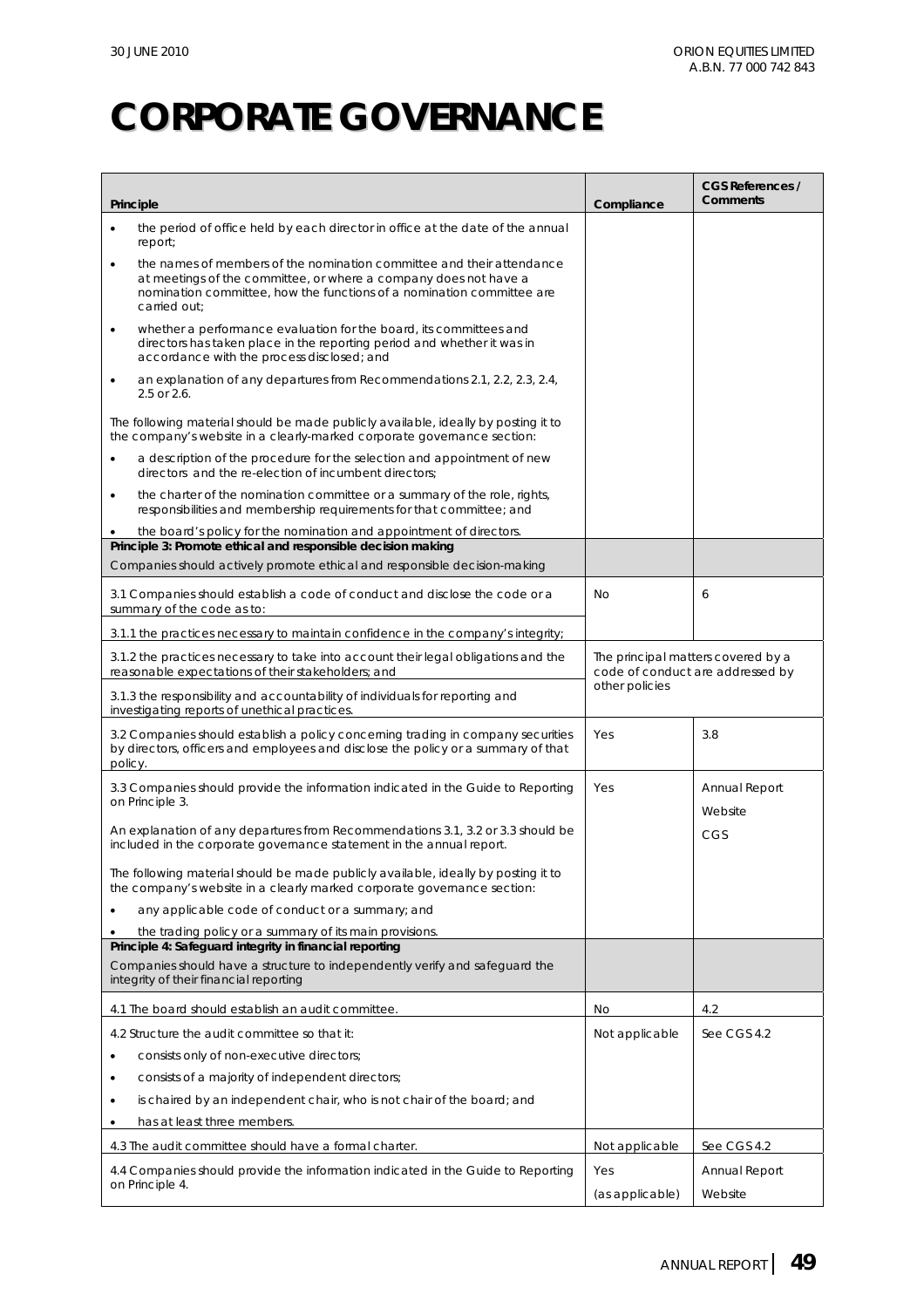| Principle                                                                                                                                                                                                                                                                                                                                                                                                                    | Compliance | <b>CGS References /</b><br><b>Comments</b> |
|------------------------------------------------------------------------------------------------------------------------------------------------------------------------------------------------------------------------------------------------------------------------------------------------------------------------------------------------------------------------------------------------------------------------------|------------|--------------------------------------------|
| The following material should be included in the corporate governance statement<br>in the annual report:                                                                                                                                                                                                                                                                                                                     |            | CGS                                        |
| details of the names and qualifications of those appointed to the audit<br>$\bullet$<br>committee and their attendance at meetings of the committee or, where a<br>company does not have an audit committee, how the functions of an audit<br>committee are carried out;                                                                                                                                                     |            |                                            |
| the number of meetings of the audit committee and the names of the<br>$\bullet$<br>attendees; and                                                                                                                                                                                                                                                                                                                            |            |                                            |
| explanation of any departures from Recommendations 4.1, 4.2, 4.3 or 4.4.<br>$\bullet$                                                                                                                                                                                                                                                                                                                                        |            |                                            |
| The following material should be made publicly available, ideally by posting it to<br>the company's website in a clearly marked corporate governance section:                                                                                                                                                                                                                                                                |            |                                            |
| the audit committee charter; and<br>$\bullet$                                                                                                                                                                                                                                                                                                                                                                                |            |                                            |
| information on procedures for the selection and appointment of the external<br>$\bullet$<br>auditor and for the rotation of external audit engagement partners.                                                                                                                                                                                                                                                              |            |                                            |
| Principle 5: Make timely and balanced disclosure                                                                                                                                                                                                                                                                                                                                                                             |            |                                            |
| Companies should promote timely and balanced disclosure of all material matters<br>concerning the company                                                                                                                                                                                                                                                                                                                    |            |                                            |
| 5.1 Companies should establish written policies designed to ensure compliance<br>with ASX Listing Rule disclosure requirements and to ensure accountability at a<br>senior executive level for that compliance and disclose those policies or a<br>summary of those policies.                                                                                                                                                | Yes        | 7.1, 8.2                                   |
| 5.2 Companies should provide the information indicated in the Guide to Reporting<br>on Principle 5.                                                                                                                                                                                                                                                                                                                          | Yes        | Annual Report<br>Website                   |
| An explanation of any departures from Recommendations 5.1 or 5.2 should be<br>included in the corporate governance statement in the annual report.                                                                                                                                                                                                                                                                           |            | CGS                                        |
| The policies or a summary of those policies designed to guide compliance with<br>Listing Rule disclosure requirements should be made publicly available, ideally by<br>posting them to the company's website in a clearly marked corporate<br>governance section.                                                                                                                                                            |            |                                            |
| Principle 6: Respect the rights of shareholders                                                                                                                                                                                                                                                                                                                                                                              |            |                                            |
| Companies should respect the rights of shareholders and facilitate the effective<br>exercise of those rights                                                                                                                                                                                                                                                                                                                 |            |                                            |
| 6.1 Companies should design and disclose a communications policy for promoting<br>effective communication with shareholders and encouraging their participation at<br>general meetings and disclose their policy or a summary of that policy.                                                                                                                                                                                | Yes        | 8.1                                        |
| 6.2 Companies should provide the information indicated in Guide to Reporting on<br>Principle 6.                                                                                                                                                                                                                                                                                                                              | Yes        | Annual Report                              |
| An explanation of any departures from best practice Recommendations 6.1 or 6.2<br>should be included in the corporate governance statement in the annual report.                                                                                                                                                                                                                                                             |            | Website<br>CGS                             |
| The company should describe how it will communicate with its shareholders<br>publicly, ideally by posting the information on the company's website in a clearly<br>marked corporate governance section.                                                                                                                                                                                                                      |            |                                            |
| Principle 7: Recognise and manage risk                                                                                                                                                                                                                                                                                                                                                                                       |            |                                            |
| Companies should establish a sound system of risk oversight and management<br>and internal control                                                                                                                                                                                                                                                                                                                           |            |                                            |
| 7.1 Companies should establish policies for oversight and management of material<br>business risks and disclose a summary of those policies.                                                                                                                                                                                                                                                                                 | Yes        | 7.1                                        |
| 7.2 The board should require management to design and implement the risk<br>management and internal control system to manage the company's material<br>business risks and report to it on whether those risks are being managed<br>effectively. The board should disclose that management has reported to it as to<br>the effectiveness of the company's management of its material business risks.                          | Yes        | 7.1                                        |
| 7.3 The board should disclose whether it has received assurance from the chief<br>executive officer (or equivalent) and the chief financial officer (or equivalent) that<br>the declaration provided in accordance with section 295A of the Corporations<br>Act is founded on a sound system of risk management and internal control and<br>that the system is operating effectively in all material respects in relation to | Yes        | 7.1                                        |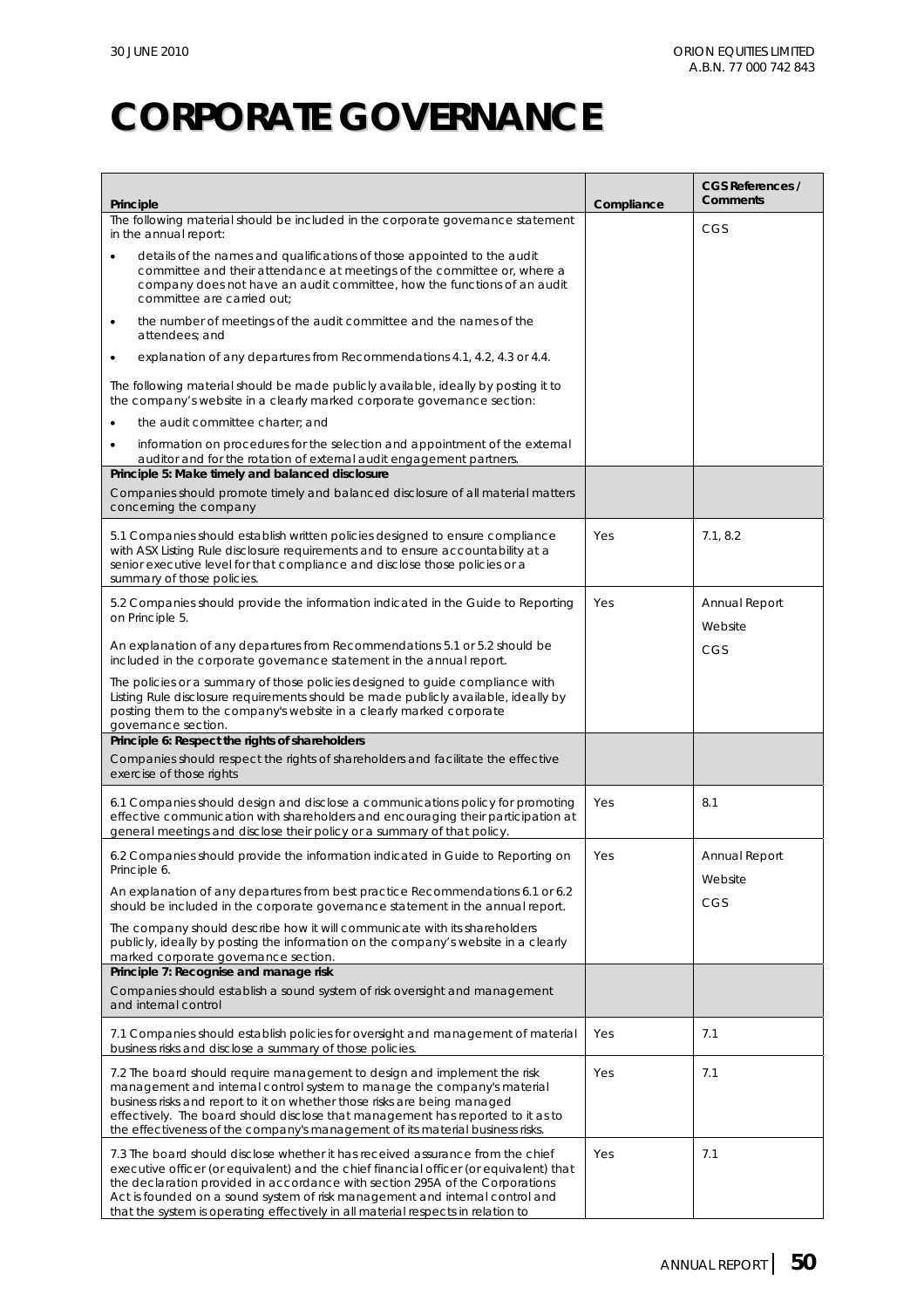| Principle                                                                                                                                                                                                                                                 | Compliance             | <b>CGS References /</b><br><b>Comments</b>         |
|-----------------------------------------------------------------------------------------------------------------------------------------------------------------------------------------------------------------------------------------------------------|------------------------|----------------------------------------------------|
| financial reporting risks.                                                                                                                                                                                                                                |                        |                                                    |
| 7.4 Companies should provide the information indicated in the Guide to Reporting<br>on Principle 7.                                                                                                                                                       | Yes                    | Annual Report<br>Website                           |
| The following material should be included in the corporate governance section of<br>the annual report:                                                                                                                                                    |                        | CGS                                                |
| an explanation of any departures from best practice recommendations 7.1,<br>7.2. 7.3 or 7.4:                                                                                                                                                              |                        |                                                    |
| whether the board has received the report from management under<br>$\bullet$<br>Recommendation 7.2; and                                                                                                                                                   |                        |                                                    |
| whether the board has received assurances from the chief executive officer<br>$\bullet$<br>(or equivalent) and the chief financial officer (or equivalent) under<br>Recommendation 7.3.                                                                   |                        |                                                    |
| The following material should be made publicly available, ideally by posting it to<br>the company's website in a clearly marked corporate governance section:                                                                                             |                        |                                                    |
| a summary of the company's policies on risk oversight and management of<br>material business risks.                                                                                                                                                       |                        |                                                    |
| Principle 8: Remunerate fairly and responsibly                                                                                                                                                                                                            |                        |                                                    |
| Companies should ensure that the level and composition of remuneration is<br>sufficient and reasonable and that its relationship to performance is clear                                                                                                  |                        |                                                    |
| 8.1 The board should establish a remuneration committee.                                                                                                                                                                                                  | No                     | 4.2                                                |
| 8.2 Companies should clearly distinguish the structure of non-executive directors'<br>remuneration from that of executive directors and senior executives.                                                                                                | Yes                    | Remuneration<br>Report in the<br>Directors' Report |
| 8.3 Companies should provide the information indicated in the Guide to Reporting<br>on Principle 8.                                                                                                                                                       | Yes<br>(as applicable) | Annual Report<br>Website                           |
| The following material or a clear cross-reference to the location of the material<br>should be included in the corporate governance statement in the annual report:                                                                                       |                        | CGS                                                |
| the names of the members of the remuneration committee and their<br>$\bullet$<br>attendance at meetings of the committee or, where a company does not<br>have a remuneration committee, how the functions of a remuneration<br>committee are carried out: |                        |                                                    |
| the existence and terms of any schemes for retirement benefits, other than<br>$\bullet$<br>superannuation, for non-executive directors; and                                                                                                               |                        |                                                    |
| an explanation of any departure from Recommendations 8.1, 8.2 or 8.3.                                                                                                                                                                                     |                        |                                                    |
| The following material should be made publicly available, ideally by posting it to<br>the company's website in a clearly marked corporate governance section:                                                                                             |                        |                                                    |
| the charter of the remuneration committee or a summary of the role, rights,<br>$\bullet$<br>responsibilities and membership requirements for that committee; and                                                                                          |                        |                                                    |
| a summary of the company's policy on prohibiting entering into transactions<br>$\bullet$<br>in associated products which limit the economic risk of participating in<br>unvested entitlements under any equity-based remuneration schemes.                |                        |                                                    |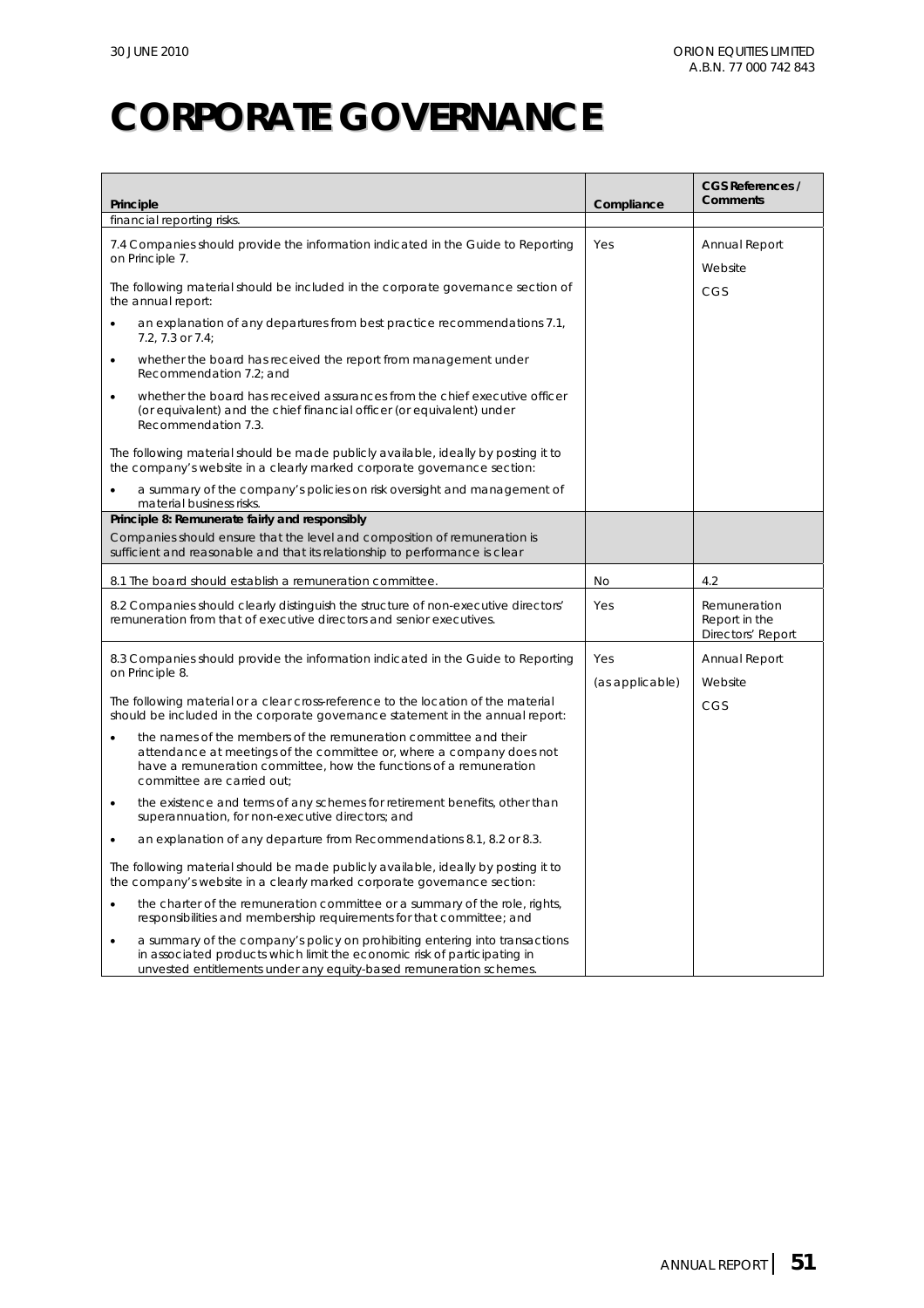### **CORPORATE GOVERNANCE STATEMENT (CGS)**

#### **1. Framework and Approach to Corporate Governance and Responsibility**

The Board is committed to maintaining high standards of corporate governance. Good corporate governance is about having a set of core values and behaviours that underpin the Company's activities and ensure transparency, fair dealing and protection of the interests of stakeholders.

The Board of Directors supports the Corporate Governance Principles and Recommendations developed by the ASX Corporate Governance Council ("**Council**"). The Company's practices are largely consistent with the Council's guidelines - the Board considers that the implementation of some recommendations are not appropriate having regard to the nature and scale of the Company's activities and size of the Board. The Board uses its best endeavours to ensure exceptions to the Council's guidelines do not have a negative impact on the Company and the best interests of shareholders as a whole.

Details of the Council's recommendations can be found on the ASX website at:

http://www.asx.com.au/about/corporate\_governance/revise d\_corporate\_governance\_principles\_recommendations.htm

#### **2. Board of Directors - Role and Responsibilities**

In general the Board is responsible for, and has the authority to determine, all matters relating to the policies, practices, management and operations of the Company. The Board is also responsible for the overall corporate governance of the Company, and recognises the need for the highest standards of behaviour and accountability in acting in the best interests of the Company as a whole. The Board also ensures that the Company complies with all of its contractual, statutory and any other legal or regulatory obligations. The Board has the final responsibility for the successful operations of the Company.

Where the Board considers that particular expertise or information is required, which is not available from within their number, appropriate external advice may be taken and reviewed prior to a final decision being made by the Board.

Without intending to limit the general role of the Board, the principal functions and responsibilities of the Board include the matters set out below, subject to delegation as specified elsewhere in this Statement or as otherwise appropriate:

(1) formulation and approval of the strategic direction, objectives and goals of the Company;

- (2) the prudential control of the Company's finances and operations and monitoring the financial performance of the Company;
- (3) the resourcing, review and monitoring of executive management and the Investment Committee;
- (4) ensuring that adequate internal control systems and procedures exist and that compliance with these systems and procedures is maintained;
- (5) the identification of significant business risks and ensuring that such risks are adequately managed;
- (6) the timeliness, accuracy and effectiveness of communications and reporting to shareholders and the market;
- (7) the establishment and maintenance of appropriate ethical standards;
- (8) responsibilities typically assumed by an audit committee including:
	- (a) reviewing and approving the audited annual and reviewed half-yearly financial reports; and
	- (b) reviewing the appointment of the external auditor, their independence, the audit fee, and any questions of resignation or dismissal;
- (9) responsibilities typically assumed by a remuneration committee including:
	- (a) reviewing the remuneration and performance of Directors;
	- (b) setting policies for Executives' remuneration, setting the terms and conditions of employment for Executives, undertaking reviews of Executives' performance, including setting goals and reviewing progress in achieving those goals; and
	- (c) reviewing the Company's Executive and employee incentive schemes and making recommendations on any proposed changes; and
- (10) responsibilities typically assumed by a nomination committee including:
	- (a) devising criteria for Board membership, regularly reviewing the need for various skills and experience on the Board and identifying specific individuals for nomination as Directors; and
	- (b) oversight of Board and Executive succession plans.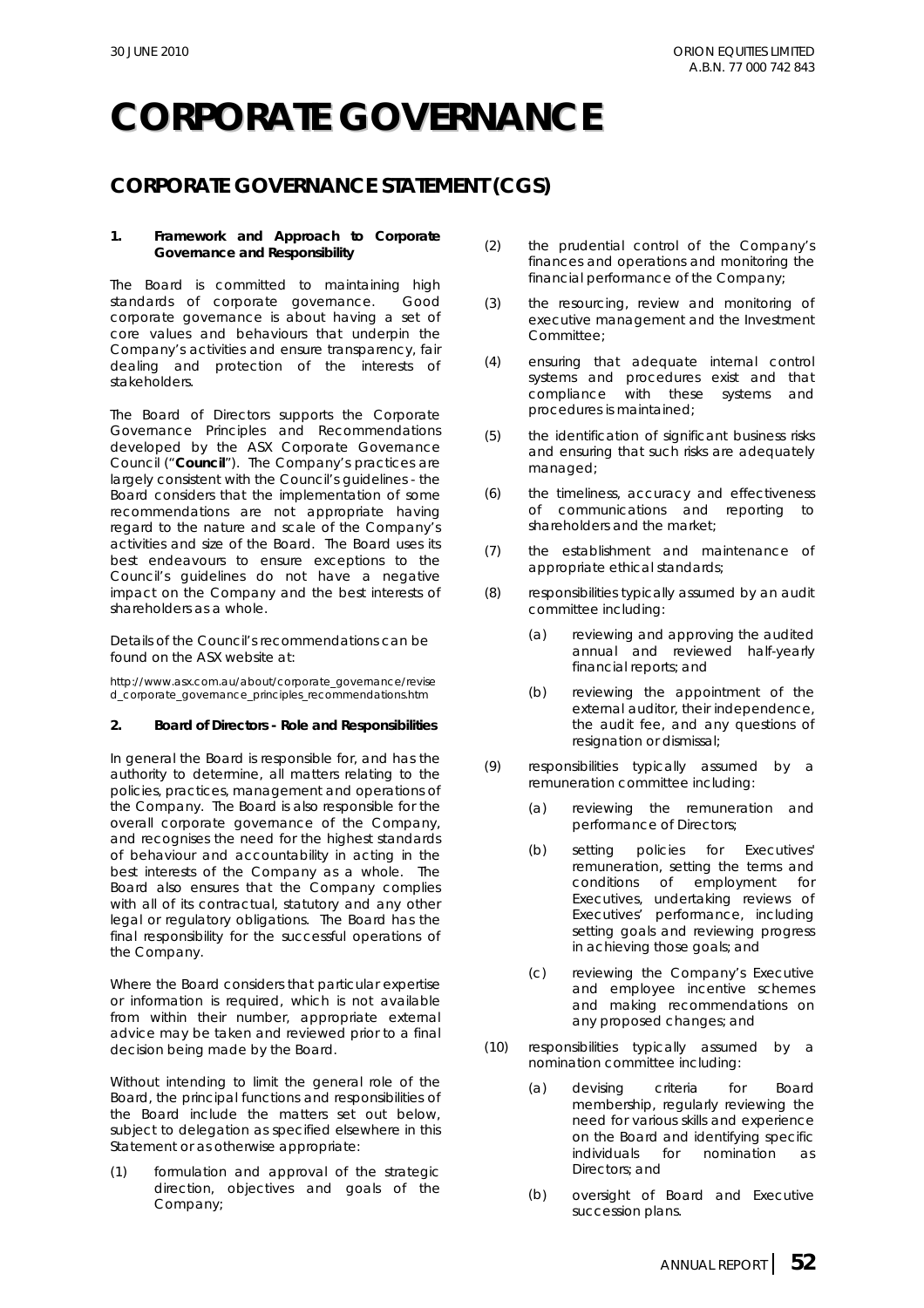#### **3. Board of Directors – Composition, Structure and Process**

The Board has been formed so that it has effective composition, size and commitment to adequately discharge its responsibilities and duties given the current size and the scale and nature of the Company's activities. The names of the Directors in office currently and during the 2009/2010 year and their qualifications and experience are stated in the Directors' Report for the year ended 30 June 2010.

#### **3.1. Skills, Knowledge and Experience**

Directors are appointed based on the specific corporate and governance skills and experience required by the Company. The Board recognises its need to contain Directors with a relevant blend of personal experience in accounting and finance, law, financial and investment markets, financial management and public company administration and Director-level business or corporate experience, having regard to the scale and nature of the Company's activities. A Director is initially appointed by the Board and retires (and may stand for re-election) at the next Annual General Meeting after their appointment.

#### **3.2. Executive Chairman**

The Executive Chairman leads the Board and has responsibility for ensuring that the Board receives accurate, timely and clear information to enable Directors to perform their duties as a Board. The Executive Chairman of the Company is Mr Farooq Khan, whose qualifications and experience are stated in the Directors' Report for the year ended 30 June 2010.

#### **3.3. Non-Executive Directors**

The Company recognises the importance of Non-Executive Directors and the external perspective and advice that Non-Executive Directors can offer. One of the current Board's four Directors is a Non-Executive Director – Mr Yaqoob Khan. His qualifications and experience are stated in the Directors' Report for the year ended 30 June 2010.

#### **3.4. Company Secretary**

The Company Secretary is appointed by the Board and is responsible for developing and maintaining the information systems and processes that are appropriate for the Board to fulfil its role and is responsible to the Board for ensuring compliance with Board procedures and governance matters. The Company Secretary is also responsible for overseeing and coordinating disclosure of information to the ASX as well as communicating with the ASX. The Company Secretary is Mr Victor Ho (also an Executive Director), whose qualifications and experience are stated in the Directors' Report for the year ended 30 June 2010.

#### **3.5. Independence**

An independent Director, in the view of the Company, is a Non-Executive Director who:

- (1) is not a substantial shareholder of the Company or an officer of, or otherwise associated directly with, a substantial shareholder of the Company;
- (2) within the last 3 years has not been employed in an Executive capacity by the Company or another group member;
- (3) within the last 3 years has not been a principal of a material professional adviser or a material consultant to the Company or another group member, or an employee materially associated with the provision of material professional or consulting services;
- (4) is not a material supplier or customer of the Company , or an officer of or otherwise associated directly or indirectly with a material supplier or customer;
- (5) has no material contractual relationship with the Company other than as a Director of the Company; and
- (6) is free from any interest and any business or other relationship which could, or could reasonably be perceived to, materially interfere with the Director's ability to act in the best interests of the Company.

Mr Farooq Khan (Executive Chairman), William Johnson (Executive Director) and Mr Victor Ho (Executive Director and Company Secretary) are not regarded as independent Directors, being Executive Directors of the Company. Mr Yaqoob Khan is not regarded as an independent Director, being a Director of the controlling shareholder of the Company, Queste Communications Ltd (QUE). Mr Farooq Khan is also Executive Chairman and Managing Director of QUE and Mr Ho is also Company Secretary of QUE.

The Board considers that the Company is not currently of a size, nor are its affairs of such complexity, to justify the appointment and further expense of a majority of independent Non-Executive Directors. The Board believes that the individuals on the Board can make, and do make, quality and independent judgments in the best interests of the Company on all relevant issues.

#### **3.6. Conflicts of Interest**

To ensure that Directors are at all times acting in the interests of the Company, Directors must:

(1) disclose to the Board actual or potential conflicts of interest that may or might reasonably be thought to exist between the interests of the Director or his duties to any other parties and the interests of the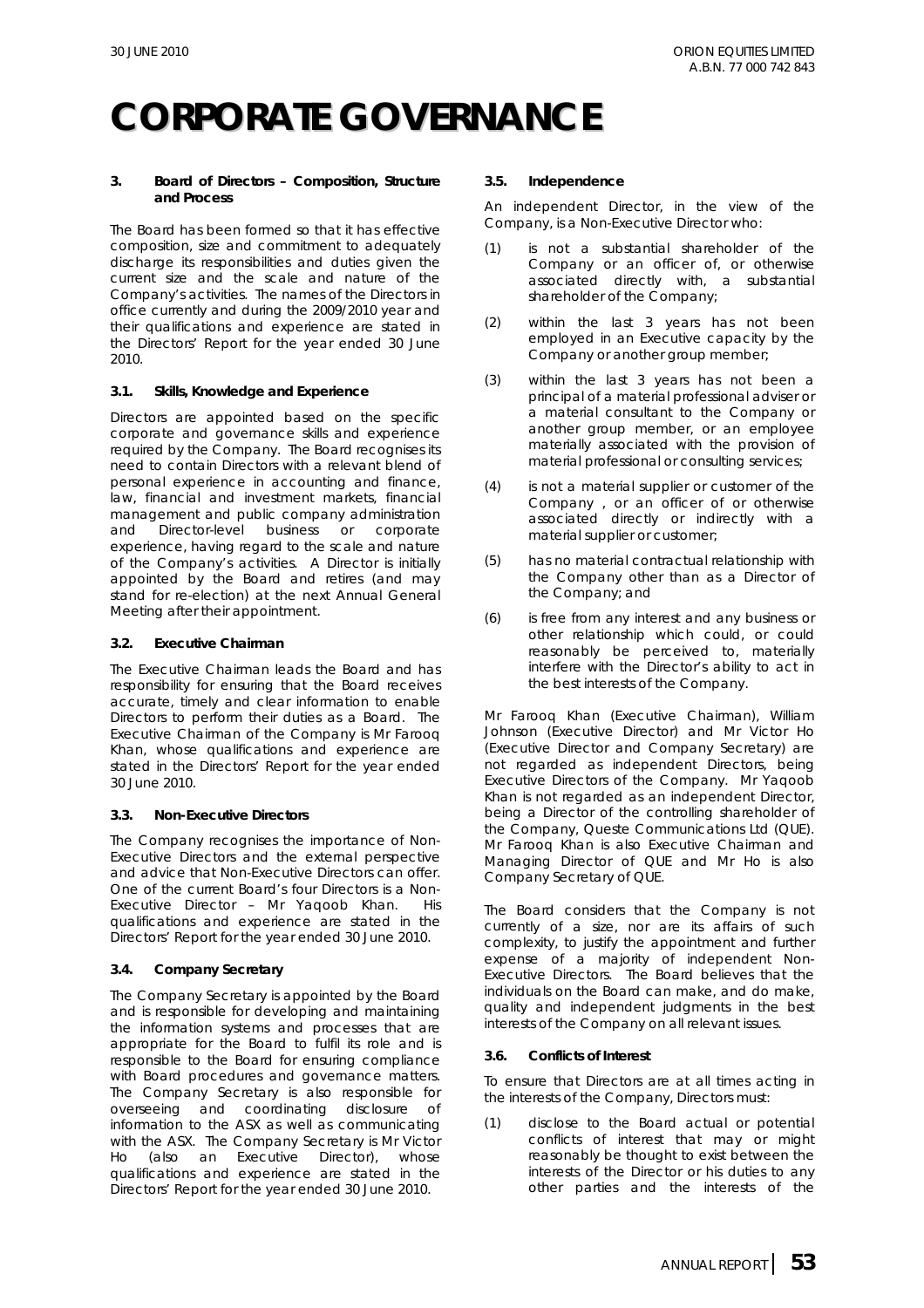Company in carrying out the activities of the Company; and

(2) if requested by the Board, within 7 days or such further period as may be permitted, take such necessary and reasonable steps to remove any conflict of interest.

If a Director cannot or is unwilling to remove a conflict of interest then the Director must, as per the Corporations Act, absent himself from the room when Board discussion and/or voting occurs on matters to which the conflict relates (save with the approval of the remaining Directors and subject to the Corporations Act).

#### **3.7. Related-Party Transactions**

Related party transactions include any financial transaction between a Director and the Company as defined in the Corporations Act or the ASX Listing Rules. Unless there is an exemption under the Corporations Act from the requirement to obtain shareholder approval for the related party transaction, the Board cannot approve the transaction. The Company also discloses related party transactions in its financial report as required under relevant Accounting Standards.

#### **3.8. Share Dealings and Disclosures**

The Company's policy regarding Directors, Executives and employees dealing in its securities is set by the Board. The Board prohibits (a) subscribing for, purchasing or selling Company securities or entering into an agreement to do any of those things and (b) advising or encouraging another person (including a family member, friend, associate, colleague, family company or family trust) to trade in Company securities whilst in possession of market-sensitive information, prior to disclosure of that information to the market and thereafter until adequate time has elapsed for this to be reflected in the security's price, in accordance with the Corporations Act.

The Board also prohibits communicating inside information to any other person when Directors, Executives and employees should reasonably know that they may deal in the Company's securities or encourage another person to do so. .

Executives/employees and Directors are required to consult the Chairman and the Board respectively, prior to dealing in securities in the Company or other companies with which the Company has a relationship.

#### **3.9. Board Nominations**

The Board will consider nominations for appointment or election of Directors that may arise from time to time having regard to the corporate and governance skills required by the Company and procedures outlined in the Constitution and the Corporations Act.

#### **3.10. Terms of Appointment as a Director**

The current Directors of the Company have not been appointed for fixed terms. The constitution of the Company provides that a Director (other than any Managing Director) may not retain office for more than three calendar years or beyond the third Annual General Meeting following their election, whichever is longer, without submitting himself or herself for re-election. One third of the Directors (save for any Managing Director) must retire each year and are eligible for re-election. The Directors who retire by rotation at each Annual General Meeting are those with the longest length of time in office since their appointment or last election.

The initial appointment and last re-election dates of each Director are listed below.

| <b>Director</b>    | Appointed              | AGM Last Re-<br>elected                                                   |
|--------------------|------------------------|---------------------------------------------------------------------------|
| Faroog Khan        | 23<br>October<br>2006  | November<br>30<br>(standing<br>2006<br>re-election<br>for<br>at 2010 AGM) |
| Yaqoob<br>Khan     | November<br>5<br>1999  | November<br>30<br>2007                                                    |
| William<br>Johnson | February<br>28<br>2003 | November<br>20<br>2008                                                    |
| Victor Ho          | 4 July 2003            | November<br>18<br>2009                                                    |

#### **3.11. Performance Review and Evaluation**

It is the policy of the Board to ensure that the Directors and Executives of the Company be equipped with the knowledge and information they need to discharge their responsibilities effectively and that individual and collective performance is regularly and fairly reviewed. Directors are encouraged to attend director training and professional development courses, as required, at the Company's expense. New directors will have access to all employees to gain full background on the Company's operations. Although the Company is not of a size to warrant the development of formal processes for evaluating the performance of its Board, individual Directors and Executives, there is on-going monitoring by the Chairman and the Board. The Non-Executive Director is responsible for reviewing the performance and remuneration of the Executive Chairman. The Chairman also speaks to Directors individually regarding their role and performance as a Director.

#### **3.12. Meetings of the Board**

The Chairman and Company Secretary schedule formal Board meetings whenever necessary to deal with specific matters requiring attention. Circulatory Resolutions are also utilised where appropriate either in place of or in addition to formal Board meetings.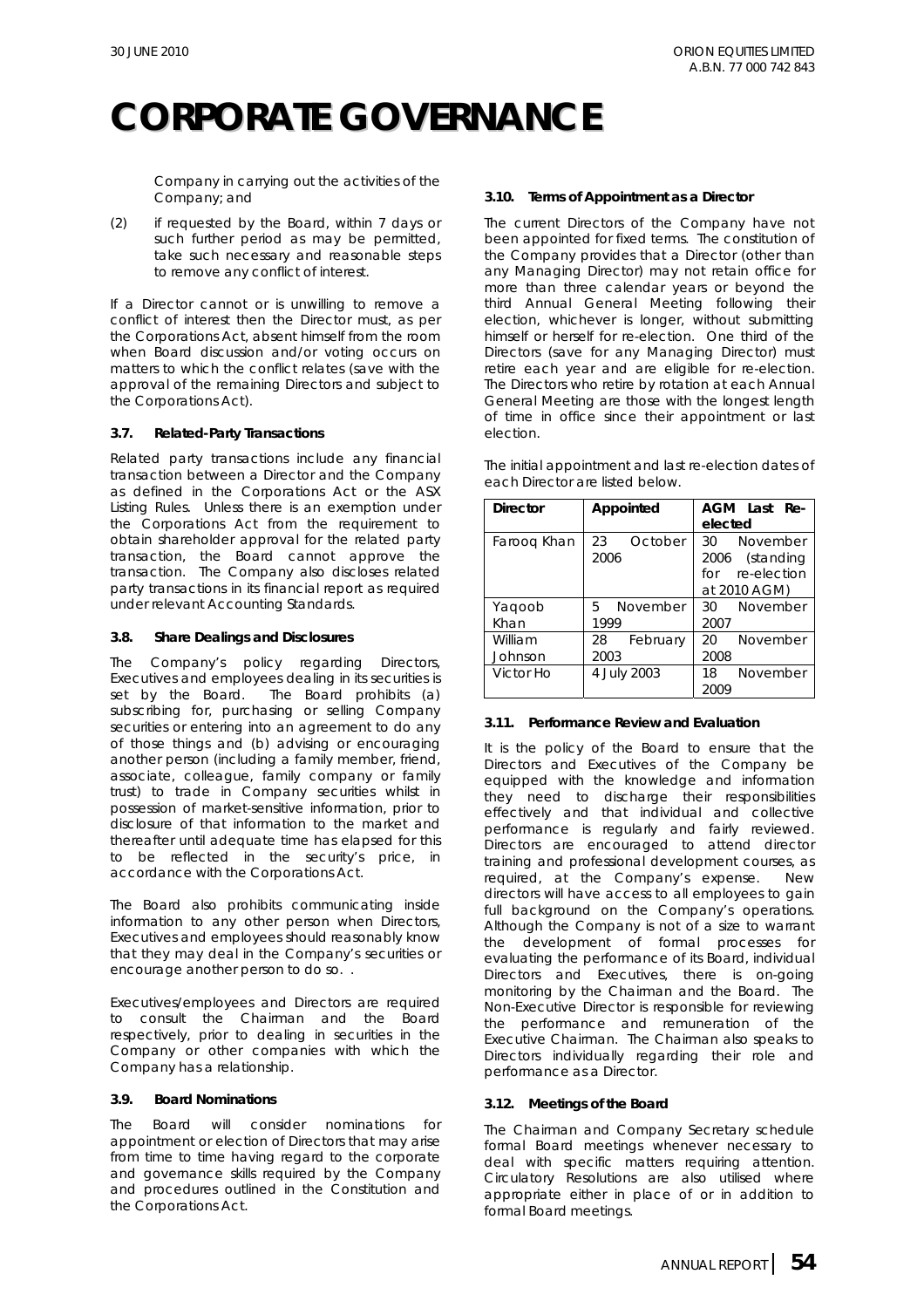Each member of the Board is committed to spending sufficient time to enable them to carry out their duties as a Director of the Company.

It is recognised and accepted that Board members may also concurrently serve on other boards, either in an executive or non-executive capacity.

#### **3.13. Independent Professional Advice**

Subject to prior consultation with the Chairman, each Director has the right to seek independent legal and other professional advice at the Company's expense concerning any aspect of the Company's operations or undertakings in order to fulfil their duties and responsibilities as Directors.

#### **3.14. Company Information and Confidentiality**

All Directors have the right of access to all relevant Company books and to Company Executives. In accordance with legal requirements and agreed ethical standards, Directors and Executives of the Company have agreed to keep confidential all information received in the course of the exercise of their duties and will not disclose non-public information except where disclosure is authorised or legally mandated.

#### **3.15. Directors' Deeds**

The Company has also entered into a deed with each of the current Directors and the Company Secretary to regulate certain matters between the Company and each Director, both during the time the Director holds office and after the Director ceases to be an officer of the Company (or of any of its wholly-owned subsidiaries). A summary of the terms of such deeds is contained within the Remuneration Report in the Director's Report for the year ended 30 June 2010 and in the 2005 Notice of AGM dated 18 October 2005.

#### **4. Management**

#### **4.1. Executives**

The Company does not presently have a Managing Director, Chief Executive Officer or Chief Financial Officer. The Company's executive team comprise the Executive Chairman and two Executive Directors (one of whom also acts as the Company Secretary). The Board considers that the Company is not currently of a size, nor are its affairs of such complexity, to justify the expense of the appointment of an independent Non-Executive Chairman.

The Board is of the opinion that all Directors exercise and bring to bear an unfettered and independent judgement towards their duties.

The Board has determined that the Executive Chairman is the appropriate person to make the Chief Executive Officer equivalent declaration and the Company Secretary is the appropriate person to make the Chief Financial Officer equivalent declaration in respect of the year ended 30 June 2010, as required under section 295A of the Corporations Act and recommended by the Council.

#### **4.2. Board and Management Committees**

In view of the current composition of the Board (which comprises an Executive Chairman, two Executive Directors and one Non-Executive Director) and the nature and scale of the Company's activities, the Board has considered that establishing formally-constituted committees for audit, board nominations and remuneration is not necessary or required.

Accordingly audit matters, the nomination of new Directors and the setting, or review, of remuneration levels of Directors and Executives are reviewed by the Board as a whole and approved by resolution of the Board (with abstentions from relevant Directors where there is a conflict of interest). That is, matters typically dealt with by audit, nominations and remuneration committees are dealt with by the full Board.

#### **4.3. Investment Committee**

The Company's implementation of its investment strategies in accordance with its investment objectives will be carried out by the Board and the Investment Committee (in conjunction with external consultants and advisers where appropriate). The Investment Committee comprises Executive Chairman, Farooq Khan and Executive Directors, William Johnson and Victor Ho. Where necessary, the Investment Committee will engage additional specialist resource(s) to assist with the identification, evaluation and management of particular investment opportunities. This includes specialist consultants and advisers, analysts and brokers.

#### **5. Remuneration Policy**

Please refer to the Remuneration Report in the Director's Report for the year ended 30 June 2010. Directors do not currently have any equity-based remuneration.

#### **6. Code of Conduct and Ethical Standards**

The Company was not of a size that warranted the establishment of a formal code of conduct that guides compliance with obligations to stakeholders during the year ended 30 June 2010. However, the Company's policies are focussed on ensuring that all Directors, Executives and employees act with the utmost integrity and objectivity in carrying out their duties and responsibilities, striving at all times to enhance the reputation and performance of the Company. Many of the items commonly found in a code of conduct are covered by the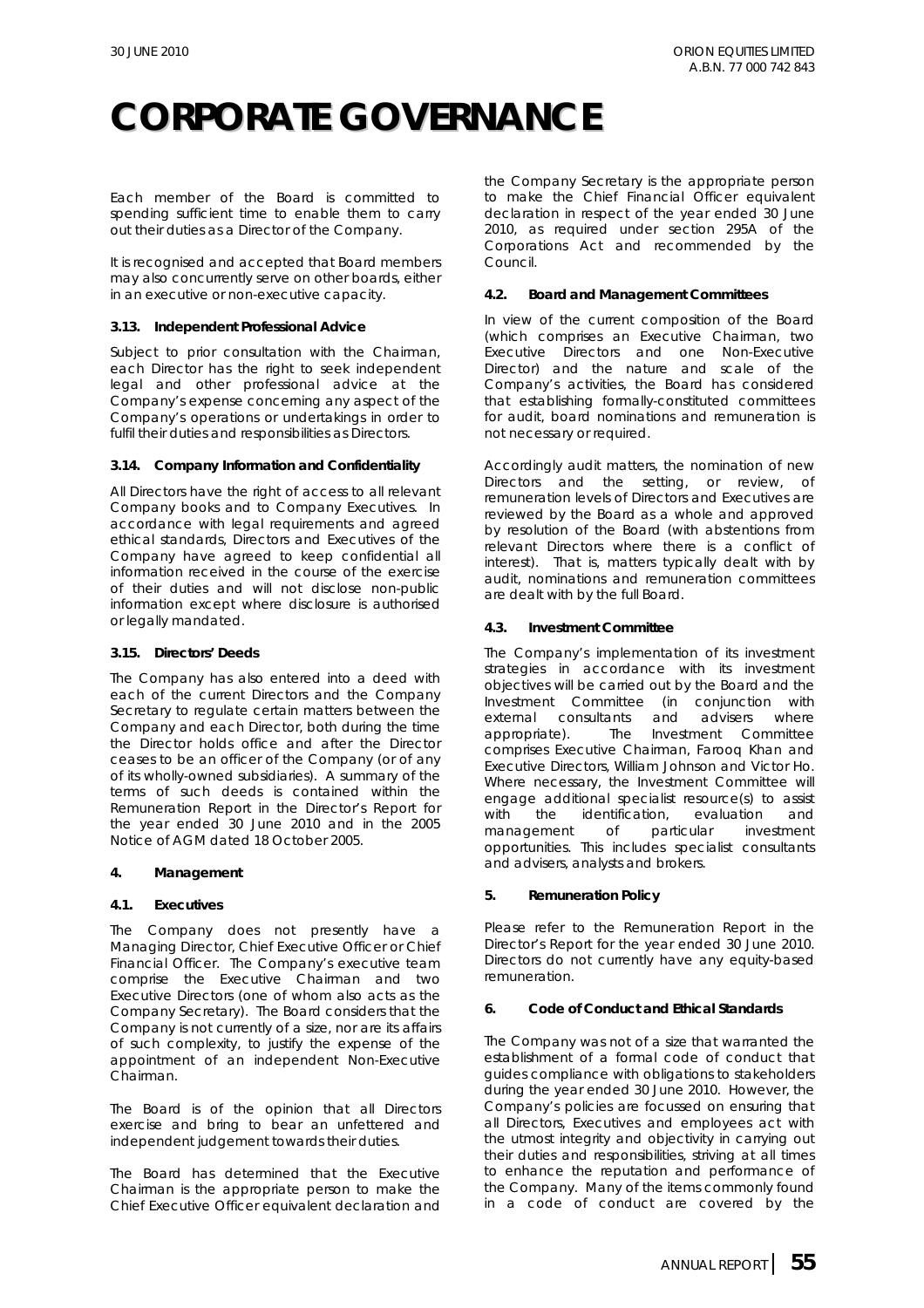Company's policies designed to deal with compliance risk identified in section 7.1 of this Statement.

#### **7. Internal Control, Risk Management and Audit**

#### **7.1. Internal Control and Risk Management**

The Board of Directors is responsible for the overall internal control framework (which includes risk management) and oversight of the Company's policies on and management of risks that have the potential to impact significantly on operations, financial performance or reputation.

The Board recognises that no cost-effective internal control system will preclude all errors and irregularities. The system is based, in part, on the appointment of suitably- qualified and experienced service providers and suitablyqualified and experienced management personnel. The effectiveness of the system is monitored and continually reviewed by management on an on-going basis and at least annually by the Board.

On a day-to-day basis, managing the various risks inherent in the Company's operations is the responsibility of the Executive Directors and the Company Secretary.

Risks facing the Company can be divided into the broad categories of operations, compliance and market risks.

Operations risk refers to risks arising from day to day operational activities which may result in direct or indirect loss from inadequate or failed internal processes, decision-making, exercise of judgment, people or systems or external events. The Executive Directors have delegated responsibility from the Board for identification of operations risks generally, for putting processes in place to mitigate them and monitoring compliance with those processes. The Company has clear accounting and internal control systems to manage risks to the accuracy of financial information and other financial risks.

Compliance risk is the risk of failure to comply with all applicable legal and regulatory requirements and industry standards and the corresponding impact on the Company's business, reputation and financial condition. The Company's compliance risk management strategy ensures compliance with key legislation affecting the Company's activities.

A key principle of the Company's compliance risk management strategy is to foster an integrated approach where line managers are responsible and accountable for compliance, within their job descriptions and within overall guidance developed by the Company Secretary assisted by the General Counsel.

The Company's compliance strategy is kept current with advice from senior external professionals and the ongoing training of Executives and other senior personnel involved in compliance management.

The Company has policies on responsible business practices and ethical behaviour including conflict of interest and share trading policies to maintain confidence in the Company's integrity and ensure legal compliance.

Market risk encompasses risks to the Company's performance from changes in equity prices, interest rates, currency exchange rates, capital markets and economic conditions generally. The Investment Committee, under the supervision of the Board, assesses the Company's exposure to these risks and sets the strategic direction for managing them.

The Company's approach to risk management is not stationary; it evolves constantly in response to developments in operations and changing market conditions.

The Board has determined that the Executive Chairman is the appropriate person to make the Chief Executive Officer equivalent declaration and the Company Secretary (who is also an Executive Director) is the appropriate person to make the Chief Financial Officer equivalent declaration in respect of the year ended 30 June 2010, on the risk management and internal compliance and control systems recommended by the Council.

The Board has received assurances from the Executive Chairman and the Company Secretary that the declarations they provided in accordance with section 295A of the Corporations Act are founded on a sound system of risk management and internal control and that the system is operating effectively in all material respects in relation to financial reporting risks.

Management has reported to the Board as to the effectiveness of the Company's management of its material business risks.

#### **7.2. Audit**

The Company's external auditor (**Auditor**) is selected for its professional competence, reputation and the provision of value for professional fees. Within the audit firm, the partner responsible for the conduct of the Company's audits is rotated every three years.

The Auditor is invited to attend the Company's annual general meetings to answer shareholder questions about the conduct of the audit and the preparation and content of the Auditor's report.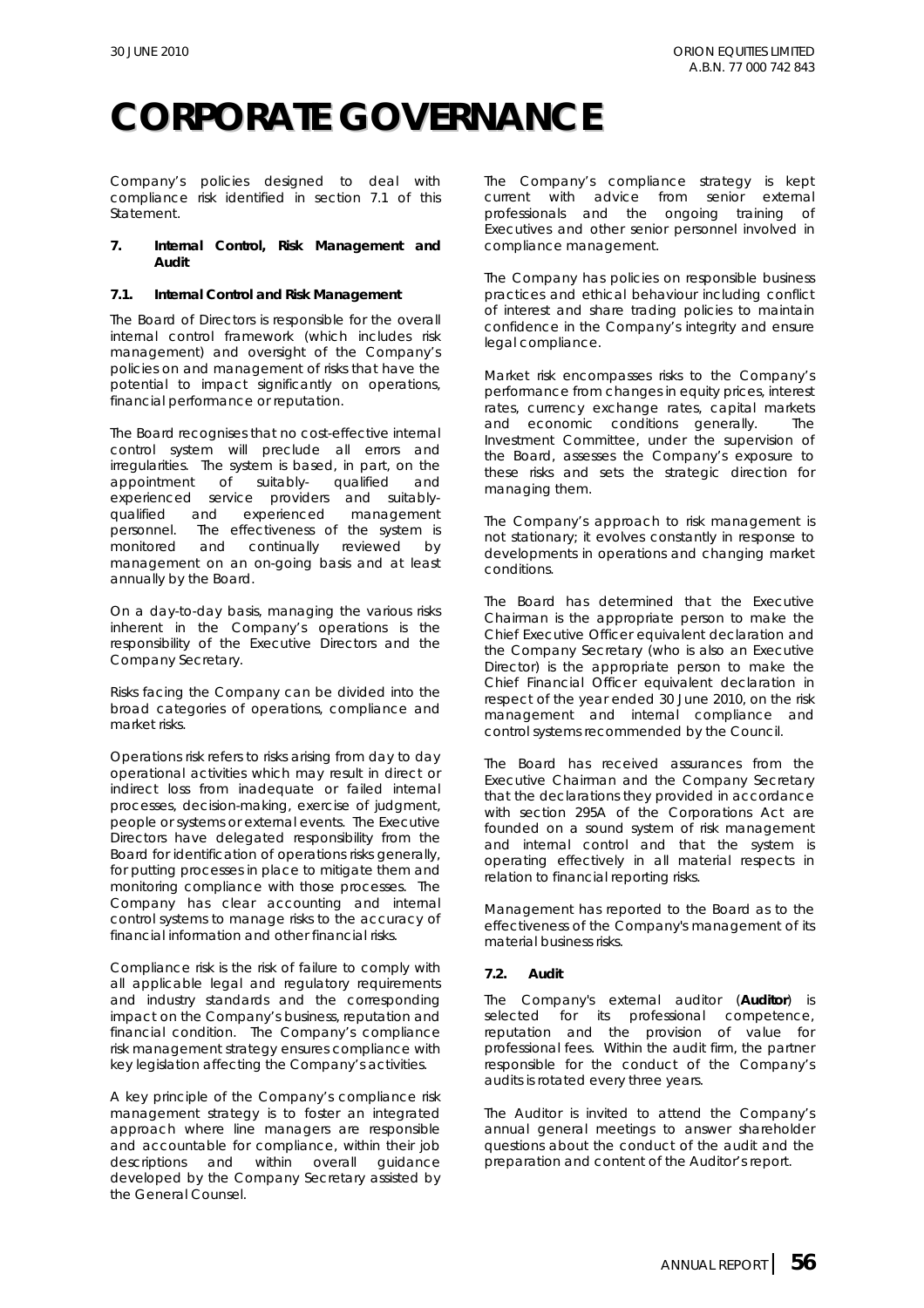#### **8. Communications**

#### **8.1. Market and Shareholder Communications**

The Company is owned by shareholders. Increasing shareholder value is the Company's key mission. Shareholders require an understanding of the Company's operations and performance to enable them to see how that mission is being fulfilled. The Directors are the shareholders' representatives. In order to properly perform their role, the Directors need to be able to ascertain the shareholders' views on matters affecting the Company.

The Board therefore considers it paramount to ensure that shareholders are informed of all major developments affecting the Company and have the opportunity to communicate their views on the Company to the Board. Information is communicated to shareholders and the market through various means including:

- (1) monthly NTA Backing announcements released to ASX, which are posted on the Company's website;
- (2) the Annual Report which is distributed to shareholders if they have elected to receive a printed version and is otherwise available for viewing and downloading from the Company's website;
- (3) the Annual General Meeting (**AGM**) and other general meetings called in accordance with the Corporations Act and to obtain shareholder approvals as appropriate. The Executive Chairman gives an address at the AGM updating shareholders on the Company's investment activities;
- (4) Half-Yearly Directors' and Financial Reports which are posted on the Company's website; and
- (5) other announcements released to ASX as required under the continuous disclosure requirements of the ASX Listing Rules and other information that may be mailed to shareholders, which is also posted on the Company's website.

Shareholders communicate with Directors through various means including:

- (1) having the opportunity to ask questions of Directors at all general meetings;
- (2) the presence of the external auditor at Annual General Meetings to take shareholder questions on any issue relevant to their capacity as auditor;
- (3) the Company's policy of expecting Directors to be available to meet shareholders at Annual General Meetings; and

(4) the Company making Directors and selected senior employees available to answer shareholder questions submitted by telephone, email and other means.

The Company actively promotes communication with shareholders through a variety of measures, including the use of the Company's website and email. The Company's reports and ASX announcements may be viewed and downloaded from its website: www.orionequities.com.au or the ASX website: www.asx.com.au under ASX code "OEQ". The Company also maintains an email list for the distribution of the Company's announcements via email in a timely manner.

#### **8.2. Continuous Disclosure to ASX**

The Board has designated the Company Secretary as the person responsible for overseeing and coordinating disclosure of information to ASX as well as communicating with ASX.

In accordance with the Corporations Act and ASX Listing Rule 3.1 the Company immediately notifies ASX of information concerning the Company that a reasonable person would expect to have a material effect on the price or value of the Company's securities, subject to exceptions permitted by that rule. A reasonable person is taken to expect information to have a material effect on the price or value of the Company's securities if the information would, or would be likely to, influence persons who commonly invest in securities in deciding whether to acquire or dispose of the Company's securities.

All staff are required to inform their reporting manager of any potentially price-sensitive information concerning the Company as soon as they become aware of it. Reporting managers are in turn required to inform the Executive Director to whom they report or, in their absence, another Executive Director of any potentially price-sensitive information.

In general, the Company will not respond to market speculation or rumours unless ASX or an applicable law requires it to do so.

Only the Directors and employees who have been authorised by them may speak on the Company's behalf to the media, investors and analysts.

The Company may request a trading halt from ASX to prevent trading in its securities if the market appears to be uninformed. The Executive Directors are authorised to determine whether to seek a trading halt.

1 October 2010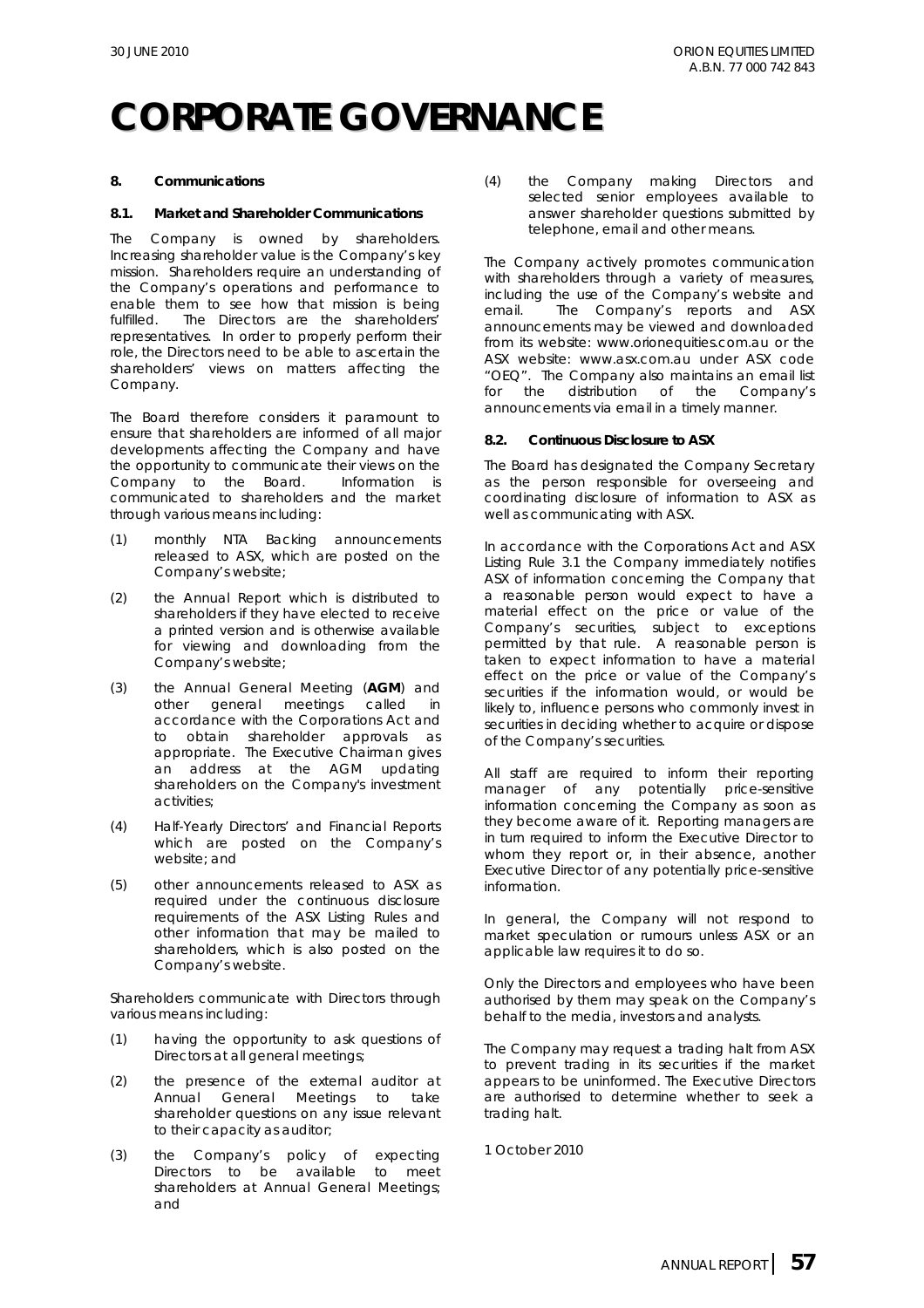### **LIST OF SHARE INVESTMENTS as at 30 June 2010**

**Equities Fair Value \$'million Net Assets % of ASX Code Industry Sector Exposures**  1. Strike Resources Limited 7.56 35.82% SRK Materials 2. Bentley Capital Limited 4.62 21.88% BEL Diversified Financials 3. Alara Resources Limited 0.81 3.85% AUQ Energy 4. Chemrok Pty Ltd 0.06 0.29% Unlisted N/A 5. Advanced Share Registry Limited 0.05 0.23% ASW Diversified Financials 6. Miscellaneous Listed Securities 0.03 0.19% Various Various **TOTAL 13.13 62.26%** 

Note: The investment in Strike Resources Limited comprises the following securities:

|                                                             | <b>Fair Value</b><br>\$'million | % of Net<br><b>Assets</b> | <b>ASX</b><br>Code |                                                                                                                      |
|-------------------------------------------------------------|---------------------------------|---------------------------|--------------------|----------------------------------------------------------------------------------------------------------------------|
| (a) 13,190,802 shares                                       | 6.60                            | 31%                       | <b>SRK</b>         |                                                                                                                      |
| (b) $1,833,333$<br>unlisted \$0.178<br>(9 Feb 2011)         | 0.57                            | 3%                        | Unlisted           | Fair value is based on a Black-Scholes options<br>applying<br>the<br>following<br>valuation<br>model<br>assumptions: |
| Options                                                     |                                 |                           |                    | SRK's share price being \$0.50 (the last bid price as<br>(i)<br>at 30 June 2010).                                    |
| $(C)$ 1,666,667<br>unlisted \$0.278<br>(9 Feb 2011) Options | 0.39                            | 2%                        |                    | A risk free rate of return of 4.91% (based on the<br>(11)<br>Bank Bills 180 day market rate as at 30 June 2010).     |
|                                                             |                                 |                           |                    | (iii) An estimated future volatility of SRK's share price<br>of 80%.                                                 |
| Sub-total                                                   | 7.56                            | 36%                       |                    |                                                                                                                      |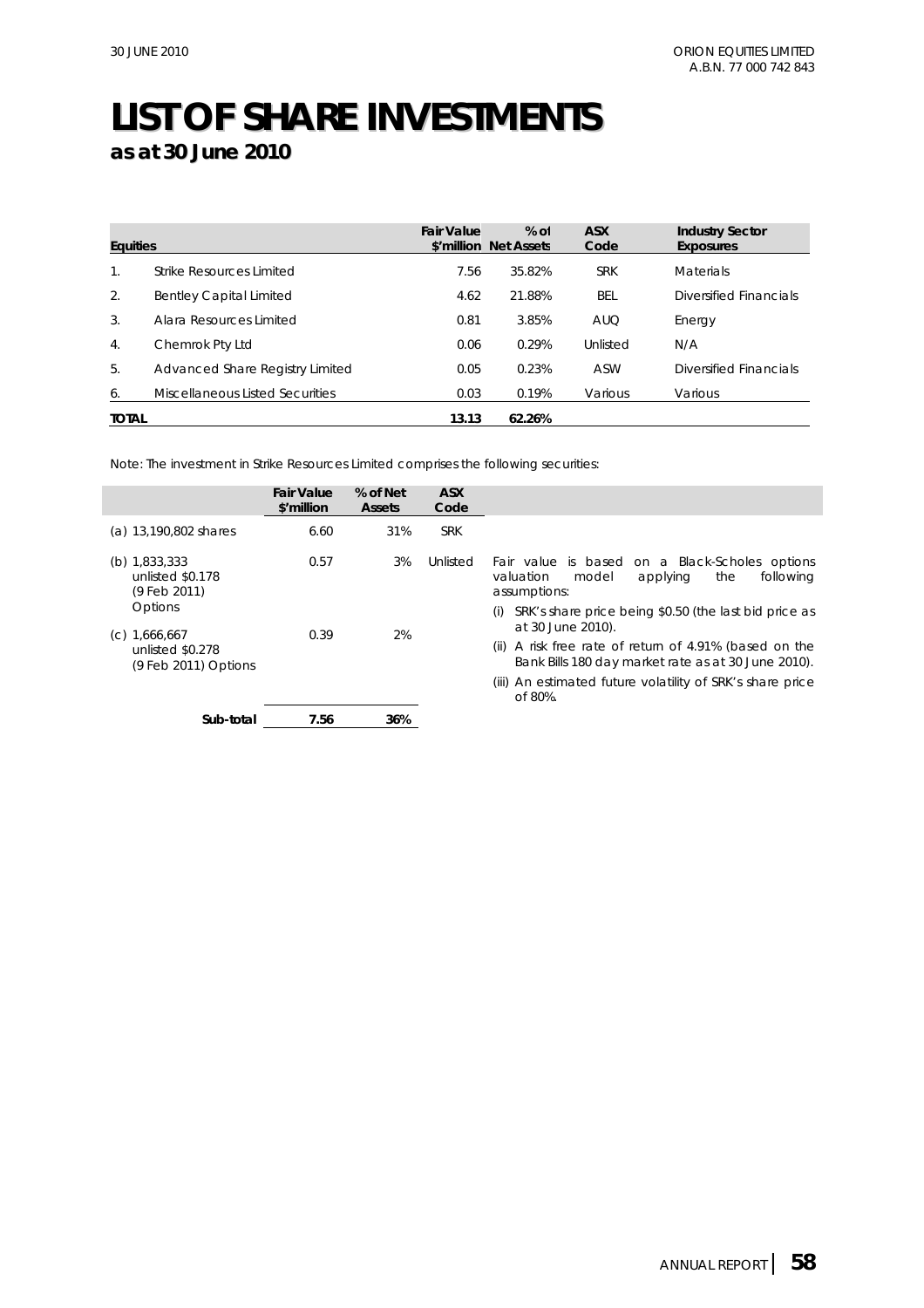## **ADDITIONAL ASX INFORMATION**

### **as at 1 October 2010**

#### **DISTRIBUTION OF FULLY PAID ORDINARY SHARES**

| Spread of Holdings | Number of Holders | Number of Shares | % of Total Issue Capital |
|--------------------|-------------------|------------------|--------------------------|
| $1 - 1000$         | 270               | 141.190          | 0.79%                    |
| 1.001 - 5000       | 229               | 549.255          | 3.08%                    |
| 5,001 - 10,000     | 66                | 507.792          | 2.85%                    |
| $10,001 - 100,000$ | 105               | 3,211,812        | 18.03%                   |
| 100,001 and over   | 21                | 13,404,340       | 75.24%                   |
| Total              | 691               | 17,814,389       | 100.00%                  |

#### **Unmarketable Parcels**

| Spread of Holdings | Number of<br><b>Holders</b> | Number of Shares | % of Total Issue Capital |
|--------------------|-----------------------------|------------------|--------------------------|
| $1 - 1.204$        | 301                         | 176,308          | 0.99%                    |
| 1.204 and over     | 390                         | 17.638.081       | 99.01%                   |
| Total              | 691                         | 17,814,389       | 100.00%                  |

An unmarketable parcel is considered, for the purposes of the above table, to be a shareholding of 1,204 shares or less (being a value of \$500 or less in total, based upon the Company's last bid share price on 1 October 2010 of \$0.415 per share).

#### **VOTING RIGHTS**

Subject to any rights or restrictions for the time being attached to any class or classes of shares (at present there are none), at meetings of shareholders of the Company:

- Each shareholder entitled to vote may vote in person or by proxy, attorney or representative;
- On a show of hands, every person present who is a shareholder or a proxy, attorney or corporate representative of a shareholder has one vote;
- On a poll, every person present who is a shareholder or a proxy, attorney or corporate representative of a shareholder shall, in respect of each fully paid share held by such person, or in respect of which such person is appointed a proxy, attorney or corporate representative, have one vote for that share; and

#### **TRANSACTIONS AND BROKERAGE**

The Company entered into a total of 13 contract notes with stock brokers and subscription transactions with investee companies during the year, incurring total brokerage fees of ~\$9,699.

#### **ON-MARKET SHARE BUY-BACK**

The Company has obtained shareholder approval (at the 2005 Annual General Meeting) for the implementation of an on-market buy back scheme for up to 20% of the Company's issued share capital between any 2 consecutive AGMs, in accordance with section 257C(1) of the Corporations Act. The Company has not implemented such buy-back scheme during the financial year and as at the date of this annual report.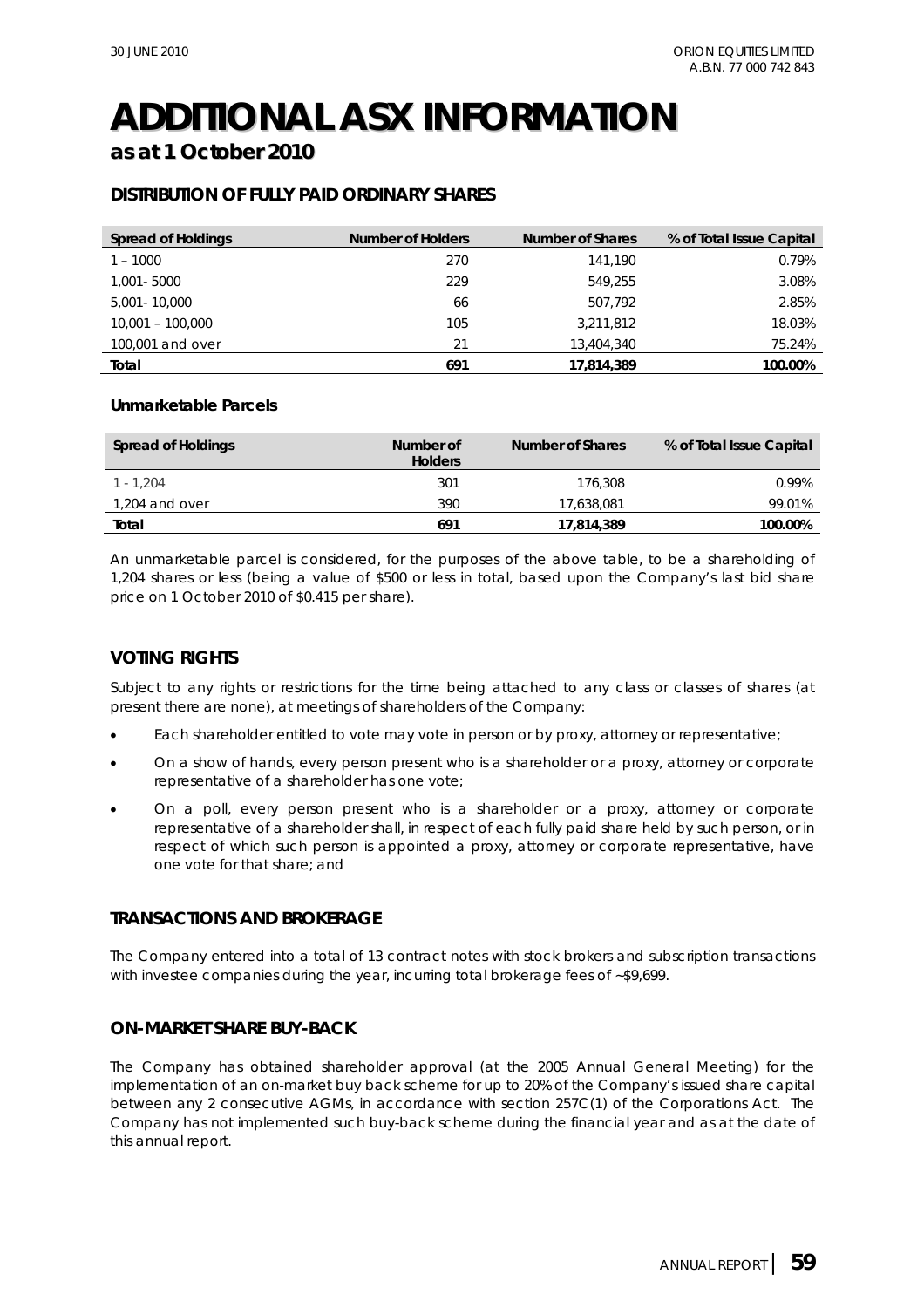## **ADDITIONAL ASX INFORMATION**

**as at 1 October 2010**

#### **TOP TWENTY ORDINARY FULLY PAID SHAREHOLDERS**

| <b>RANK</b>    | <b>SHAREHOLDER</b>                                                                                                        | <b>SHARES</b><br><b>HELD</b> | <b>TOTAL</b><br><b>SHARES</b> | % ISSUED<br><b>CAPITAL</b> |
|----------------|---------------------------------------------------------------------------------------------------------------------------|------------------------------|-------------------------------|----------------------------|
| 1              | QUESTE COMMUNICATIONS LTD <sup>*</sup>                                                                                    |                              | 8,558,127                     | 48.041                     |
| 2              | CELLANTE SECURITIES PTY LIMITED*                                                                                          | 812,038                      |                               |                            |
|                | CLEOD PTY LTD < CELLANTE SUPER FUND A/C>                                                                                  | 111,000                      |                               |                            |
|                |                                                                                                                           | Sub-total                    | 923,038                       | 5.181                      |
| 3              | JP MORGAN NOMINEES AUSTRALIA LIMITED                                                                                      |                              | 866,000                       | 4.861                      |
| 4              | STRIKE RESOURCES LIMITED                                                                                                  |                              | 505.026                       | 2.835                      |
| 5              | MR SIMON ROBERT EVANS & MRS KATHRYN MARGARET<br>EVANS < KAMIYACHO SUPER FUND A/C>                                         |                              | 386,500                       | 2.170                      |
| 6              | REDSUMMER PTY LTD                                                                                                         |                              | 225,000                       | 1.263                      |
| $\overline{7}$ | MS HOON CHOO TAN                                                                                                          |                              | 197,538                       | 1.109                      |
| 8              | VIKAND CONSULTING PTY LTD < VIKAND SUPER FUND A/C>                                                                        |                              | 184,798                       | 1.037                      |
| 9              | MRS PENELOPE MARGARET SIEMON                                                                                              |                              | 178.794                       | 1.004                      |
| 10             | MR SEAN DENNEHY                                                                                                           |                              | 171,013                       | 0.960                      |
| 11             | MR BRUCE SIEMON                                                                                                           |                              | 145,150                       | 0.815                      |
| 12             | MR RODNEY MALCOLM JONES & MRS CAROL ROBIN JONES<br><hoperidge a="" c="" ent="" l="" p="" super=""></hoperidge>            |                              | 133,000                       | 0.747                      |
| 13             | OPTION OPPORTUNITY FUND PTY LTD                                                                                           |                              | 132,403                       | 0.743                      |
| 14             | MR DONALD GORDON MACKENZIE & MRS GWENNETH EDNA<br><b>MACKENZIE</b>                                                        |                              | 126,189                       | 0.708                      |
| 15             | MR STEPHEN JAMES LAMBERT & MRS RUTH LYNETTE LAMBERT &<br>MR SIMON LEE LAMBERT <lambert a="" c="" retirement=""></lambert> |                              | 125,000                       | 0.702                      |
| 16             | MR EDWARD JAMES STEPHEN DALLY & MRS SELINA DALLY<br><lekdal a="" c="" family=""></lekdal>                                 |                              | 125,000                       | 0.702                      |
| 17             | MR ANTHONY NEALE KILLER & MS SANDRA MARIE KILLER<br><the a="" c="" killer="" super=""></the>                              |                              | 110,000                       | 0.617                      |
| 18             | KATANA ASSET MANAGEMENT LTD                                                                                               | 79,200                       |                               |                            |
|                | MR. ROMANO SALA TENNA & MRS LINDA SALA TENNA<br><the a="" c="" sala="" super="" tenna=""></the>                           | 30,000                       |                               |                            |
|                |                                                                                                                           | Sub-total                    | 109,200                       | 0.613                      |
| 19             | MRS MORAG HELEN BARRETT                                                                                                   |                              | 106,513                       | 0.598                      |
| 20             | MR ABE ZELWER <zelwer a="" c="" fund="" super=""></zelwer>                                                                | 73,000                       |                               |                            |
|                | MANAR NOMINEES PTY LTD < ZELWER SUPER BENEFIT A/C>                                                                        | 32,488                       |                               |                            |
|                |                                                                                                                           | Sub Total                    | 105,488                       | 0.592                      |
|                | <b>TOTAL</b>                                                                                                              |                              | 13,413,777                    | 75.298                     |

\* Substantial shareholder of the Company